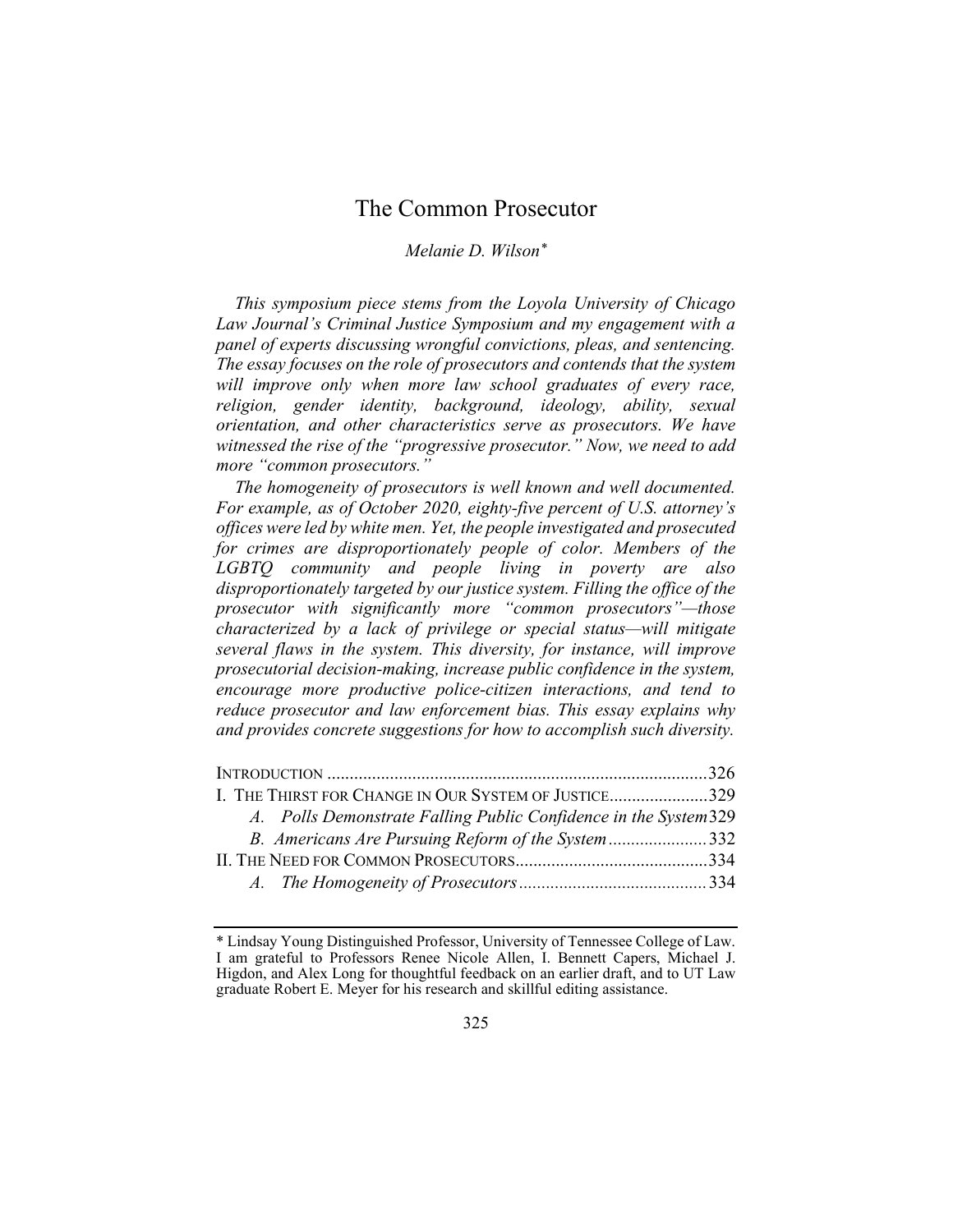| 326 | Loyola University Chicago Law Journal<br>[Vol. $53$         |
|-----|-------------------------------------------------------------|
|     | B. The Rise of the "Progressive Prosecutor"339              |
|     | C. The Need for More "Common Prosecutors"344                |
|     | 1. Common Prosecutors Are More Likely to Appreciate the     |
|     | Influence of Race, Gender, and Other Irrelevant             |
|     | Characteristics When Exercising Discretion349               |
|     | 2. Increasing the Number of "Common Prosecutors" Will       |
|     | Improve Confidence in the System353                         |
|     | 3. Common Prosecutors Are Likely to Influence Law           |
|     | Enforcement Officers to Reduce Their Misconduct357          |
|     | a. Common Prosecutors May Reduce Police Bias357             |
|     | b. Common Prosecutors May Prosecute More "Bad               |
|     |                                                             |
|     | III. SOLUTIONS: ATTRACTING AND RETAINING COMMON PROSECUTORS |
|     |                                                             |
|     | A. Changing the Narratives About Prosecutors362             |
|     |                                                             |
|     | B. Preparing and Encouraging Every Student to Become a      |
|     |                                                             |
|     | 1. Preparation to Become a Prosecutor364                    |
|     | 2. Encouragement to Become a Prosecutor367                  |
|     | C. Holding Chief Prosecutors Accountable for The Lack of    |
|     | 368                                                         |
|     | .369                                                        |

### **INTRODUCTION**

I grew up a common kid.<sup>1</sup> I was the first in my family to go to college, let alone to graduate from law school. After law school, I became what I like to call a common prosecutor.<sup>2</sup> This Essay contends that we need more—many more—"common prosecutors"—those characterized by a lack of privilege or special status—to give the people of the United States representation, to instill more confidence in the justice system, and to reform the system, naturally, from the inside out.

On April 9, 2021, as part of the Loyola University Chicago Law Journal's Symposium, "The Criminal Justice System in Review: Accountability, Reform, and Policy," I served as one of five members on

<sup>1.</sup> Merriam-Webster defines "common people" as those "characterized by a lack of privilege or special status" and says that common may also mean "familiar" and "appearing frequently." Common, MERRIAM-WEBSTER, https://www.merriam-webster.com/dictionary/common [https:// perma.cc/LEG6-MNZH] (last visited June 28, 2021).

<sup>2.</sup> I served as an assistant United States attorney in the Middle District of Georgia from 1999 until 2001 and in the Northern District of Georgia from 2001 until 2005.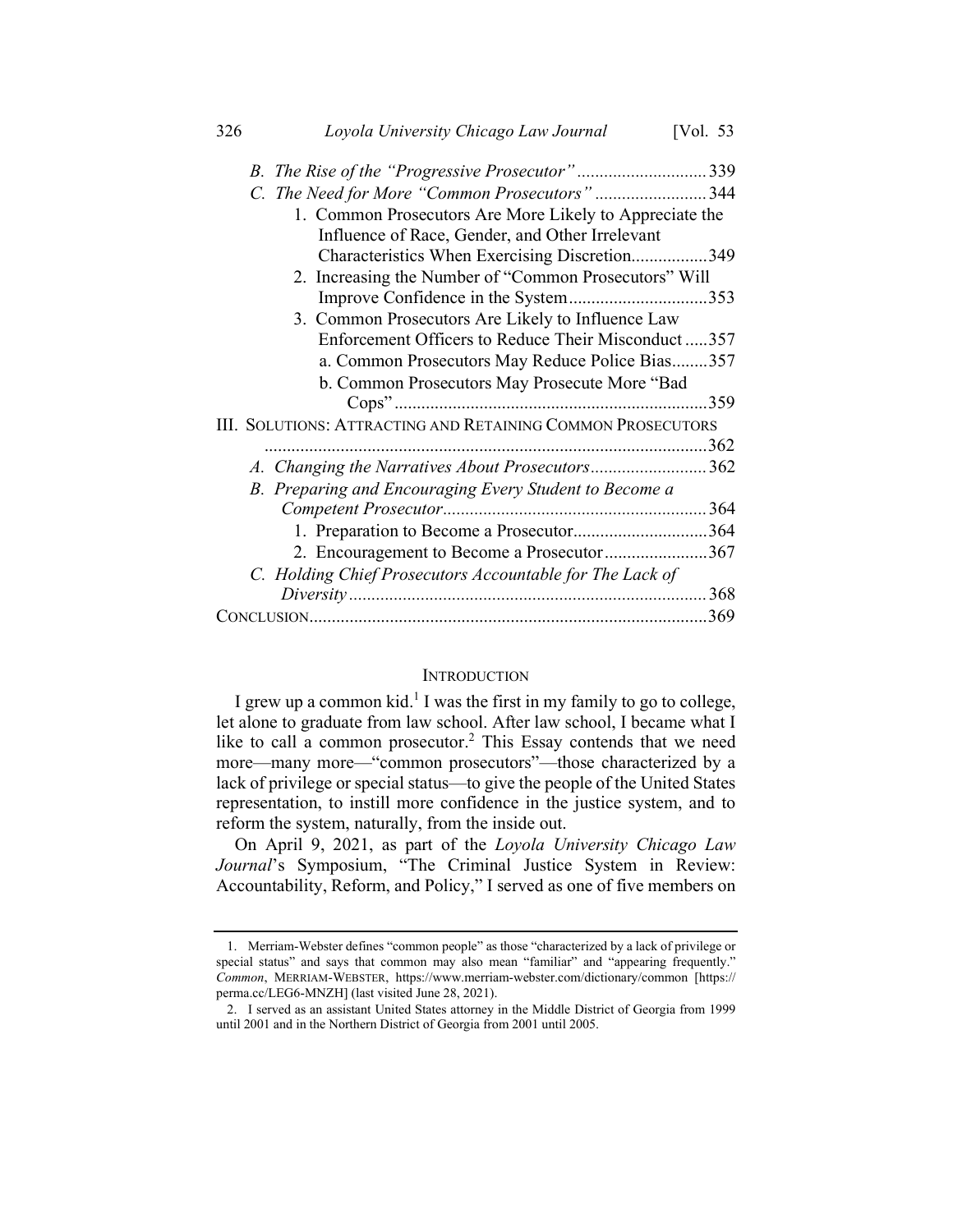a panel of experts to discuss "Wrongful Convictions, Pleas, and Sentencing." My co-panelists, Jon Gould, Andrew Leipold, Richard Leo, and Colin Miller did not disappoint. Each explained some aspect of his ongoing scholarly work that reveals a piece of our flawed justice system. As part of those distinguished presentations, Professor Gould talked about the consequences of "failed prosecutions" when guilty people "go free."<sup>3</sup> Professor Leo discussed the history of wrongful convictions, including our country's refusal to acknowledge them until 1932, and our failure to appreciate their frequency until the 1980s when forensic DNA analysis emerged.<sup>4</sup> Professor Miller argued that prosecutors have an ethical duty to rectify wrongful convictions and that the Fifth Amendment's Grand Jury Presentment Clause is a tool that prosecutors should use when doing so.<sup>5</sup> Professor Leipold reminded us that as of March 2021, 2,753 people had been exonerated following their criminal convictions, and that twenty-one percent of those who were wrongfully convicted professed guilt as part of a plea. $<sup>6</sup>$  He asserted that while there</sup> are structural reasons to believe that guilty pleas are a "bulwark against wrongful convictions," we know that "guilty pleas and wrongful convictions exist side-by-side."<sup>7</sup> Relatedly, Professor Leipold discussed the significant number of Americans who report a lack of faith in the justice system.<sup>8</sup>

<sup>3.</sup> Jon Gould, Remarks at the Loyola University Chicago Law Journal Virtual Symposium: The Criminal Justice System in Review: Accountability, Reform & Policy (Apr. 9, 2021), http://blogs.luc.edu/lawjournal/virtual-symposium/ [https://perma.cc/WJ7B-E78G].

<sup>4.</sup> Richard A. Leo, Remarks at the Loyola University Chicago Law Journal Virtual Symposium: The Criminal Justice System in Review: Accountability, Reform & Policy (Apr. 9, 2021), http://blogs.luc.edu/lawjournal/virtual-symposium/ [https://perma.cc/WJ7B-E78G].

<sup>5.</sup> Colin Miller, Remarks at the Loyola University Chicago Law Journal Virtual Symposium: The Criminal Justice System in Review: Accountability, Reform & Policy (Apr. 9, 2021), http://blogs.luc.edu/lawjournal/virtual-symposium/ [https://perma.cc/WJ7B-E78G]; see also U.S. CONST. amend. V, § 1, cl. 1 ("No person shall be held to answer for a capital, or otherwise infamous crime, unless on a presentment or indictment of a Grand Jury . . . .").

<sup>6.</sup> Andrew D. Leipold, Remarks at the Loyola University Chicago Law Journal Virtual Symposium: The Criminal Justice System in Review: Accountability, Reform & Policy (Apr. 9, 2021), http://blogs.luc.edu/lawjournal/virtual-symposium/ [https://perma.cc/WJ7B-E78G]. 7. Id.

<sup>8.</sup> Id. In addition to the statistics Professor Leipold offered, numerous other sources report the erosion of confidence in the American justice system. See, e.g., Aimee Ortiz, Confidence in Police Is at Record Low, Gallup Survey Finds, N.Y. TIMES (Aug. 12, 2020), https://www.nytimes.com/2020/08/12/us/gallup-poll-police.html [https://perma.cc/22LK-92DL] ("For the first time in its 27 years of measuring attitudes toward the police, Gallup found that a majority of American adults do not trust law enforcement." (citing Megan Brenan, Amid Pandemic,<br>Confidence in Kev U.S. Institutions Surges, GALLUP (Aug. 12, 2020), Confidence in Key U.S. Institutions Surges, GALLUP (Aug. https://news.gallup.com/poll/317135/amid-pandemic-confidence-key-institutions-surges.aspx [https://perma.cc/Y8JS-TQNL])); Jeffrey M. Jones, Black, White Adults' Confidence Diverges Most on Police, GALLUP (August 12, 2020), https://news.gallup.com/poll/317114/black-white-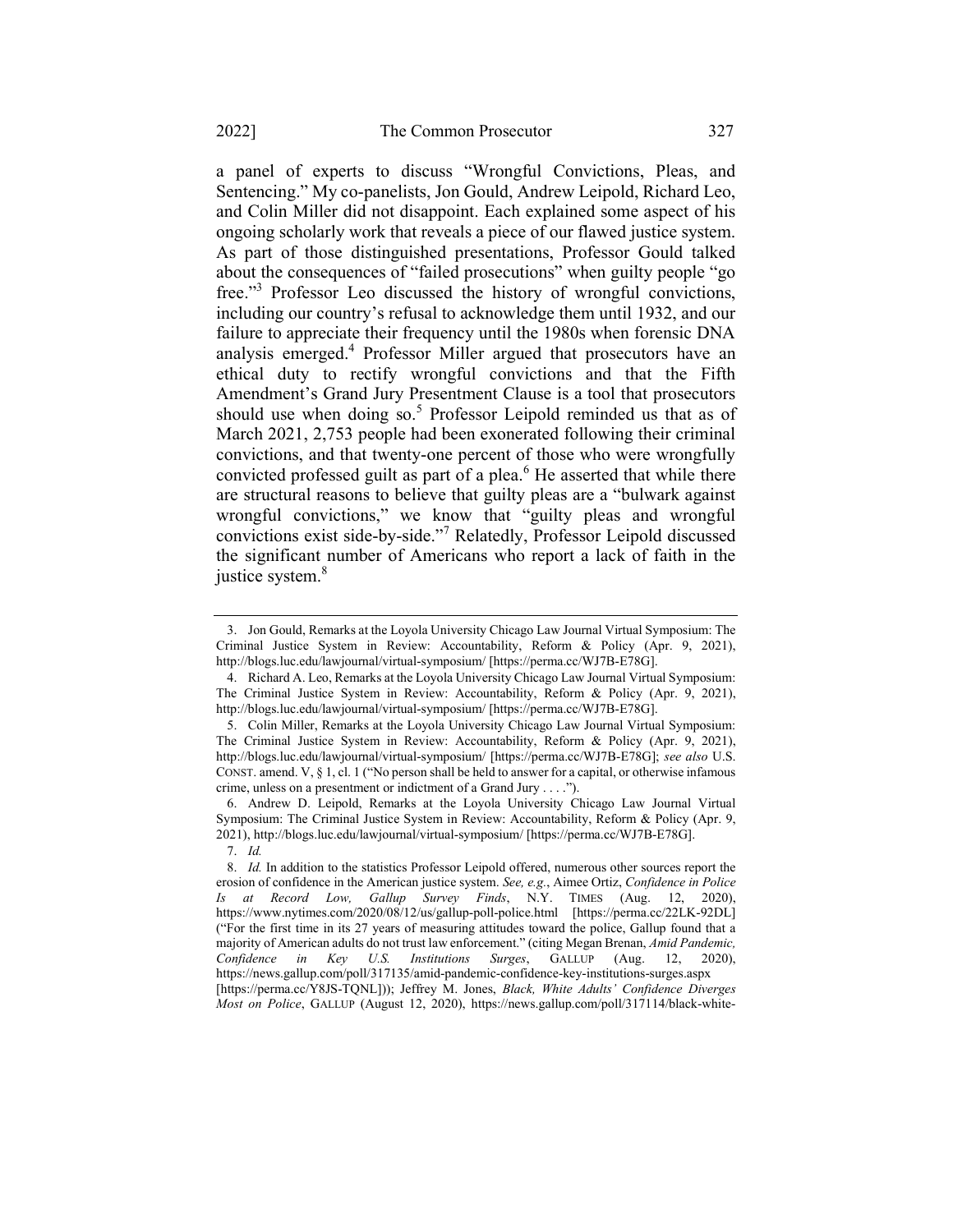I focused my part of the Symposium on the role of prosecutors in the system.<sup>9</sup> I emphasized the benefits—to both actual and perceived justice—when we expand the diversity of people who serve as prosecutors.<sup>10</sup> In this Essay, I further develop this idea, arguing that our justice system would greatly benefit if more law school graduates—of every ideology, race, religion, gender identity, background, and other characteristics—served (at least a year or two) as a prosecutor.

Diversifying the office of the prosecutor is a big step toward improving several flaws in our current system. Attracting a wide-ranging group of prosecutors is likely, for example, to improve prosecutorial decisionmaking, increase public confidence in the system, encourage more productive police-citizen interactions, and reduce prosecutor and law enforcement bias. These ideas are developed more fully in this Essay in three parts. Part I explores the public's thirst for change in the current system, which is evidenced by polling and by various justice reform efforts. Part II examines the homogeneity of prosecutors and discusses the recent uptick in the election of "progressive prosecutors"—those with an agenda to improve the justice system. Part II also argues that, as a critical part of any real progress toward reform and the rebuilding of confidence in the system, we must expand the prosecutor ranks to include not only "progressive prosecutors," but also a diverse group of prosecutors with varied backgrounds and characteristics. I call this group "common prosecutors." Common prosecutors are lawyers who more closely reflect the demographics of our country in terms of race, gender, sexual orientation, religion, experience, ability, socioeconomic background, geographic origin, and other characteristics. Part III concludes the Essay by offering concrete methods to attract more "progressive" and "common" prosecutors at a time when prosecutors and police are under intense scrutiny. Specifically, in Part III, I explain how law schools can hasten the progressive shift in the justice system by encouraging and empowering more common prosecutors, and how we can hold chief prosecutors accountable for prioritizing diversity and all

adults-confidence-diverges-police.aspx [https://perma.cc/W5CR-63XK] (stating that while "[f]ifty-six percent of White adults" said they had "'a great deal' or 'quite a lot' of confidence in the police," Gallup found that only "[nineteen percent] of Black adults" had the same level of confidence); see also Americans' View of Government: Low Trust, but Some Positive Performance Ratings, PEW RSCH. CTR. (Sept. 14, 2020), https://www.pewresearch.org/ politics/2020/09/14/americans-views-of-government-low-trust-but-some-positive-performanceratings/ [https://perma.cc/HM7F-3XG9] ("For years, public trust in the federal government has hovered at near-record lows.").

<sup>9.</sup> Melanie D. Wilson, Remarks at the Loyola University Chicago Law Journal Virtual Symposium: The Criminal Justice System in Review: Accountability, Reform & Policy (Apr. 9, 2021), http://blogs.luc.edu/lawjournal/virtual-symposium/ [https://perma.cc/WJ7B-E78G].

<sup>10.</sup> Id.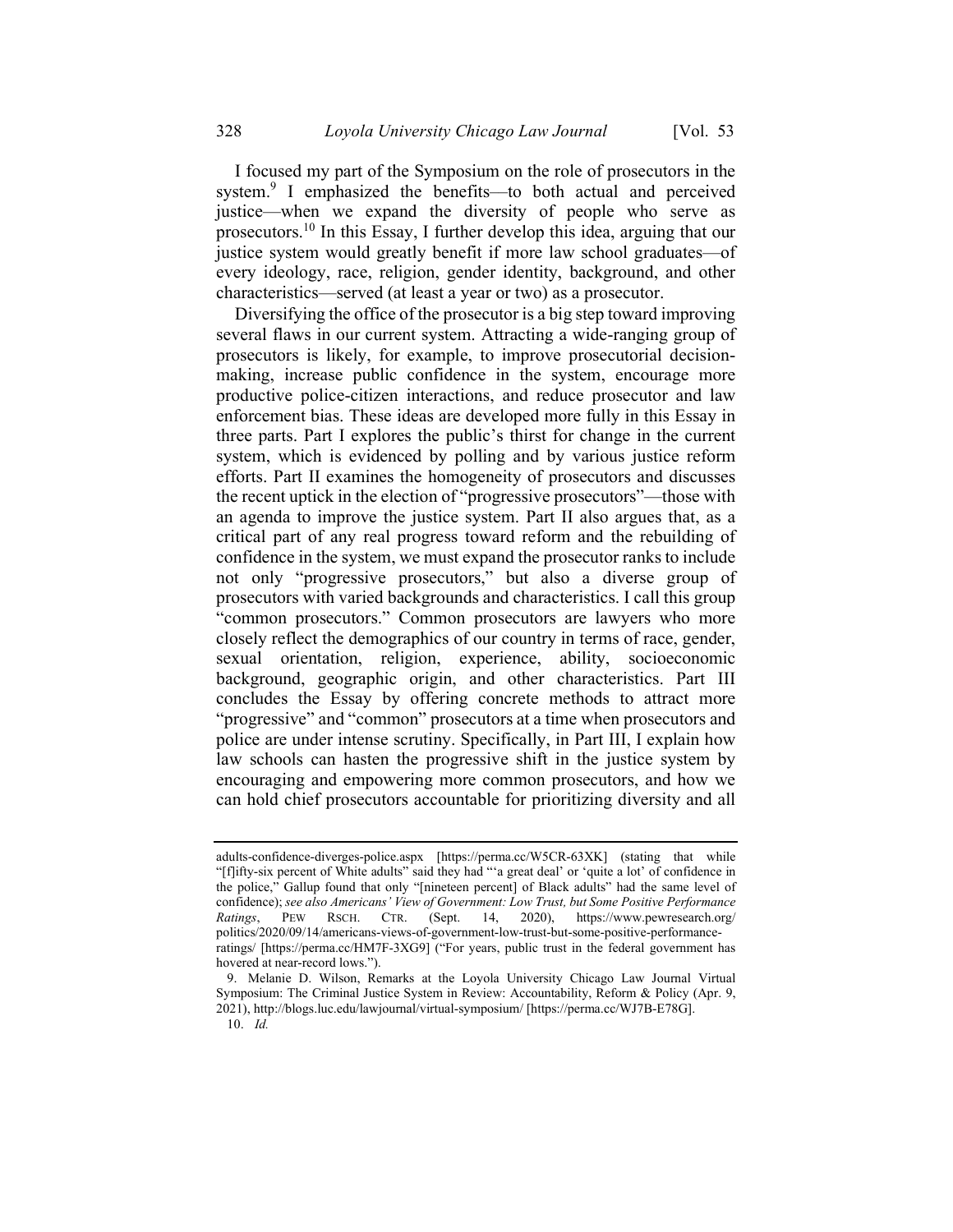of its benefits.

#### I. THE THIRST FOR CHANGE IN OUR SYSTEM OF JUSTICE

A majority of the public has lost confidence in law enforcement and in the justice system more generally.<sup>11</sup> In an effort to change the system, there is significant momentum for justice reform initiatives.

### A. Polls Demonstrate Falling Public Confidence in the System

After the nation watched the video of former Minneapolis police officer Derek Chauvin suffocating and killing George Floyd in May 2020, public confidence in the police fell to a record low forty-eight percent, according to a Gallup poll conducted later that summer.12 The poll revealed that Democrats are particularly skeptical of police<sup>13</sup> and that the gap between the confidence of white and Black Americans in the police "has never been greater."14 According to the survey, "56 percent of white adults said they were confident in the police, whereas only 19 percent of Black adults said the same."15

A similar crisis in confidence faces the justice system more generally. Results from the 2020 Gallup poll shows that only twenty-four percent of Americans have a "great deal" or "quite a lot" of confidence in the criminal justice system, forty percent have "some" confidence, and thirtythree percent have "very little" or no confidence in the system.16 As a result of plummeting faith and growing frustration, in the months after George Floyd's death, there were calls to "defund the police."17 Mr. Floyd's murder undoubtedly influenced the numbers and intensified

<sup>11.</sup> See discussion infra Sections I.A–B (describing how public confidence in police has fallen).

<sup>12.</sup> See Ortiz, supra note 8 ("The drop in confidence came after George Floyd, a Black man, was killed in Minneapolis police custody at the end of May [2020], inspiring weeks of civil unrest nationwide."); Jones, supra note 8 ("This year's survey was conducted after George Floyd was killed while in police custody in Minneapolis in late May [2020].").

<sup>13.</sup> See Megan Brenan, Amid Pandemic, Confidence in Key U.S. Institutions Surges, GALLUP (Aug. 12, 2020), https://news.gallup.com/poll/317135/amid-pandemic-confidence-keyinstitutions-surges.aspx [https://perma.cc/Y8JS-TQNL] ("Confidence in the police rose seven points among Republicans to [eighty-two percent] and dropped six points among Democrats to 28%."). The distrust and partisan divide over policing was even more notable considering the growing public confidence in other American institutions such as the military and healthcare providers. See id. ("At the same time that several institutions have engendered greater public confidence, one—the police—stands alone as seeing a significant decline in the past year.").

<sup>14.</sup> Ortiz, supra note 8 (citing Jones, supra note 8).

<sup>15.</sup> Id. (citing Jones, supra note 8).

<sup>16.</sup> Brenan, supra note 13.

<sup>17.</sup> See, e.g., Deena Zaru & Tonya Simpson, 'Defund the Police' Movement 6 Months After Killing of George Floyd, ABCNEWS (Nov. 25, 2020, 6:49 AM), https://abcnews.go.com/US/defund-police-movement-months-killing-george-

floyd/story?id=74296015 [https://perma.cc/G38G-KMZL] (explaining that in response to George Floyd's death, there have been more calls to defund police).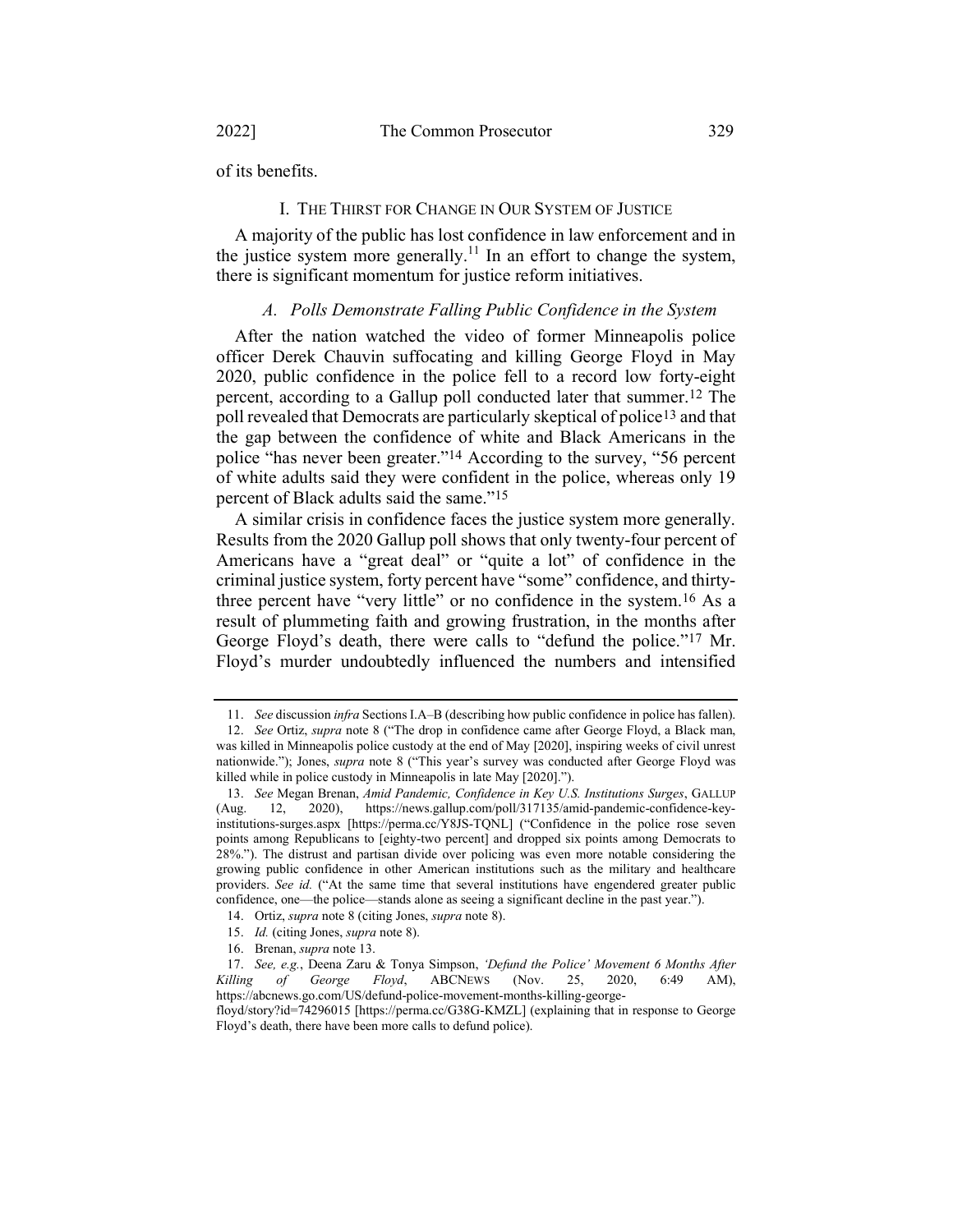hostility toward law enforcement, but the skepticism has been mounting for years and highlights the urgent need for change in the core of the system.

Inequality and overenforcement of criminal laws coupled with unduly harsh punishments for relatively minor criminal violations exacerbate the public's lack of respect for the system. Stories of disparate prosecutions are widespread. Think Kelley Williams-Bolar versus Felicity Huffman. Williams-Bolar, "a single, [B]lack mother living in public housing" in Ohio, was "convicted and imprisoned . . . for falsifying her address to get her kids into better public schools."<sup>18</sup> Williams-Bolar used her father's address to enroll her two daughters in a school in his district, because the girls spent significant time at their grandfather's home anyway.<sup>19</sup> Soon, Williams-Bolar and her father were charged with felonies for "falsification of records and theft of public education."<sup>20</sup> Williams-Bolar was convicted by a jury and sentenced to two concurrent five-year sentences, which were suspended "down to [ten] days" in jail, three years of probation, and eighty hours of community service.<sup>21</sup> By comparison, Felicity Huffman, a white "Desperate Housewives star," was sentenced to two weeks in a "low-security prison for women," as well as "a \$30,000 fine, 250 hours of community service and a year's probation" when she pled guilty "to fraud and conspiracy for paying an admissions consultant \$15,000 to have a proctor correct her daughter's SAT answers."<sup>22</sup> Huffman "was the first parent sentenced in a scandal involving dozens of wealthy parents accused of bribing their children's way into elite universities or cheating on college entrance exams."<sup>23</sup>

With regard to harsh punishments, there are too many examples to

23. Id.

<sup>18.</sup> Annie Lowrey, *Her Only Crime Was Helping Her Kids*, THE ATLANTIC (Sept. 13, 2019), https://www.theatlantic.com/ideas/archive/2019/09/her-only-crime-was-helping-her-kid/597979/ [https://perma.cc/LC34-BPW7].

<sup>19.</sup> Id. (explaining that Williams-Bolar split time between her home and her father's home, and she preferred her father's school district as it met all of Ohio's twenty-six educational standards, whereas her district only met four standards).

<sup>20.</sup> Id.

<sup>21.</sup> Id. (describing that it is uncommon for parents to be charged with a felony for engaging in boundary-hopping, where typical punishments include fines or unenrolling children from the school); see also Owen Daugherty, Story of Mother Sentenced to Jail for Enrolling Child in Different District Resurfaced Amid College Scandal, THE HILL (Mar. 14, 2019, 12:05 PM), https://thehill.com/blogs/blog-briefing-room/news/434051-story-of-mother-sentenced-to-jail-forenrolling-child-in [https://perma.cc/N276-8MF6] (noting Williams-Bolar's sentence). Another homeless single mother living in Connecticut "was convicted on similar charges." Lowrey, supra note 18.

<sup>22.</sup> Associated Press, Felicity Huffman Released Early from Two-Week Prison Sentence, PBS NEWSHOUR (Oct. 25, 2019, 4:16 PM), https://www.pbs.org/newshour/nation/felicity-huffmanreleased-early-from-two-week-prison-sentence [https://perma.cc/92Q6-CJHZ].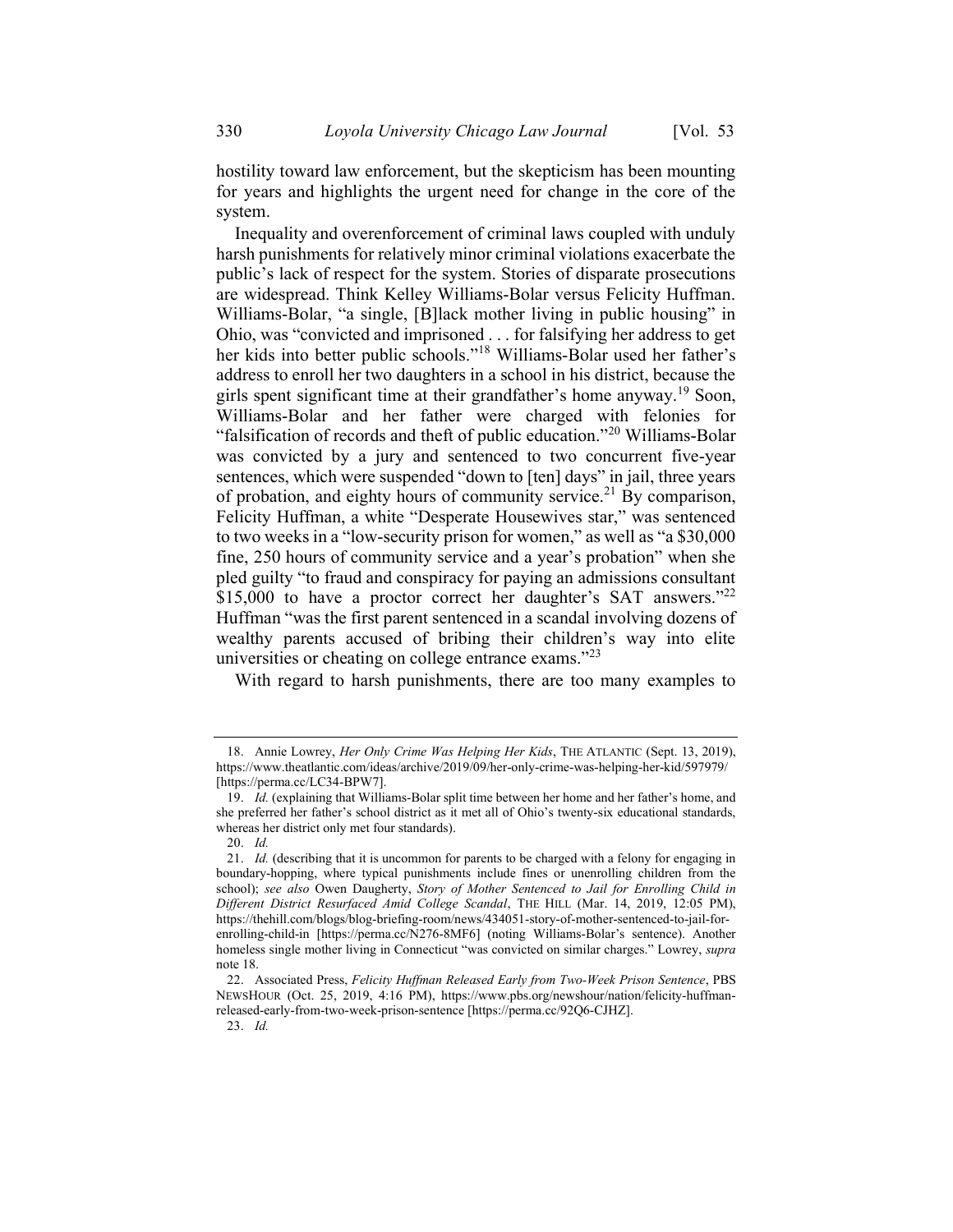recount.<sup>24</sup> But "three-strikes laws" and "habitual-offender" statutes demonstrate the concept well. The case of Alvin Kennard is typical. When Kennard was eighteen years old, "he pleaded guilty to three counts of second-degree burglary in connection with a break-in at an unoccupied service station . . . ."<sup>25</sup> At age twenty-two, after he robbed a bakery of \$50, "he was sentenced to life without the possibility of parole" as part of Alabama's Habitual Felony Offender Act.<sup>26</sup> The robbery "was committed with a pocket knife and involved no injuries  $\ldots$  ."<sup>27</sup> And, in California, twenty-seven-year-old Jerry Dewayne Williams was "sentenced under California's 'three-strikes' law to [twenty-five] years to life in prison for stealing a slice of pepperoni pizza" from "a group of children on a pier in Redondo Beach."<sup>28</sup> His sentence required that he serve "20 years before he [was] eligible for parole."<sup>29</sup>

Wrongful convictions also establish an urgency for justice reform. According to information released by the Death Penalty Information Center (DPIC) in March 2021, "the vast majority of wrongful convictions in the United States are not caused by mere accidents within the legal process. Instead, much more troubling patterns of police or prosecutorial misconduct, use of knowingly false testimony, and racial bias emerged."30 The report found that "69.2% of the exonerations included misconduct by police, prosecutors, or other government officials."31 It also documented racial disparities. Notably, "[o]fficial misconduct resulted in the wrongful convictions of 58.2% of white exonerees but 78.8% of Black exonerees and 68.8% of Latinx ones."32 And, "63.8% of

<sup>24.</sup> See, e.g., I. Bennett Capers, Against Prosecutors, 105 CORNELL L. REV. 1561, 1568 (2020) ("The thirteen million misdemeanor cases that prosecutors file each year." (citing ALEXANDRA NATAPOFF, PUNISHMENT WITHOUT CRIME: HOW OUR MASSIVE MISDEMEANOR SYSTEM TRAPS THE INNOCENT AND MAKES AMERICA MORE UNEQUAL 2 (2018))).

<sup>25.</sup> Meghan Keneally, Man Who Spent 36 Years in Prison for Stealing \$50 from a Bakery Is Now Set to Be Freed, ABC NEWS (Aug. 29, 2019, 3:15 PM), https://abcnews.go.com/US/manspent-36-years-prison-stealing-50-bakery/story?id=65264675 [https://perma.cc/BRQ3-44FF].

<sup>26.</sup> Id. (explaining that the Act has since been changed so that judges may give possibility of parole to fourth-time offenders).

<sup>27.</sup> Id. Kennard had previously been convicted of three nonviolent property crimes. Id.

<sup>28.</sup> Associated Press, 25 Years for a Slice of Pizza, N.Y. TIMES, Mar. 5, 1995, at A21. "Mr. William's lawyer, Arnold Lester, said he would appeal, adding, 'Mr. Williams will be facing the same sentence as if he'd raped a woman, molested a child or done a carjacking, because the statute does not draw distinctions." Id.

<sup>29.</sup> Id. Williams was previously convicted for "robbery, attempted robbery, drug possession and unauthorized use of a vehicle." Id.

<sup>30.</sup> Samantha O'Connell, New Innocence Report from DPIC Adds 11 New Individuals to Capital Exoneration List, A.B.A. (Mar. 3, 2021), https://www.americanbar.org/groups/ committees/death\_penalty\_representation/publications/project\_blog/new-dpic-innocence-reportfeb-2021/ [https://perma.cc/35DW-MNHC] (citing DEATH PENALTY INFO. CTR., DPIC SPECIAL REPORT: THE INNOCENCE EPIDEMIC 4 (2021)).

<sup>31.</sup> Id.

<sup>32.</sup> Id.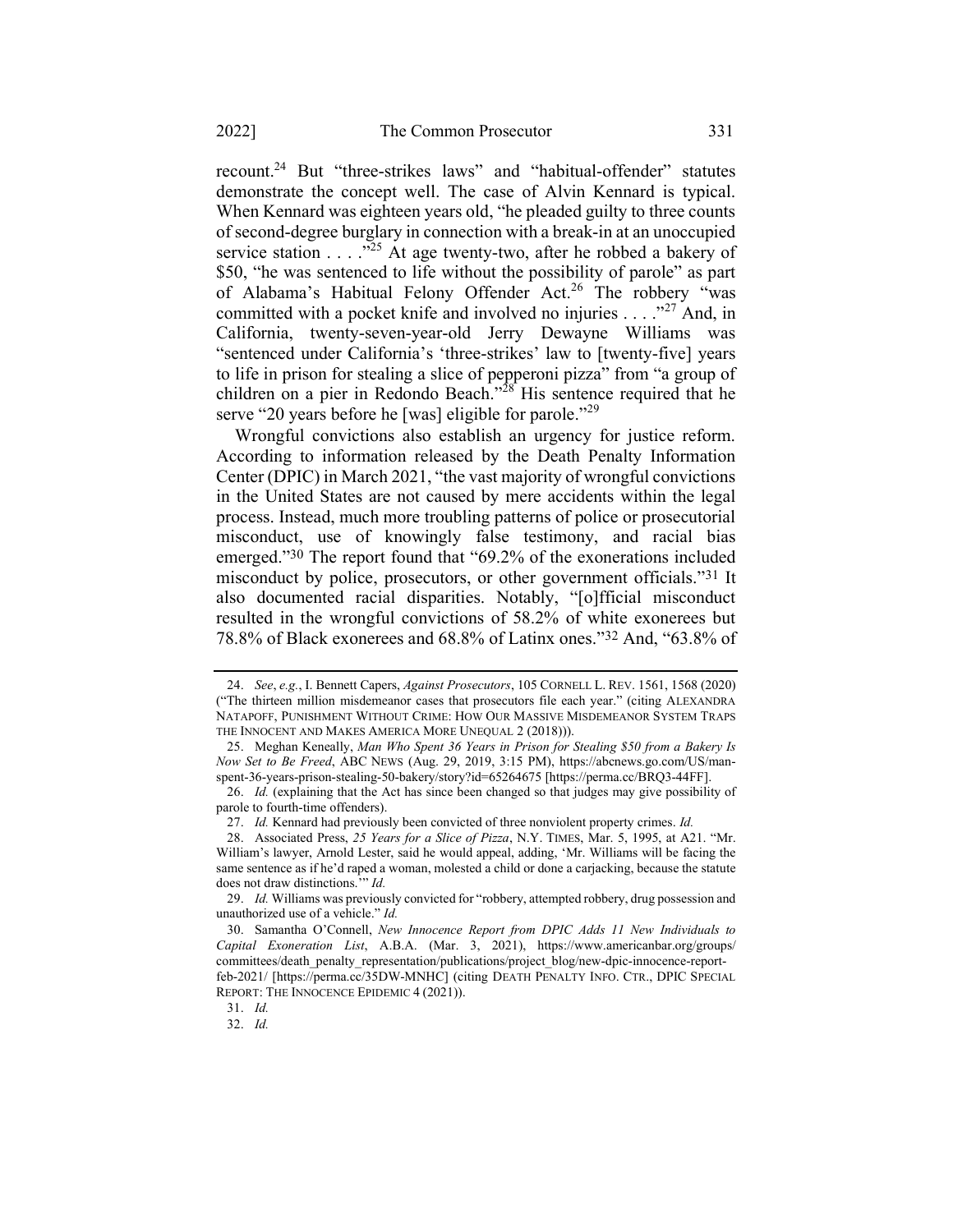wrongfully convicted death-row exonerees are people of color."33 This data on misconduct and wrongful convictions helps explain why so many have lost confidence in the system.

### B. Americans Are Pursuing Reform of the System

In recent years, the public has been urging reform of the justice system in an effort to decrease police violence, improve system integrity and reliability, and reduce the length of incarceration for minor offenses and drug crimes. Congress and state legislatures are responding, and there are a number of local initiatives as well. For instance, in March 2021, the House of Representatives passed the George Floyd Justice in Policing Act of  $2021$ .<sup>34</sup> The law was aimed at "mak[ing] the prosecution of police misconduct easier, expand[ing] federal oversight into local police units, limit[ing] bias among officers, and chang[ing] policing tactics."<sup>35</sup> To carry out its goals, the Act would have eliminated qualified immunity for officers and require extensive data reporting about police misconduct.<sup>36</sup> But the legislation ultimately stalled in the Senate in September 2021, when Republicans and Democrats reached an impasse—each group blaming the other. $37$  In 2018, with bipartisan support, Congress adopted the First Step Act to reduce "unnecessarily long federal [prison] sentences and improve conditions in federal prison."<sup>38</sup> Many are hopeful that Congress will build on these efforts.<sup>39</sup>

<sup>33.</sup> Id.

<sup>34.</sup> See George Floyd Justice in Policing Act of 2021, H.R. 1280, 117th Cong. (2021) ("To hold law enforcement accountable for misconduct in court, improve transparency through data collection, and reform police training and policies.").

<sup>35.</sup> Sean Collins, The House Has Passed the George Floyd Justice in Policing Act, VOX (Mar. 3, 2021, 9:34 PM), https://www.vox.com/2021/3/3/22295856/george-floyd-justice-in-policing-act-2021-passed-house [https://perma.cc/Q4CK-BWXZ]. The bill works to encourage state and local governments to adopt federal reforms through penalties for noncompliance. Id.

<sup>36.</sup> Id. ("The bill attempts to make it easier to hold individual law enforcement officers accountable through changes to existing law and practice.").

<sup>37.</sup> Felicia Sonmez and Mike DeBonis, WASH. POST (Sept. 22, 2021, 7:35 PM). The House had passed the legislation It passed in the House along party lines—219-213—with no Republicans voting in favor. Collins, supra, note 35.

<sup>38.</sup> Ames Grawert, What Is the First Step Act—And What's Happening with It?, BRENNAN CTR. FOR JUST. (June 23, 2020), https://www.brennancenter.org/our-work/research-reports/what-firststep-act-and-whats-happening-it [https://perma.cc/LM6V-WGT9]. The law shortens some federal prison sentences and provides more opportunities for offenders to qualify for a "safety valve" that helps some offenders avoid a mandatory minimum sentence. Id; see generally NATHAN JAMES, CONG. RSCH. SERV., R45558, THE FIRST STEP ACT OF 2018: AN OVERVIEW (2019) (providing a detailed analysis of the Act's provisions).

<sup>39.</sup> A.B.A. Governmental Affairs Office, 117th Congress Has Opportunities for Bipartisan Criminal Justice Reforms, A.B.A. J. (Feb. 1, 2021, 12:15 AM) https://www.abajournal.com/ magazine/article/117th-congress-has-opportunities-for-bipartisan-criminal-justice-reforms

<sup>[</sup>https://perma.cc/3HU3-R72E] (expressing optimism for criminal justice reform and noting that several reform bills died in 116th Congress due to unique challenges).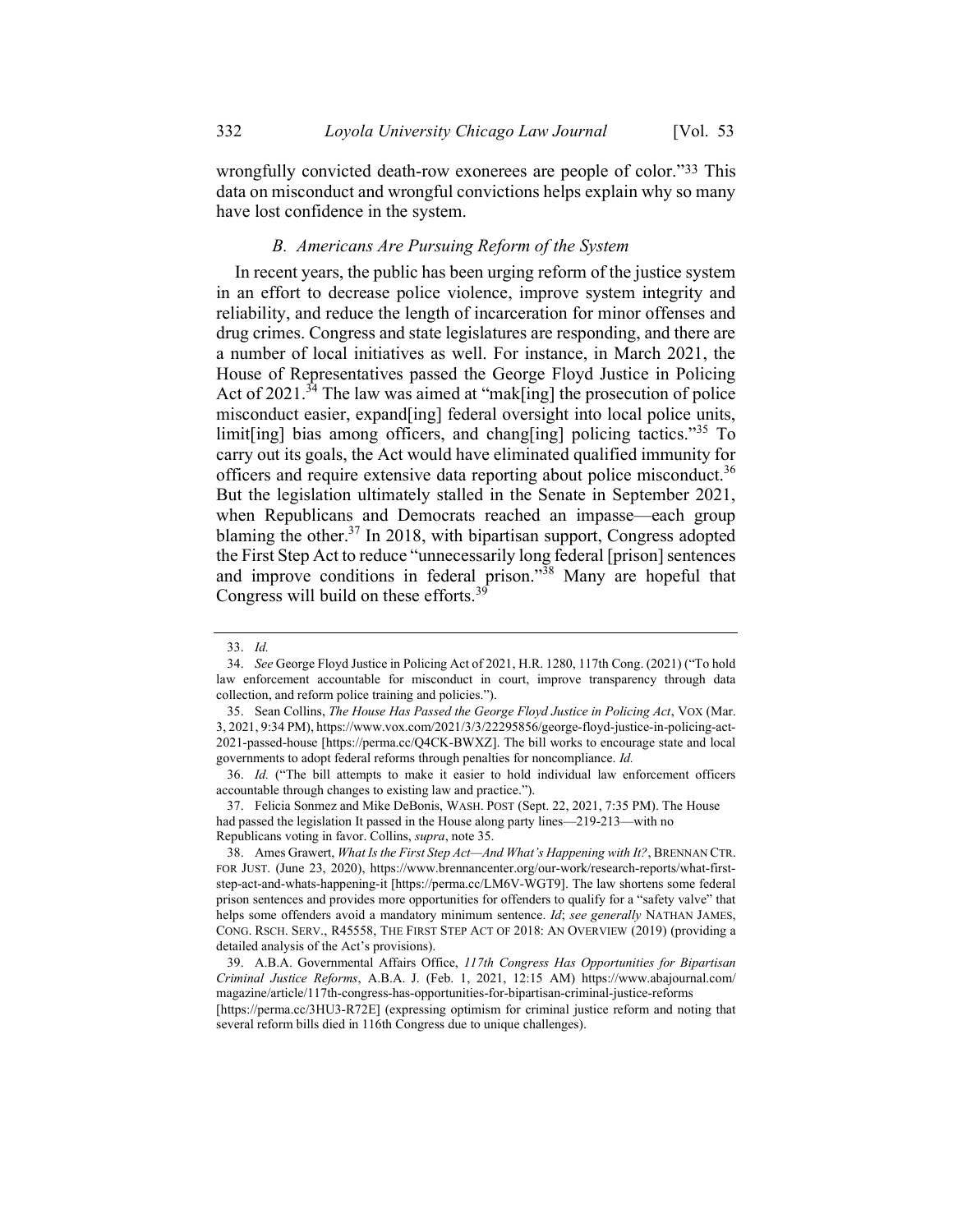There have been similar laws adopted in several states, and cities are engaging in reform efforts, too.<sup>40</sup> For example, in June 2020, Colorado Governor Jared Polis signed Senate Bill 217, which, among other things, heightened the standard required for police to use deadly force—from a reasonable belief that someone is a threat to the officer, themselves, or the public, to a requirement that police face an "imminent threat."<sup>41</sup> The new Colorado law also prohibits police from "using deadly physical force to apprehend a person who is suspected only of a minor or nonviolent offense."<sup>42</sup> Of equal importance, the reform legislation requires police to report a significant amount of data. For instance, they must report "racial data on officers' encounters with the public" as well as "whenever [an officer] unholsters their weapon or points it a[t] a citizen and whether or not they fired it."<sup>43</sup>

In Illinois, Governor J.B. Pritzker signed a similar "broad criminal justice reform bill"—House Bill 3653.<sup>44</sup> Among other requirements, House Bill 3653 mandates that officers "use officer-worn body cameras," produce "monthly reports," and regularly account for "use of force," as well as incidents involving "a person experiencing a mental health crisis."<sup>45</sup> Perhaps most notably, the Illinois law limits the instances during which police are justified in using force against a suspect.<sup>46</sup> Other states, including North Carolina, New Jersey, Oregon, Tennessee, and Virginia, have also begun to reform aspects of their criminal justice systems.<sup>47</sup>

<sup>40.</sup> See NICOLE D. PORTER, THE SENT'G PROJECT, TOP TRENDS IN STATE CRIMINAL JUSTICE REFORM, 2020, at 2–4 (2021), https://www.sentencingproject.org/wp-content/uploads/ 2021/01/Top-Trends-in-State-Criminal-Justice-Reform-2020.pdf [https://perma.cc/8PME-E7Z5] (detailing reforms many states have made).

<sup>41.</sup> Jesse Paul & Jennifer Brown, Colorado Governor Signs Sweeping Police Accountability Bill into Law. Here's How It Will Change Law Enforcement, COLO. SUN (June 19, 2020, 9:53 AM), https://coloradosun.com/2020/06/19/colorado-police-accountability-bill-becomes-law/ [https://perma.cc/LM6V-WGT9].

<sup>42.</sup> Id.

<sup>43.</sup> Id.

<sup>44.</sup> See Summary of Provisions in Illinois House Bill 3653: Criminal Justice Omnibus Bill, INST. FOR ILL.'S FISCAL SUSTAINABILITY (Feb. 15, 2021), https://www.civicfed.org/ iifs/blog/summary-provisions-illinois-house-bill-3653-criminal-justice-omnibus-bill

<sup>[</sup>https://perma.cc/Y4T9-97T6] (explaining provisions of broad new Illinois criminal-justice reform bill).

<sup>45.</sup> Id.

<sup>46.</sup> Id.

<sup>47.</sup> See Kenny Lo et al., 5 Discussions That Shaped the Justice Reform Movement in 2020, CTR. FOR AM. PROGRESS (Mar. 18, 2021, 11:25 AM), https://www.americanprogress.org/ issues/criminal-justice/news/2021/03/18/497328/5-discussions-shaped-justice-reform-movement-2020/ [https://perma.cc/YR55-AM3V] (outlining a number of states and cities that have adopted laws to reform aspects of the justice system, including: New York, Virginia, Albuquerque, Austin, Baltimore, Minneapolis, San Francisco, and Seattle); see also Tosin Fakile, Governor Lee Signs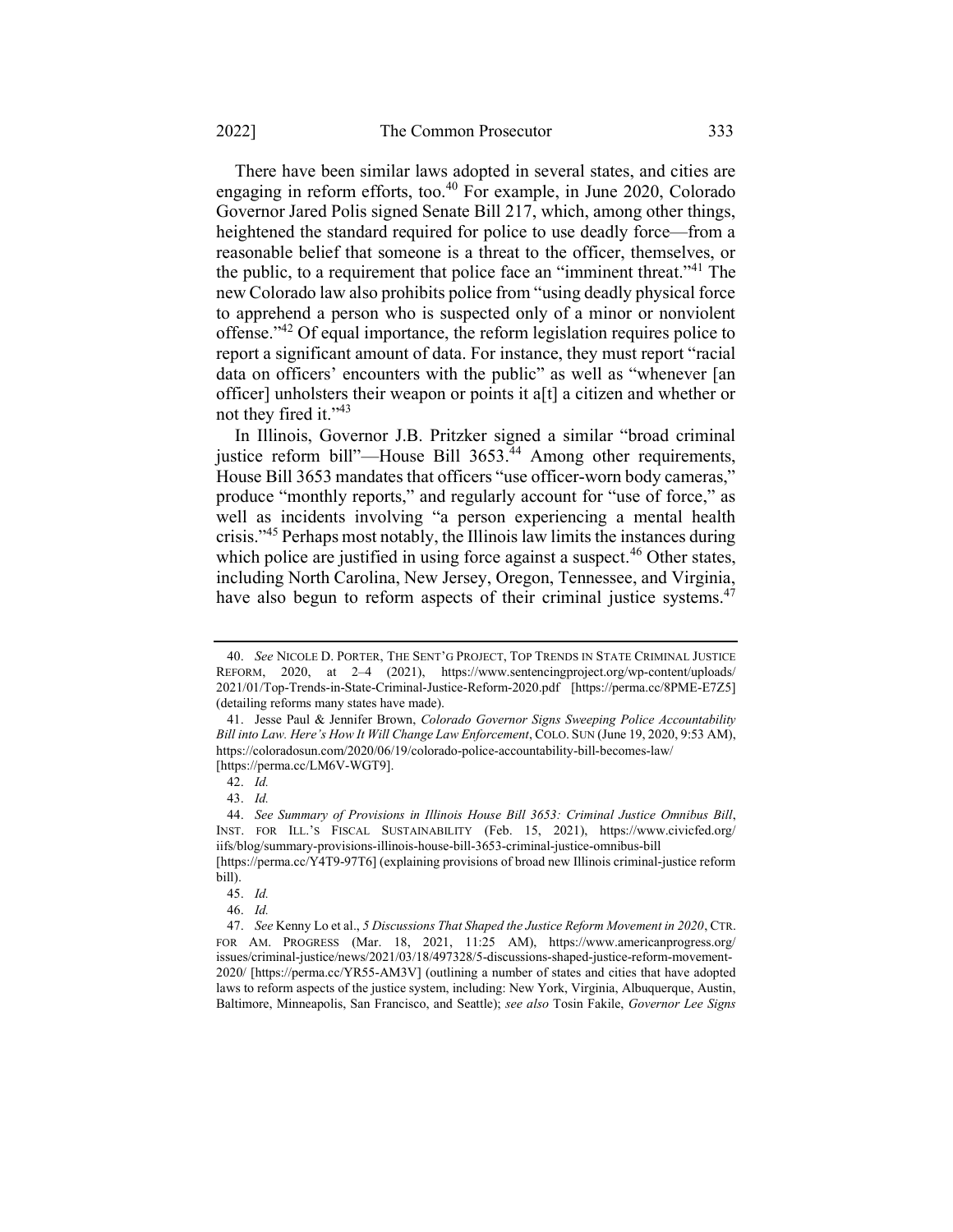Several governors issued executive orders to ameliorate the impact of the pandemic on those in jails and prisons.<sup>48</sup> Some cities are adopting significant reforms too. For instance, in Washington, DC, officials passed a law allowing petitions for sentence modifications from those who committed crimes before age twenty-five and those who have spent at least fifteen years in prison.<sup>49</sup>

These reforms are a good beginning. But any meaningful and lasting improvement must include change in the office of the prosecutor.

#### II. THE NEED FOR COMMON PROSECUTORS

Real and lasting change in the criminal justice system will require reform from the inside—starting in the office of the prosecutor.

### A. The Homogeneity of Prosecutors

There are approximately 2,300 "chief [state] prosecutors" in the United States,<sup>50</sup> about 25,000 state assistant prosecutors,<sup>51</sup> and another (approximately) 5,000 federal prosecutors.<sup>52</sup> But of those, how many are women, people of color, first-generation college goers or first-generation law school graduates? How many were raised in lower socioeconomic environments? How many report living with a disability? We don't know, but what we do know looks bleak. While statistics on police are readily

49. PORTER, supra note 40, at 3.

51. PERRY & BANKS, *supra* note 50, at 2.

52. Federal Prosecutors: Wide Variation Found in Handling of Criminal Referrals for Prosecution, TRAC REPS. (Jan. 24, 2003), https://trac.syr.edu/tracreports/pros/ausa\_pctdecG.html [https://perma.cc/Z8PE-9DWL].

Criminal Justice Reform Bills Monday, WSMV (May 24, 2021), https://www. wsmv.com/news/gov-lee-signs-criminal-justice-reform-bills-Monday/article\_2757d642-bc73- 11eb-b7b2-c77ee0b4a552.html [https://perma.cc/GE4S-KVWU] (discussing Tennessee legislation

passed to create community-based alternatives to incarceration for some crimes and capping probation sentences); PORTER, supra note 40, at 2–3 (outlining New Jersey law reducing prison population because of COVID-19, Oregon law decriminalizing possession of certain drugs, and North Carolina law shortening prison sentences for certain drug offenses).

<sup>48.</sup> Maryland Governor Lawrence Hogan, Jr., issued an executive order allowing the early release of most older inmates and those near the end of their incarceration to reduce the threat of spreading COVID-19 among those in custody. See Governor Md. Exec. Order No. 20-11-17-03, at 1–5 (Nov. 17, 2020) ("Because of inmates' close proximity to each other, employees, and contractors in correctional facilities, the spread of COVID-19 there poses a significant threat to their health, welfare, and safety  $\dots$ "); see also PORTER, supra note 40, at 2 (detailing similar executive order issued by Kentucky Governor Andy Beshear).

<sup>50.</sup> Ben Austen, In Philadelphia, a Progressive D.A. Tests the Power—and Learns the Limits of His Office, N.Y. TIMES (Oct. 30, 2018), https://www.nytimes.com/2018/10/30/magazine/larrykrasner-philadelphia-district-attorney-progressive.html [https://perma.cc/38MG-4J3Y]; see also STEVEN W. PERRY & DUREN BANKS, BUREAU JUST. STAT., NCJ 234211, PROSECUTORS IN STATE COURTS, 2007 - STATISTICAL TABLES 1 (2011), https://bjs.ojp.gov/redirect-legacy/ content/pub/pdf/psc07st.pdf [https://perma.cc/28YQ-2HN7] (indicating that in 2007, there were 2,330 state prosecutors' offices, headed by a chief prosecutor and handling felony cases in U.S.).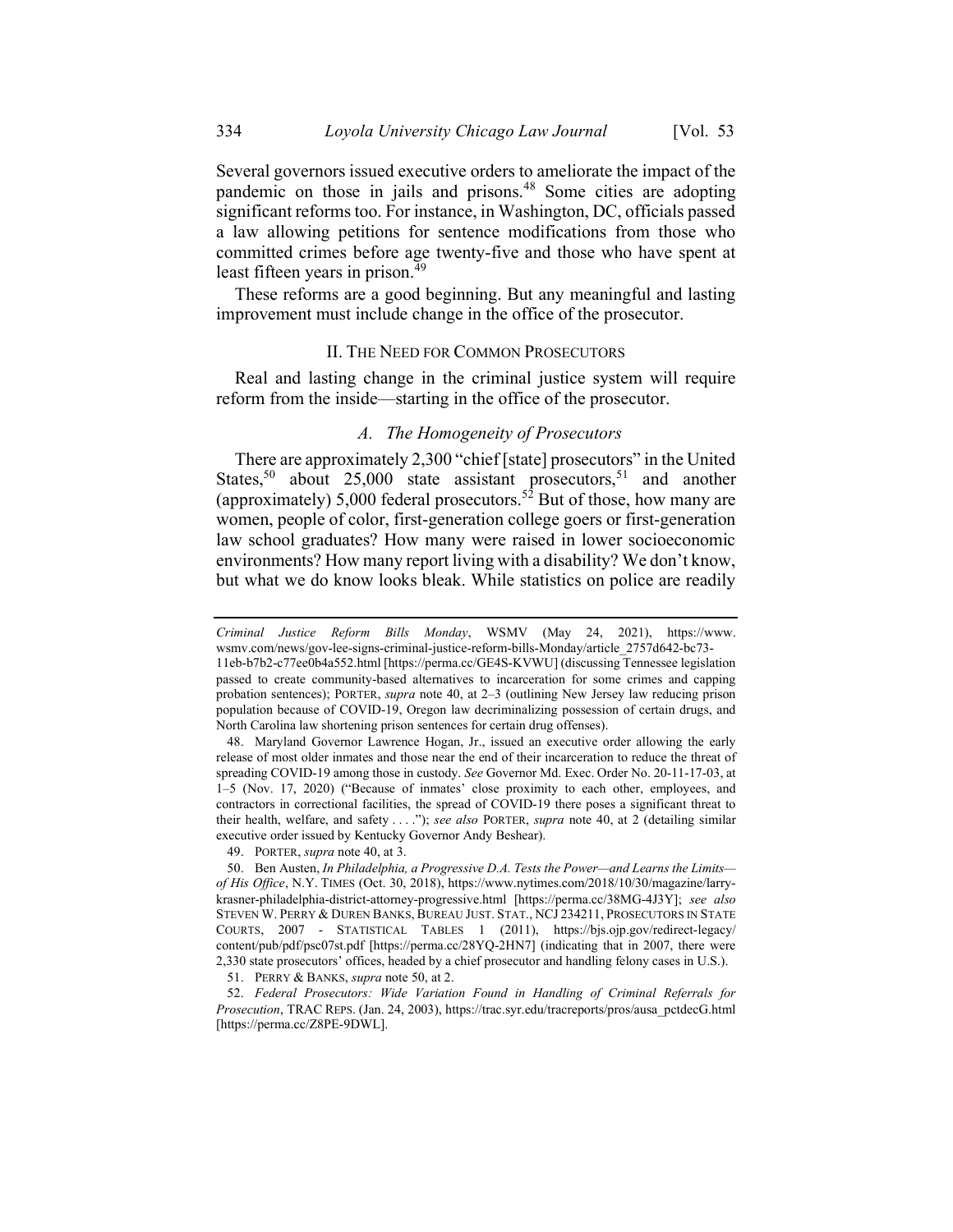accessible<sup>53</sup> and some information about the demographics of judges is available,<sup>54</sup> there is little information compiled about prosecutors. We are sure that the top federal prosecutor jobs across the United States have always been dominated by white men, and the lack of racial and gender diversity only worsened during Donald Trump's four-year term as president. As of October 2020, white men led eighty-five percent of U.S. attorneys' offices.<sup>55</sup> Only nine U.S. attorneys were women at that time, and there were only two Black and two Hispanic U.S. attorneys in the nation.<sup>56</sup> Even before Trump's presidency, however, there was a dearth of diversity within the ranks of federal prosecutors. In 2015, only eight percent of assistant United States attorneys were Black, and only five percent were Latino.<sup>57</sup> Similarly, while women have constituted the majority of law students in the United States since 2016,<sup>58</sup> only thirtyeight percent of assistant U.S. attorneys were women in 2015.<sup>59</sup>

We know even less about state prosecutors.<sup>60</sup> The statistics we do have tell a disappointing story. A report released in July of 2015 indicated that ninety-five percent of America's elected prosecutors were white, and

<sup>53.</sup> See, e.g., Police Officer Demographics in the U.S., ZIPPIA.COM (Sept. 9, 2021) https://www.zippia.com/plice-officer-jobs/demographics/ [https://perma.cc/HT4W-8E4L] (detailing an extensive collection of police officer data).

<sup>54.</sup> See Democracy and Government Reform Team, Examining the Demographic Compositions of U.S. Circuit and District Courts, CTR. FOR AM. PROGRESS (Feb. 13, 2020, 12:01 AM), http://www.americanprogress.org/issues/courts/reports/2020/02/13/480112/examining-

demographic-compositions-u-s-circuit-district-courts/ [https://perma.cc/QWM8-ZEN9] (providing demographic data on judges in U.S.).

<sup>55.</sup> See Jake Bleiberg et al., Trump's Top Federal Prosecutors Are Overwhelmingly White Men, AP NEWS (Oct. 6, 2020), https://apnews.com/article/race-and-ethnicity-donald-trump-shootingsracial-injustice-george-w-bush-f6995edcc2158df1f8b0cb4f9574bdaf [https://perma.cc/VCX8- B5JT] (noting that analysis of government data from nearly thirty years revealed a lack of diversity amongst U.S. attorneys).

<sup>56.</sup> Id.

<sup>57.</sup> Raman Preet Kaur, When It Comes to U.S. Attorneys, All Americans Need a Seat at the Table, CTR. FOR AM. PROGRESS (June 22, 2017, 9:02 AM), https://www. americanprogress.org/issues/courts/news/2017/06/22/434808/comes-u-s-attorneys-americansneed-seat-table/ [https://perma.cc/Z3UJ-NX9F].

<sup>58.</sup> Elizabeth Olson, Women Make Up Majority of U.S. Law Students for First Time, N.Y. TIMES (Dec. 16, 2016), https://www.nytimes.com/2016/12/16/business/dealbook/womenmajority-of-us-law-students-first-time.html [https://perma.cc/D2JS-K47P] (explaining increase of women in law schools across the United States).

<sup>59.</sup> Kaur, supra note 57.

<sup>60.</sup> See Debbie Mukamal & David Alan Sklansky, Opinion, A Study of California Prosecutors Finds a Lack of Diversity, L.A. TIMES (July 29, 2015, 4:43 AM), https:// www.latimes.com/opinion/op-ed/la-oe-0729-sklanskymukamal-diversity-prosecutors-california-20150729-story.html [https://perma.cc/8CVR-GT36] ("Race and gender statistics for police officers have been publicly available for decades, but nothing similar has existed for prosecutors."); id. (indicating a public-records request revealed eight percent of federal prosecutors were African American, five percent were Latino, and thirty-eight percent were women in 2015).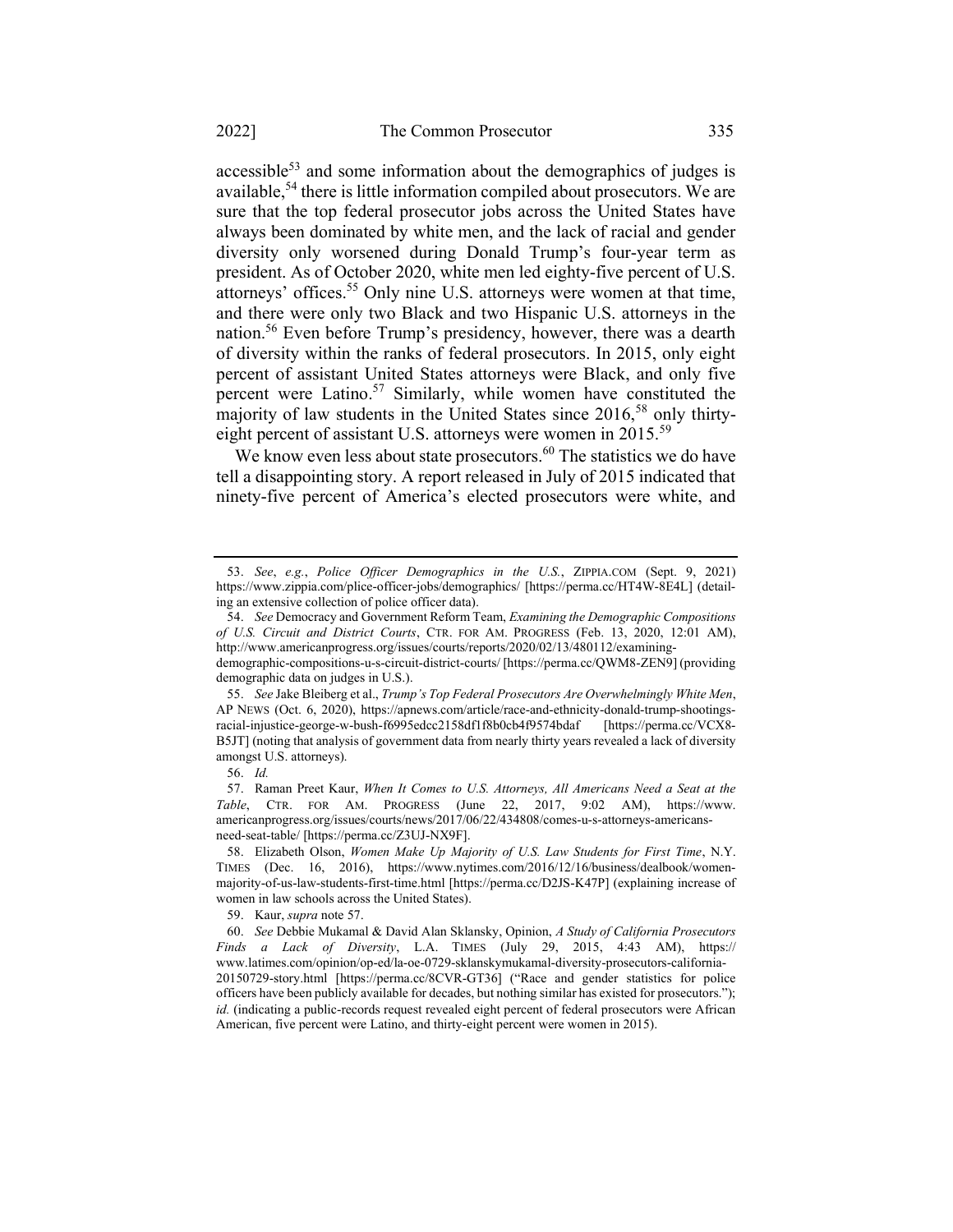eighty-three percent were men.<sup>61</sup> And, a study of the State of California from Stanford Law School revealed significant homogeneity of prosecutors in a state that otherwise boasts significant diversity. While Latinos are the largest demographic group in California, in 2015 only nine percent of California prosecutors were Latino.<sup>62</sup> On the other hand, seventy percent of prosecutors in California were white at that time, compared to the population, which was slightly above thirty-eight percent white. $^{63}$  The good news rests in gender diversity in the office of the prosecutor—forty-eight percent of prosecutors in California were female in 2015.<sup>64</sup>

The national numbers also reveal important racial and gender gaps. Reflective Democracy reported that, as of 2015, ninety-five percent of elected prosecutors across the United States were white and remained ninety-five percent white in 2019.<sup>65</sup> That same report found that as of 2019, only two percent of state prosecutors were women of color, and only three percent were men of color.<sup>66</sup> Women overall, however, have made some gains, constituting twenty-four percent of state prosecutors as of  $2019^{67}$ 

Although prosecutors' offices are filled with white men, the people investigated and prosecuted for crimes are disproportionately people of color.<sup>68</sup> Because of this disparity, prosecution can seem more like persecution of members of an out-group by members of an in-group.<sup>69</sup>

<sup>61.</sup> Amita Kelly, Does It Matter That 95 Percent of Elected Prosecutors Are White?, NPR (July 8, 2015, 4:59 PM), https://www.npr.org/sections/itsallpolitics/2015/07/08/420913118/does-itmatter-that-95-of-elected-prosecutors-are-white [https://perma.cc/S8AL-EQEN].

<sup>62.</sup> Mukamal & Sklansky, supra note 60.

<sup>63.</sup> Id.

<sup>64.</sup> Id.

<sup>65.</sup> REFLECTIVE DEMOCRACY CAMPAIGN, TIPPING THE SCALES: CHALLENGERS TAKE ON THE OLD BOYS' CLUB OF ELECTED PROSECUTORS 1 (2019), https://wholeads.us/wp-content/ uploads/2019/10/Tipping-the-Scales-Prosecutor-Report-10-22.pdf [https://perma.cc/Q9ZT-QAPU].

<sup>66.</sup> Id. at 4–5.

<sup>67.</sup> Id. at 5.

<sup>68.</sup> See Capers, supra note 24, at 1600 (emphasizing that Americans remain residentially segregated, resulting in crime that is intraracial, and that prosecutors and other criminal-justice actors who mediate criminal cases are predominantly white). See generally ELIZABETH HINTON ET AL., VERA INST. OF JUST., AN UNJUST BURDEN: THE DISPARATE TREATMENT OF BLACK AMERICANS IN THE CRIMINAL JUSTICE SYSTEM (2018), https://www.vera.org/ downloads/publications/for-the-record-unjust-burden-racial-disparities.pdf [https://perma.cc/KY 7S-VZ8G] (explaining the continuing overrepresentation and disparate treatment of Black Americans in the criminal justice system).

<sup>69.</sup> An "in-group" is composed of people "who share [the same] particular qualities . . . ." Susan Krauss Whitbourne, In-Groups, Out-Groups, and the Psychology of Crowds, PSYCH. TODAY (Dec. 7, 2010), https://www.psychologytoday.com/us/blog/fulfillment-any-age/201012/in-groups-out-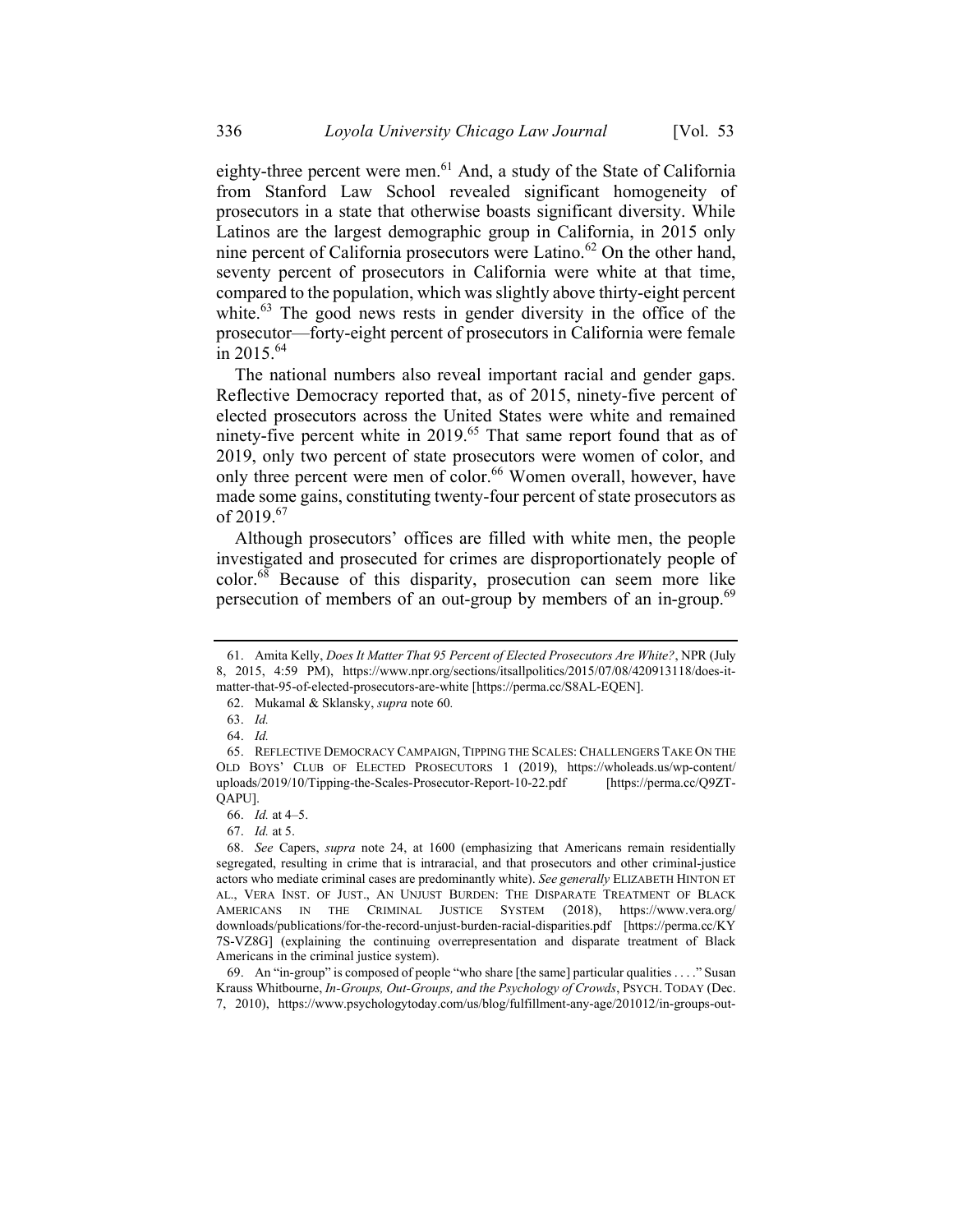"Black men comprise about [thirteen] percent of the male population, but about 35 percent of those incarcerated."<sup>70</sup> Black women face similarly daunting statistics. "One in 18 black women born in 2001 will be incarcerated sometime in her life, compared to one in 45 Latina women and one in 111 white women."<sup>71</sup> As with Black men, forty-four percent of incarcerated women are Black, even though Black women comprise only thirteen percent of the female population in the United States.<sup>72</sup> As for other characteristics of prosecutors—such as whether they grew up in big cities or small towns, their socioeconomic background, whether they identify as lesbian, gay, bisexual, or transgender—we do not know. No one tracks this (or similar) information.<sup>73</sup>

While discouraging, none of these statistics (or lack thereof) is surprising. The vast majority of lawyers—not just prosecutors—are white and male. Although a (slight) majority of the U.S. population is female, as of 2019, only thirty-six percent of lawyers are women.<sup>74</sup> Even worse, "85% of lawyers are white, compared to [seventy-seven percent] of the U.S. population,"<sup>75</sup> and "[o]nly 5% of lawyers are African American, 5% are Hispanic, and 3% are Asian."<sup>76</sup> Similarly, about three percent of

groups-and-the-psychology-crowds [https://perma.cc/Z9U9-ZA86]. The groups may be "determined by factors intrinsic to who we are (sex, age, race/ethnicity) but in many other cases they are arrived at in a somewhat arbitrary fashion." Id. Krauss recounted a classroom experiment conducted in 1968 by Iowa third-grade teacher, Jane Elliot. Id. Elliot divided her students by eye color and quickly saw the in-group of one eye color "sadistically ridicule[] their unfortunate classmates" in the out-group, "calling them 'stupid' and shunning them in the playground during recess." Id.; see also Klaus Abbink & Donna Harris, In-Group Favouritism and Out-Group Discrimination in Naturally Occurring Groups, 14 PLOS ONE 1, 1 (Sept. 4, 2019), https://doi.org/10.1371/journal.pone.0221616 (noting extensive research establishing that in-group favoritism and out-group discrimination often occurs when people from different groups interact, including young children, who already exhibit greater generosity to in-group members over outgroup individuals).

<sup>70.</sup> HINTON ET AL., supra note 68, at 1.

<sup>71.</sup> Id. at 2.

<sup>72.</sup> Id.

<sup>73.</sup> The American Bar Association compiles some of this information (and more) when it comes to lawyers who work at law firms and those who work in government positions, but not prosecutors. See, e.g., AM. BAR ASS'N, ABA PROFILE OF THE LEGAL PROFESSION 29-44 (2020), https://www.americanbar.org/content/dam/aba/admininstrative/news/2020.pdf

<sup>[</sup>https://perma.cc/AW4V-WJNM] (compiling demographics on the legal profession).

<sup>74.</sup> Nicole Black, ABA 2019 Report: Lawyer Demographics, Earnings, Tech Choices, and More, MYCASE BLOG, https://www.mycase.com/blog/aba-2019-report-lawyer-demographicsearnings-tech-choices-and-more/ [https://perma.cc/E6HK-HF2S] (last visited Sept. 21, 2021).

<sup>75.</sup> Id.

<sup>76.</sup> Id.; see also AM. BAR ASS'N, ABA NATIONAL LAWYER POPULATION SURVEY 4 (2021), https://www.americanbar.org/content/dam/aba/administrative/market\_research/2021-nationallawyer-population-survey.pdf [https://perma.cc/77C2-DZS7] (reporting that five percent of lawyers are African American, five percent are Hispanic, two percent are Asian, two percent are multiracial, and four-tenths percent are Native American).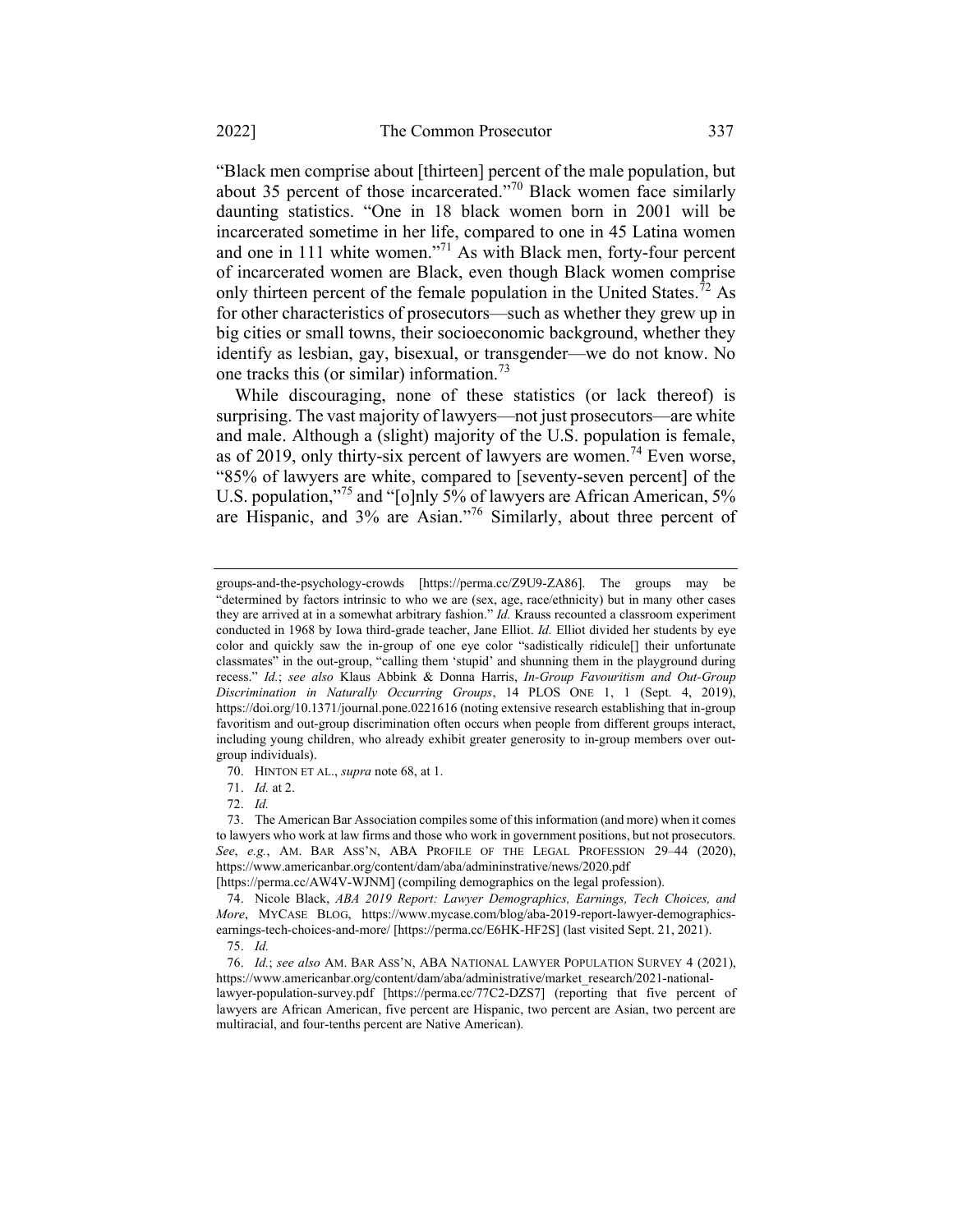lawyers identify as LGBTQ.<sup>77</sup>

The job of prosecutor has historically attracted an even more disproportionate number of white lawyers and male lawyers than the legal profession. That was certainly my experience when I was an assistant U.S. attorney from 1999 to 2005 in the Middle District and, later, the Northern District of Georgia. While the U.S. attorneys for whom I worked valued diversity and remained mindful to ensure a diversified pool of candidates for every prospective lawyer position, they were saddled with a long history of deficits in hiring and retaining women prosecutors and prosecutors of color. Thus, they added to the diversity of the office in meaningful ways but could not eradicate the impact of decades of homogenous hiring.<sup>78</sup> Not every U.S. attorney has a similar commitment to diversity. No matter; as the statistics and unfairness of the system demonstrate, now is the time to double down on hiring a more diverse group of prosecutors. The system cannot improve without such rich and broad diversity among prosecutors.

The perceived unfairness in the system created by racial, gender, and other—documented and undocumented—disparities is made worse by the fact that the vast majority of law enforcement officers, who work closely with prosecutors and investigate crimes, are also from the "ingroup" of white males.<sup>79</sup> Until there is no out-group of suspects and criminal defendants—until the demographics within the prosecutor's office mirror that of the country and the demographics of those accused

<sup>77.</sup> LGBT Representation Among Lawyers in 2019, NALP (Jan. 2020), https:\\www.nalp. org/0120research [https://perma.cc/H6VQ-LX4T].

<sup>78.</sup> Beverly B. Martin, now judge on the United States Court of Appeals for the Eleventh Circuit, was the U.S. attorney when I was hired in the Middle District of Georgia in 1999. When I moved to the Northern District of Georgia in 2001, Richard H. Deane, Jr., was the U.S. attorney when I first interviewed. He was replaced before I joined the office by William S. Duffey, Jr.

<sup>79.</sup> See Lauren Leatherby & Richard A. Oppel Jr., Which Police Departments Are as Diverse as Their Communities?, N.Y. TIMES (Sept. 23, 2020), https://www.nytimes.com/ interactive/2020/09/23/us/bureau-justice-statistics-race.html [https://perma.cc/L7P3-X88E] (noting that despite public outcry over lack of diversity, data shows officers are reportedly more white than communities they serve and becoming whiter). Black officers continue to be less represented despite an increase in diversity among police departments. Id. In Minneapolis, where former officer Derek Chauvin was convicted of second-degree murder of George Floyd, racial and ethnic minorities comprised approximately twenty-six percent of the population. John Kelly et al., How Much Do Police Officers Mirror the Communities They Serve? ABC News Looked at The Data, ABC NEWS (May 20, 2021, 5:05 AM), https://abcnews.go.com/US/police-officers-mirrorcommunities-serve-abc-news-looked/story?id=77536865 [https://perma.cc/P3K2-BRBH]. Despite this statistic, people of color fill less than twelve percent of police jobs, according to data from fifteen counties in the metropolitan area. Id. See also Police Officer Demographics in the US, ZIPPIA, https://www.zippia.com/police-officer-jobs/demographics/ [https://perma.cc/8D23-792P] (last visited Sept. 21, 2021) (analyzing resumes and Census Bureau data and reporting that only 17.7% of police officers are women, and that 62.4% of officers are white with fourteen percent Black).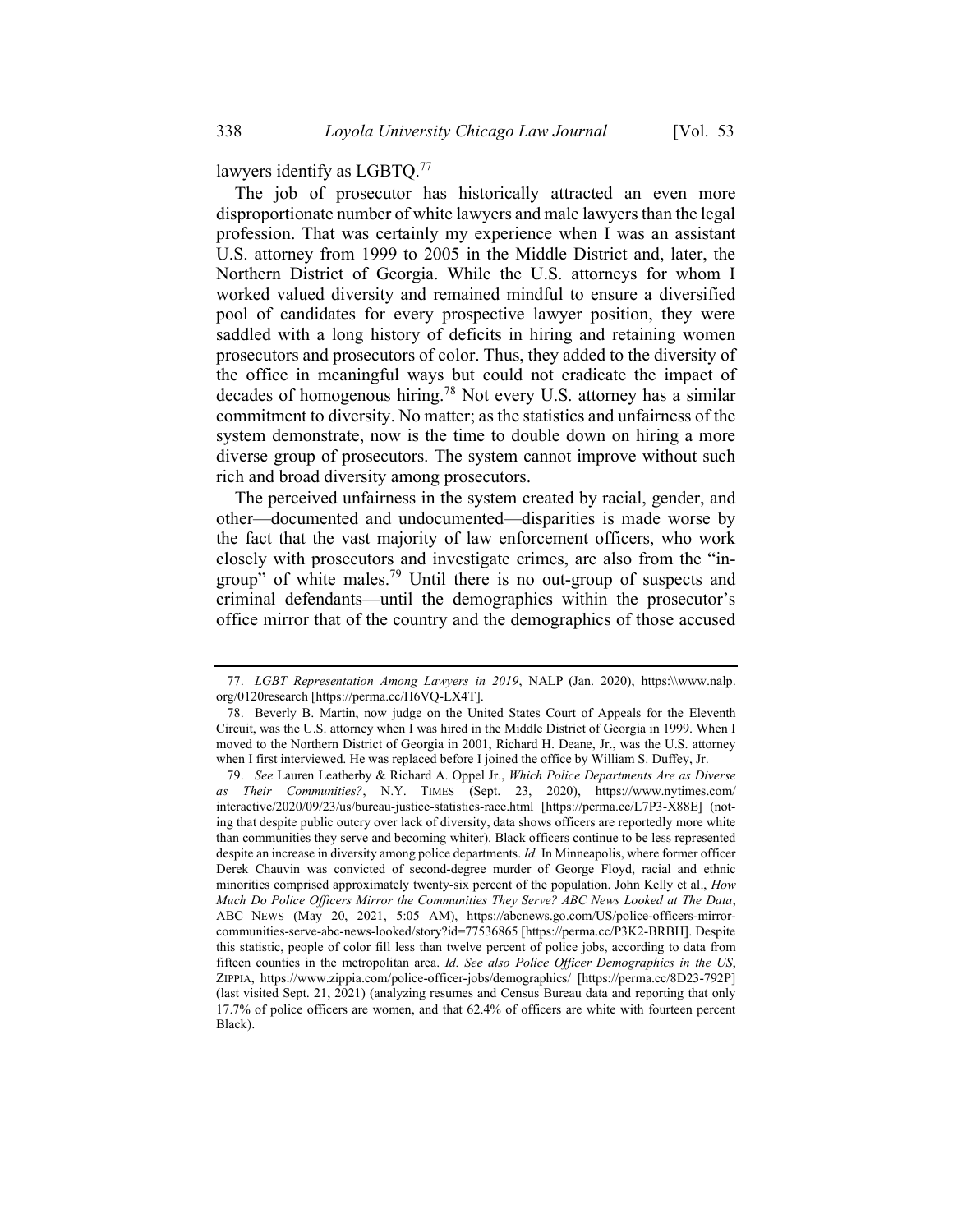of crimes—the system will appear unfair and biased. It is well established that "[w]hen people from different groups interact, in-group favouritism and/or out-group discrimination often result. Evidence of this phenomenon is vast and comes from multiple experiments by different researchers around the world, using different types of social identities (minimal and natural) and different populations  $\dots$ ."<sup>80</sup>

Because prosecutors represent "the People" in state court and "the United States" in federal court, prosecutors should be comprised of "the people," in all our diversity.<sup>81</sup>

# B. The Rise of the "Progressive Prosecutor"

As part of the recent justice reform movement, voters have elected several "progressive prosecutors"—those with a change agenda that often includes mitigation of (or abolishing) the death penalty, prosecuting more "bad cops," eliminating racial disparities in the system, and modifying the way we handle bail for indigent defendants charged with minor crimes.<sup>82</sup> In other words, "progressive prosecutors" reflect more modern ideals of justice.

Who are these "progressive prosecutors," and how are they different from the others?<sup>83</sup>

While there is no single definition of the "progressive prosecutor," legal scholars, journalists, and practicing lawyers appear to coalesce around several individuals who qualify. They often reference Aramis

<sup>80.</sup> Abbink & Harris, supra note 69, at 1. See also Marilynn B. Brewer, Intergoup Discrimination: Ingroup Love or Outgroup Hate?, in THE CAMBRIDGE HANDBOOK OF PSYCHOLOGY OF PREJUDICE 90, 90–110 (Chris G. Sibley & Fiona Kate Barlow eds., 2016) (reviewing theory and research on in-group bias and out-group discrimination); see generally Okhee Park Hong, A Cognitive Approach to the Study of Ingroup Bias: Role of Reasons (1988) (Ph.D. dissertation, Iowa State University) (Iowa State University Digital Repository) (recapping the research on ingroup bias as of 1988).

<sup>81.</sup> By arguing for more prosecutors from all walks of life, I do not contend that we should only increase the diversity of prosecutors by adding women and people of color, nor that more liberal (or progressive) prosecutors are preferred. See, e.g., Caleb Parke, L.A. Prosecutor Slams New Liberal DA's Push to Reduce Violent Crime Sentences, Says Voters Don't Support It, FOX NEWS (Dec. 17, 2020), https://www.foxnews.com/politics/los-angeles-liberal-da-soros-george-gasconjon-hatami [https://perma.cc/W2TW-HH6K] (reporting criticism of district attorney's "extreme liberal policies" to enact criminal justice reform). But at least initially, it will be important to add this diversity because it has historically been lacking and primarily associated with criminal defense work.

<sup>82.</sup> See Austen, supra note 50 ("[V]oters have elected [as of 2018] 30 reform-minded prosecutors, in municipalities as varied as Corpus Christi, Kansas City and San Francisco.").

<sup>83.</sup> See Benjamin Levin, Imagining the Progressive Prosecutor, 105 MINN. L. REV. 1415, 1416–17 (2021) ( "What exactly is a 'progressive prosecutor'? . . . [W]ho is entitled to claim the mantle?"); Maybell Romero, Rural Spaces, Communities of Color, and the Progressive Prosecutor, 110 J. CRIM. L. & CRIMINOLOGY 803, 815 (2020) (arguing that a better name for prosecutors interested in "decriminalization, decarceration, and police accountability is 'reform-minded'" rather than progressive).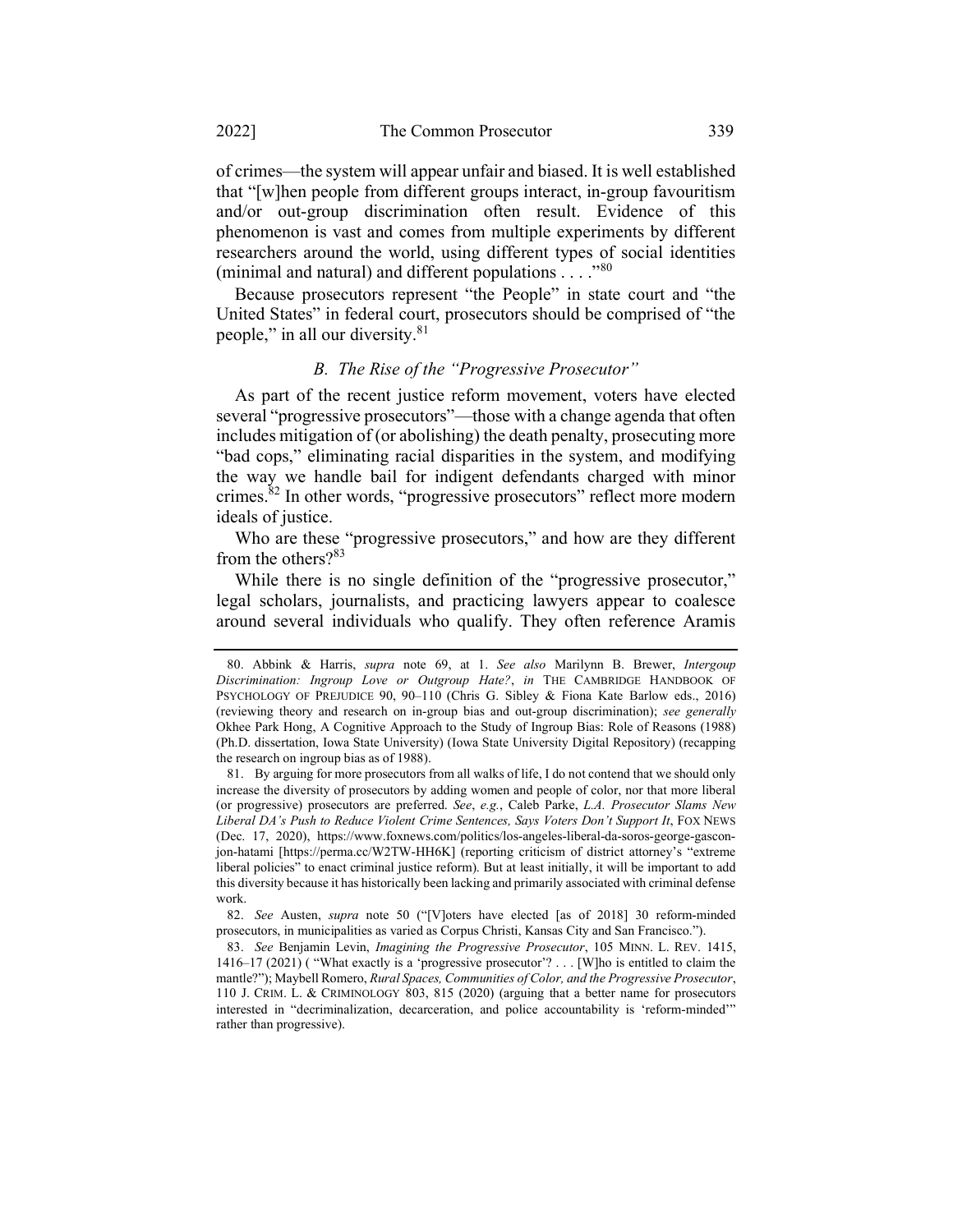Ayala, the former state's attorney for Orange and Osceola counties in Florida; Kim Foxx, Cook County, Illinois, state's attorney; Philadelphia District Attorney Larry Krasner; and Houston District Attorney Kim Ogg, among others.<sup>84</sup> And the popularity of progressive prosecutors continues to grow. In San Francisco, the new district attorney, Chesa Boudin, "plans to reform the city's criminal justice system."<sup>85</sup> He "ran for district attorney on a platform of reducing mass incarceration."<sup>86</sup> George Gascón, who became district attorney in Los Angeles County in December 2020, faced opposition from the California District Attorney's Association for his "criminal justice reforms."<sup>87</sup> Gascón was elected for his "progressive" promises like never seeking the death penalty and not using sentencing enhancements to trump up 'gang' charges against defendants in court."<sup>88</sup> Karen McDonald, the newly-elected county prosecutor in Oakland, Michigan, established the office's first hate-crimes unit in her first 100 days in office and has already "directed assistant prosecutors not to request cash bond or oppose pretrial release in cases involving low-level, non-violent crimes . . ..<sup>.,89</sup> In 2020, Harold Pryor, Jr., "trounced 20–year prosecutor Gregg Rossman to become Broward [County Florida]'s first African-American state attorney."<sup>90</sup> Pryor "campaigned on promises to eradicate wrongful convictions, support therapeutic courts and decriminalize poverty."<sup>91</sup> This is just a sampling of the prosecutors elected as part of the "progressive prosecutor" movement.

At a minimum, experts appear to agree that progressive prosecutors are

91. Id.

<sup>84.</sup> See, e.g., Angela J. Davis, The Progressive Prosecutor: An Imperative for Criminal Justice Reform, 87 FORDHAM L. REV. ONLINE 8, 10–11 (2018) (naming prominent "progressive prosecutors"); see also Frances Robles, 5 Prosecutors with a Fresh Approach, N.Y. TIMES (Mar. 30, 2017), https://www.nytimes.com/2017/03/30/us/change-minded-prosecutors.html [https:// perma.cc/4929-FWGW] (highlighting prosecutors Andrew Warren, Scott Colom, Kim Foxx, Aramis Ayala, and Kim Ogg).

<sup>85.</sup> Vincent O'Bannon, New San Francisco DA to Reform Criminal Justice System, SAN QUENTIN NEWS (Mar. 12, 2020), https://sanquentinnews.com/new-san-francisco-da-to-reformcriminal-justice-system/ [https://perma.cc/YL9V-U3M5].

<sup>86.</sup> Id.

<sup>87.</sup> See Jerry Iannelli, Los Angeles D.A. George Gascón Leaves California's Powerful D.A. Association, THE APPEAL (Feb. 16, 2021), https://theappeal.org/politicalreport/george-gasconleaves-californias-district-attorney-association/ [https://perma.cc/C3RP-WFN8] (explaining that George Gascón resigned from California District Attorney's Association, which was fighting his criminal justice reforms).

<sup>88.</sup> Id.

<sup>89.</sup> Hassan Abbas, Oakland County Prosecutor Karen McDonald Marks 100 Days with Key Reforms, ARAB AM. NEWS (Apr. 16, 2021, 10:30 AM), https://www.arabamericannews. com/2021/04/16/oakland-county-prosecutor-karen-mcdonald-marks-100-days-with-key-reforms/ [https://perma.cc/JB5U-87HB].

<sup>90.</sup> Noreen Marcus, Broward's New State Attorney Says He'll Reimagine the Top Prosecutor's Job, FLA. BULLDOG (Jan. 18, 2021), https://www.floridabulldog.org/2021/01/new-broward-stateattorney-pryor-says-hell-reimagine-job/ [https://perma.cc/WH92-338T].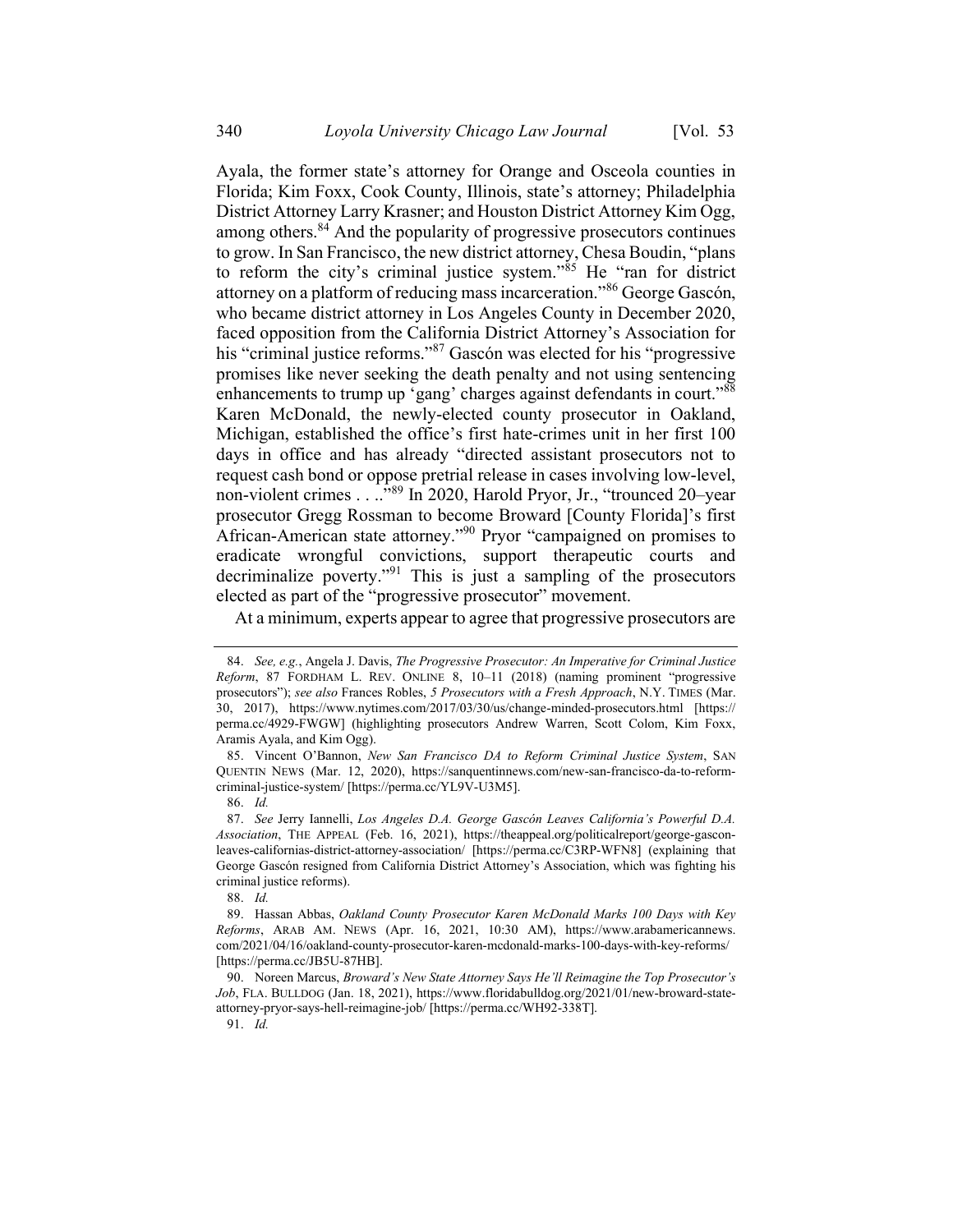"prominent representatives of a national movement to leverage prosecutorial power to achieve criminal justice reform."<sup>92</sup> Scholars often laud these prosecutors for their willingness to take seriously the guiding principle for every prosecutor—that she "do justice."<sup>93</sup> But, as Bruce Green and others have recognized, the directive to "do justice" is not terribly specific.<sup>94</sup> Jeffrey Bellin contends that "[j]ustice serves as a ready placeholder for a multitude of other values (fairness, proportionality, retribution, mercy), providing a rhetorical roadmap to support whatever action a prosecutor selects."<sup>95</sup> According to Bellin, "Justice as a job description works well for superheroes. When an evil villain attempts to destroy the world, justice provides a ready answer for whether to respond (yes!) and how (whatever it takes!)."96

Because the mandate "to do justice" is ambiguous, all prosecutors, even "progressive" ones, will exercise individual judgment and discretion, which necessarily triggers personal biases. Assuming a prosecutor acts in good faith, she will exercise her discretion in ways consistent with her experience, knowledge, ethics, and morality. She will make decisions in a manner she believes will accomplish the most just outcome under the unique circumstances of the case, considering, among

<sup>92.</sup> Jeffrey Bellin, Theories of Prosecution, 108 CALIF. L. REV. 1203, 1206 (2020) [hereinafter Bellin, Theories of Prosecution]. See id. at 1205 (citations omitted) (noting the "ascension of unapologetically 'progressive prosecutors'" in "recent years"); but see Romero, Rural Spaces, supra note 83, at 804, 806 (arguing that all "progressive prosecutors" work in "large, urban areas" and that "the notion of the progressive prosecutor is only that—a notion"). See generally Levin, supra note 83 (exploring what is meant by the term "progressive prosecutor"); Jeffrey Bellin, Expanding the Reach of Progressive Prosecution, 110 J. CRIM. L. & CRIMINOLOGY 707 (2020) [hereinafter Bellin, *Expanding the Reach*] (discussing progressive-prosecutor movement and impact it may have on the criminal justice system); Nicholas Goldrosen, The New Preemption of Progressive Prosecutors, 2021 U. ILL. L. REV. ONLINE 150 (discussing legislation proposed to reduce progressive prosecutors' discretion).

<sup>93.</sup> See Berger v. United States, 295 U.S. 78, 88 (1935) ("The United States Attorney is the representative not of an ordinary party to a controversy, but of a sovereignty whose obligation to govern impartially is as compelling as its obligation to govern at all; and whose interest, therefore, in a criminal prosecution is not that it shall win a case, but that justice shall be done."). The American Bar Association takes prosecutorial ethics so seriously that it has a separate standard of conduct governing prosecutors. See MODEL RULES OF PRO. CONDUCT r. 3.8 (AM. BAR ASS'N 2021) (establishing the "Special Responsibilities of a Prosecutor").

<sup>94.</sup> Reflecting on his experience as a young lawyer in the Southern District of New York, Professor Green said this about the duty:

The source of the duty was never identified . . . . Thus, what might be accepted by many as an article of faith might be viewed skeptically by some. Nor, for that matter, was the duty ever precisely defined. The concept was protean as well as vague. It assumed different meanings in different contexts, meanings that one could only infer.

Bruce A. Green, Why Should Prosecutors "Seek Justice"?, 26 FORDHAM URB. L.J. 607, 607–08 (1999).

<sup>95.</sup> Bellin, Theories of Prosecution, supra note 92, at 1216.

<sup>96.</sup> Id. at 1220.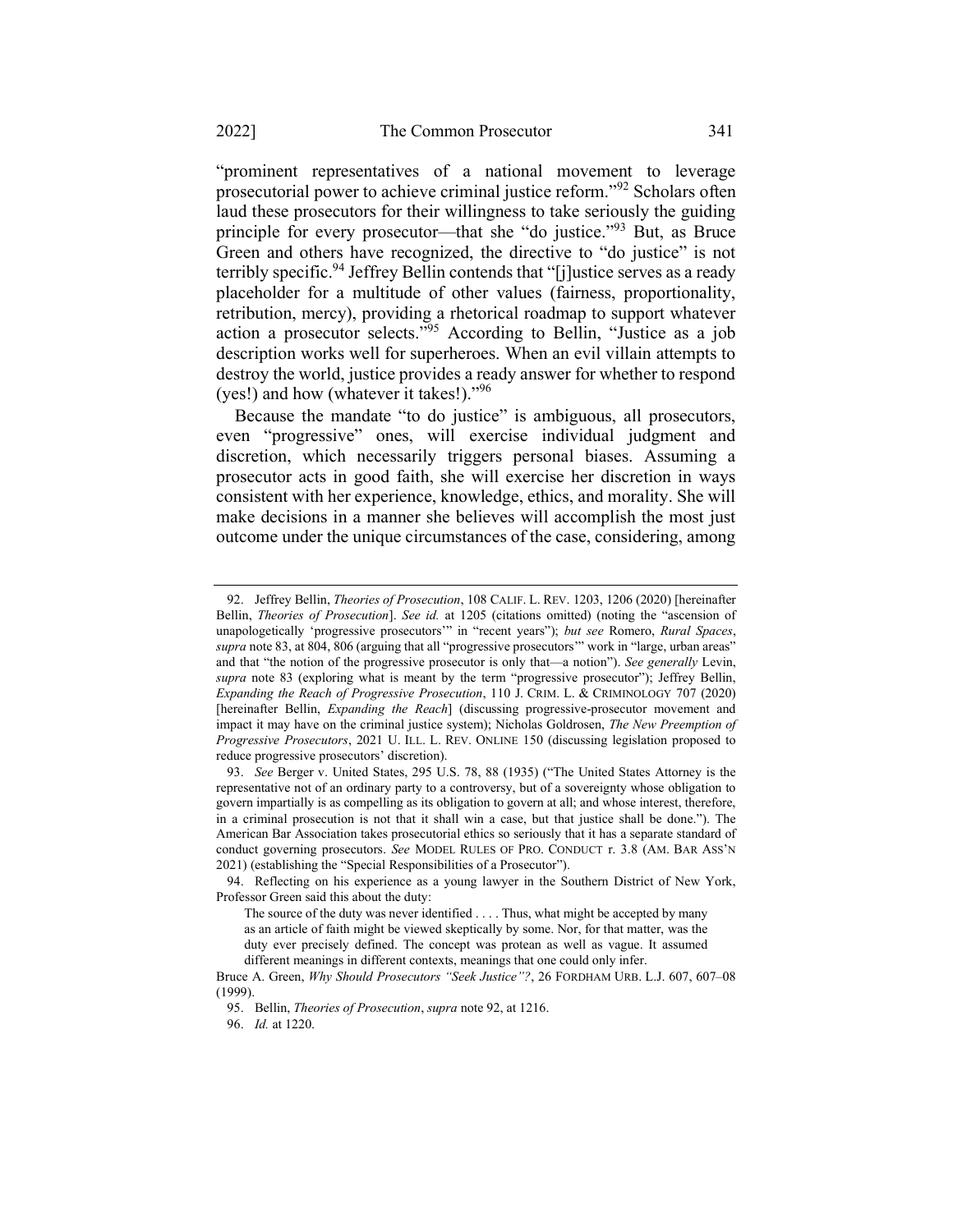other factors: the strength of the evidence, the criminal history and dangerousness of the defendant, the impact on any victims, the leanings of the judge assigned to the case, any statutory minimums or mandates, whether the defendant has accepted responsibility for her crime, and any cooperation the defendant has offered. The prosecutor's background and experience—including her race, socioeconomic and cultural background, whether she grew up in a rural area and whether she was the first in her family to attend college, among other factors—will also influence her decisions.

Although the "progressive prosecutors" have their own biases in their pursuit of justice, they all share a willingness to buck the usual system the way it has always been—for prosecuting crimes and offenders.<sup>97</sup> They campaigned on new ideas and then actively began implementing nontraditional policies and procedures. In some cases, their policies align better with notions of criminal defense than with traditions of retribution and deterrence that often underlie prosecutorial goals. For instance, Ayala, Florida's first Black state's attorney,<sup>98</sup> declared that she would not seek the death penalty in any murder case, no matter the circumstances.<sup>99</sup> Foxx, "the first African American woman to serve as [Cook County's] top prosecutor," won election for a second, four-year term in 2020 by sticking to a platform of reform, including increasing the number of people released pretrial on bail and raising the threshold for felony charges.<sup>100</sup> When speaking to a group of law students at the University of Chicago in 2018, Larry Krasner, who is white and male, described himself as "a prosecutor with *com-passion*. Or a public defender with pow-er".<sup>101</sup> Like many other progressive prosecutors who faced

<sup>97.</sup> See Romero, *supra* note 83, at 815 (noting examples of prosecutors trying to dismantle inequities in the criminal legal system).

<sup>98.</sup> See Allison Ross, Florida's First Black State Attorney Defends Opposition to Death Penalty, TAMPA BAY TIMES (Feb. 12, 2020), https://www.tampabay.com/floridapolitics/buzz/2020/02/12/floridas-first-black-state-attorney-defends-opposition-to-death-penalty/ [https://perma.cc/25AL-TGLK] (explaining that Aramis Ayala was Florida's first elected Black prosecutor and became a face for capital-punishment alternatives in criminal justice system).

<sup>99.</sup> Steve Bousquet, Orlando Prosecutor Defends Stance Against Death Penalty, MIA. HERALD (June 28, 2017, 9:55 PM), https://www.miamiherald.com/news/politics-government/statepolitics/article158614209.html [https://perma.cc/YJP9-JCYF].

<sup>100.</sup> Dan Hinkel & Alice Yin, Democratic Cook County State's Attorney Kim Foxx Fends Off Republican Former Judge Pat O'Brien, CHI. TRIB. (Nov. 4, 2020, 12:23 AM), https://www. chicagotribune.com/politics/ct-cook-county-states-attorney-results-kim-foxx-pat-obrien-20201104-4xvvvs2qwrchxhzmzaliangiei-htmlstory.html [https://perma.cc/Y3EN-J482].

<sup>101.</sup> Austen, *supra* note 50. It's unsurprising that Krasner would use the term "public defender" because for twenty-five years before his election as prosecutor, Krasner served as a civil-rights attorney and, before that, a public defender. Id.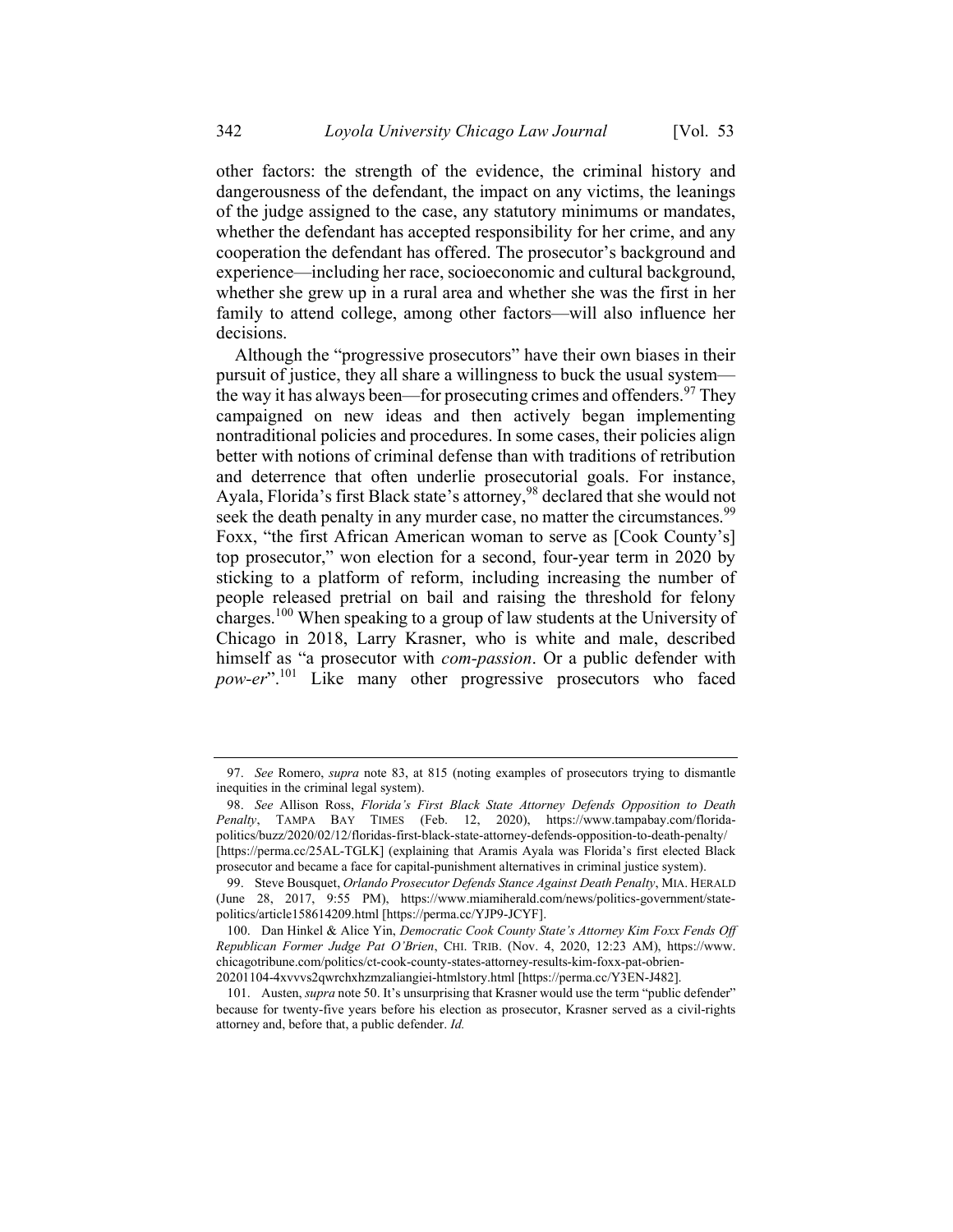resistance as they adopted new policies,<sup>102</sup> Krasner reportedly "bumped up against the intransigence of Pennsylvania's Republican-controlled legislature" and "found himself at odds with police officers, judges and his own line attorneys" in just his first year as district attorney.<sup>103</sup> But in May 2020, Krasner "overwhelmingly won his [Democratic] primary race for re-election to the office of district attorney,"<sup>104</sup> defeating a former long-time homicide prosecutor whom Krasner fired during his first week as district attorney.<sup>105</sup> In his primary victory speech, Krasner reflected:

Four years ago, we promised reform, and a focus on serious crime. People believed what were, at that point, ideas. Promises. And they voted us into office with a mandate. We kept those promises. They saw what we did. And they put us back in office because of what we've done.<sup>106</sup>

Krasner had "pledged never to seek the death penalty, stopped requesting cash bail for low-level offenses, expanded diversion programs for some gun offenses, and stopped prosecuting marijuana use and sex work."<sup>107</sup> Krasner has also made significant strides in holding police accountable for their wrongdoing, including bringing "charges against more than 50 officers accused of misconduct, and institut[ing] a 'do not call' list of officers with a history of misconduct and dishonesty  $\dots$ <sup>108</sup> Even more, Krasner modified an "integrity unit" that "helped to exonerate 20 people since he took office in 2018."<sup>109</sup> As a result of such policies, and as with many of the other progressive prosecutors, Krasner attracted intense criticism and opposition from some circles. Illustrative of this opposition, a chapter of the Fraternal Order of Police spent \$140,000 opposing Krasner's re-election. $110$ 

Why would these "progressive" lawyers—those interested in justice reform, whom many label pro-accused, pro-defendant, or defenseminded—have interest in becoming prosecutors, rather than serving

<sup>102.</sup> See Andrew Cohen, Reformist Prosecutors Face Unprecedented Resistance from Within, BRENNAN CTR. FOR JUST. (June 19, 2019), https://www.brennancenter.org/our-work/analysisopinion/reformist-prosecutors-face-unprecedented-resistance-within [https://perma.cc/9ZM3- LS53] (recounting pushback Larry Krasner, Aramis Ayala, Kim Foxx, and others received from judges, a governor, and police unions).

<sup>103.</sup> Austen, supra note 50.

<sup>104.</sup> Akela Lacy & Alice Speri, Philadelphia District Attorney Larry Krasner Trounces Police-Backed Primary Challenger, THE INTERCEPT (May 18, 2021, 11:56 PM), https:// theintercept.com/2021/05/18/larry-krasner-carlos-vega-philadelphia/ [https://perma.cc/8YZB-SL 9E].

<sup>105.</sup> Id.

<sup>106.</sup> Id.

<sup>107.</sup> Id.

<sup>108.</sup> Id.

<sup>109.</sup> Id.

<sup>110.</sup> Id.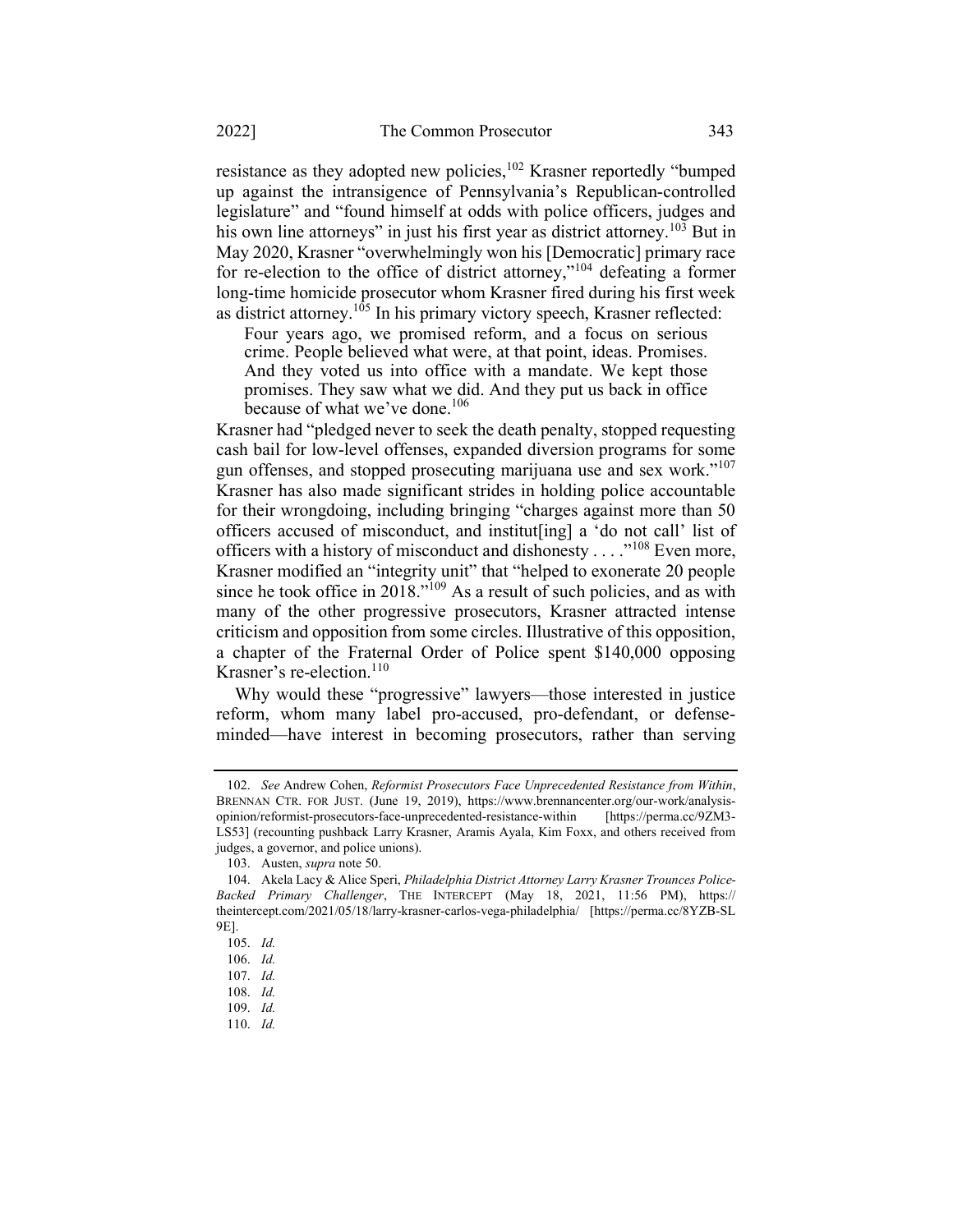defendants (and justice) more directly as defense counsel? The answer is power and the potential to reform the system from the inside. As Jeffrey Bellin said, "Compelling assertions about prosecutorial dominance leap off the pages of the criminal justice literature."<sup>111</sup> Those aware of the "vast power and the immense discretion that are placed in the hands of a prosecutor with respect to the objects of his investigation" include justices of the nation's highest court.<sup>112</sup>

The "progressive prosecutors" at the core of the reform movement understand that meaningful and lasting change in the system begins in the office of the prosecutor.

### C. The Need for More "Common Prosecutors"

Because prosecutors wield significant power and authority in the justice system, prosecutors are central to any permanent change. The system benefits when a broader spectrum of lawyers—much broader become prosecutors. The problem with the current system is not with the power of the prosecutor nor with progressive, moderate, or even conservative prosecutors, but, rather, with how few new lawyers become prosecutors in the first place.<sup>113</sup> The system will improve only when more recent graduates with enthusiasm for the profession, energy and idealism to pursue justice and equity, and a willingness to make informed changes to traditional practices become prosecutors. We need more prosecutors from rural areas, more who are first-generation lawyers, more Black, brown, Asian, and Native American prosecutors, and others who come from "common" backgrounds.<sup>114</sup> Many of the prominent "progressive prosecutors" are "common prosecutors." Their "common" characteristics include diversity of race and gender, but also other axes, such as socioeconomic status and culture. For instance, Chesa Boudin, who was

<sup>111.</sup> Jeffrey Bellin, The Power of Prosecutors, 94 N.Y.U. L. REV. 171, 172 (2019) (citations omitted). But, while acknowledging that "[c]onclusory statements about unchecked prosecutorial power and discretion are ubiquitous and uncontroversial," id. at 176, Bellin argued that the "cacophonic rhetoric of prosecutorial dominance . . . ignores the agency of" other players in the criminal justice system—such as "[p]olice, legislators, judges, governors, and parole boards." Id. at 212. See generally Jason Kreag, Prosecutorial Analytics, 94 WASH. U. L. REV. 771, 771 (2017) (arguing that implementing "prosecutorial analytics" will help "to improve oversight and to promote systemic interests in justice, fairness, and transparency").

<sup>112.</sup> Morrison v. Olson, 487 U.S. 654, 727 (1988) (Scalia, J., dissenting).

<sup>113.</sup> In Rural Spaces, Communities of Color, and the Progressive Prosecutor, Romero said, "One of the areas of aggravatingly slow change in prosecutors' offices throughout the country is the demography of prosecutors themselves." Romero, *supra* note 83, at 818. "Three percent of elected prosecutors are men of color, and only two percent are women of color." Id. (citing Tipping the Scales: Challengers Take on the Old Boys' Club of Elected Prosecutors, REFLECTIVE DEMOCRACY CAMPAIGN (Oct. 2019), https://wholeads.us/tipping-the-scales-read-the-report/ [https://perma.cc/C9EM-WWZA]).

<sup>114.</sup> See supra note 1 (defining "common").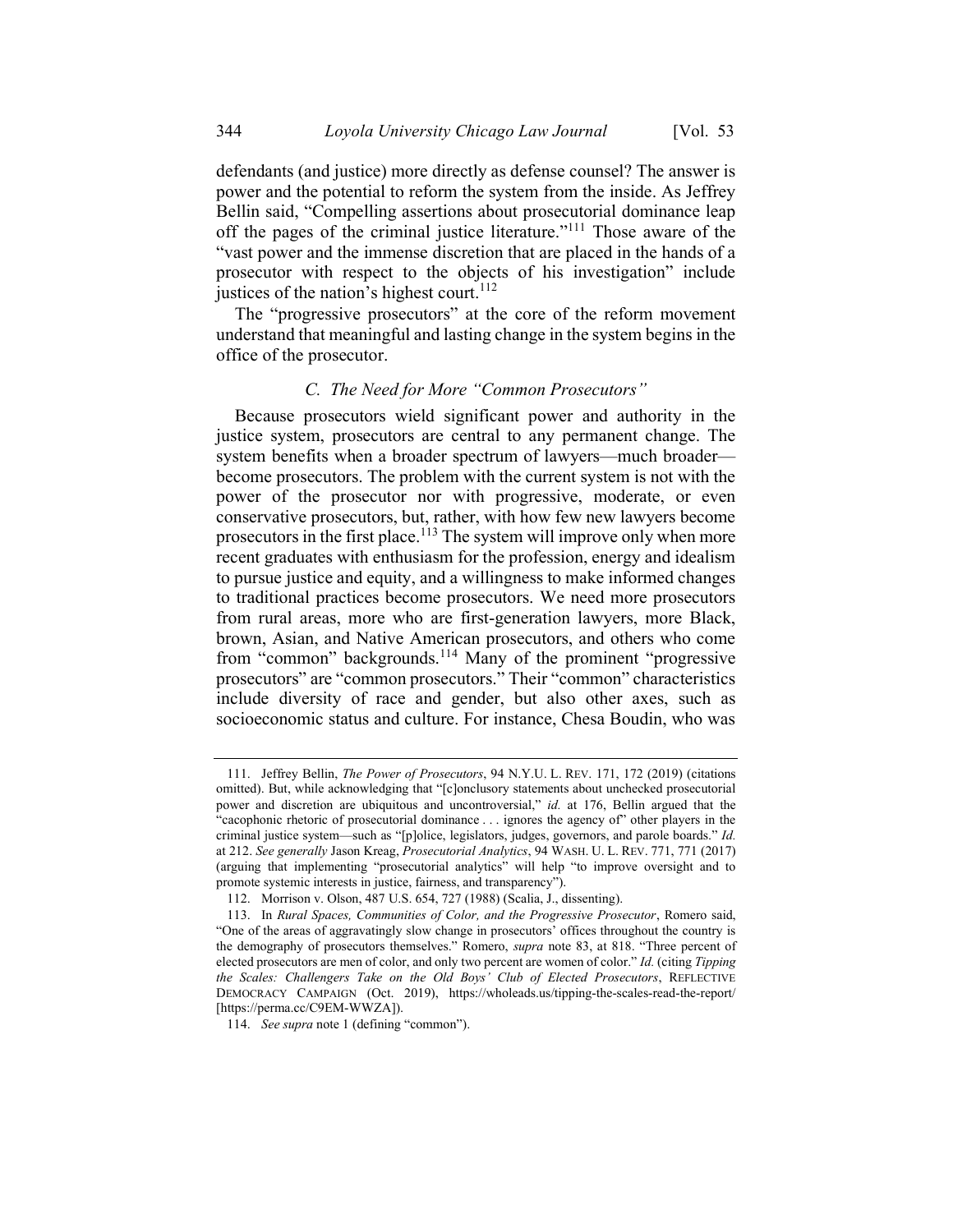elected district attorney in San Francisco in 2019, was fourteen months old when his parents committed an armored car robbery and were sentenced to prison.<sup>115</sup> The justice system needs and deserves more prosecutors like Boudin. Adding diverse prosecutors will benefit the justice system in countless ways, among them: increasing representation, facilitating better decision-making, and guarding against prosecutor and police bias.

"Progressive" District Attorney Krasner apparently agrees. In a tour of the law school at the University of Chicago during Krasner's first year as District Attorney, he spoke to a room full of law students, half of whom raised their hands indicating that they "wanted to go into public-interest law or become public defenders."<sup>116</sup> Speaking directly to them, Krasner "ma[de] the case that the most effective way to transform the criminal justice system—to make it more just—[i]s from a position of authority within that system."<sup>117</sup> In other words, he was telling the students to become prosecutors, if they were genuinely committed to an equitable system.

Krasner has the right idea. We need more public-interest-minded lawyers and more defense-minded people to become prosecutors. But rather than exclusively seeking more "progressive" prosecutors, as I believe he was suggesting, I am arguing for more prosecutors of every type, what I call "common prosecutors." By this, I mean that our system of criminal justice will benefit significantly from the inclusion of a much, much wider array of prosecutors, including more women, more people of color, more liberals and progressives, and also more prosecutors from rural areas, more first-generation prosecutors, more from lower socioeconomic backgrounds, more prosecutors whose parents and grandparents are immigrants, more prosecutors from blue-collar backgrounds, and many others. Although attracting such a varied group of lawyers might seem unlikely, it is not as far-fetched as some might suspect. A recent study analyzing 395,254 lawyers using the Database on

117. Id.

<sup>115.</sup> Associated Press, Chesa Boudin, Whose Parents Were Imprisoned, Wins San Francisco D.A.'s Race, NBC NEWS (Nov. 10, 2019, 8:00 PM), https://www.nbcnews.com/news/usnews/chesa-boudin-whose-parents-were-imprisoned-wins-san-francisco-d-n1079586

<sup>[</sup>https://perma.cc/8Y46-WZKQ]. See also Meet Kim Foxx, KIM FOXX, https://www. kimfoxx.com/meet-kim-foxx [https://perma.cc/V9N4-5JQJ] (last visited Sept. 17, 2021) (quoting Foxx explaining her childhood, "growing up in Chicago's Cabrini Green housing projects" and being "raised by [her] young mother and grandmother"); The Revolution in Prosecutors' Offices, BRENNAN CTR. FOR JUST. (Apr. 15, 2020), https://www.brennancenter.org/our-work/analysisopinion/podcasts/revolution-prosecutors-offices [https://perma.cc/DLM2-MYLX] (quoting Brooklyn District Attorney Eric Gonzalez, describing his upbringing in Brooklyn "in East New York" in "a community that was a high crime neighborhood" that did not engender "a lot of trust in [the] justice system").

<sup>116.</sup> Austen, supra note 50.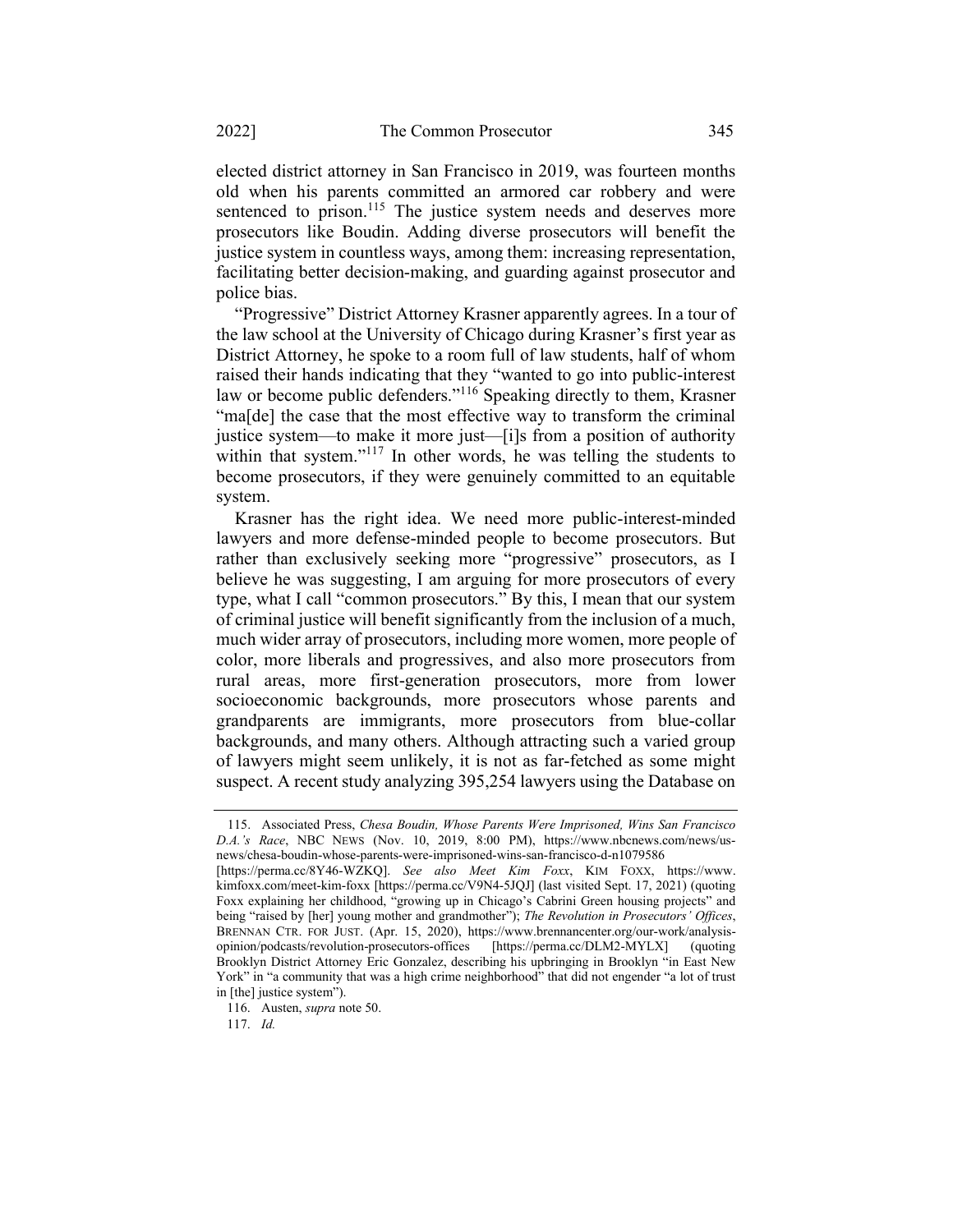Ideology, Money in Politics, and Elections  $(DIME)$ ,  $^{118}$  cross-referenced with the Martindale-Hubbell directory of lawyers compiled by LexisNexis, concluded that the ideology of prosecutors is "closer to being bimodal" with thirty-four percent of prosecutors "to the right of center."<sup>119</sup> This bimodality demonstrates that there is space in the prosecutor ranks for Democrats, Republicans, and Independents.

How do we convince "progressive," "common," and other fair-minded people to join these prosecutor groups? And how do we convince the current "in-group" of mostly white, male prosecutors to welcome them when they do join?

Twenty years ago, Professor Abbe Smith wrote an article questioning whether "good people"<sup>120</sup> could and should serve as prosecutors.<sup>121</sup> Smith asserted that "[b]ecause of the context in which they are practicing, even prosecutors who claim to be concerned about racial and social justice are helping to lock up scores of young black men for years." $122$  She essentially questioned "whether well-intentioned prosecutors prosecutors who are 'conscientious,' 'prudent,' and socially-conscious— [could] make enough of a difference to overcome this context."<sup>123</sup> Smith asserted that "most" prosecutors don't care that much "or even think about" their competing duties as advocates, administrators of justice, and officers of the court whose "duty to seek justice is the chief and abiding ethic . . . ."<sup>124</sup> She later argued, "[a]lthough prosecutors have discretion to go forward with a prosecution and may decline to prosecute for any number of reasons, there is generally not a lot of soul searching about the decision to prosecute."<sup>125</sup> Almost two decades later—in 2018—Smith reiterated her significant "doubt" about whether "good, well-intentioned people who become prosecutors could bring justice back to the criminal justice system  $\ldots$ ."<sup>126</sup>

Smith's theory is interesting and provocative, but I disagree. My own observations and experiences were to the contrary when I was an assistant U.S. attorney. I worked with colleagues who took very seriously their

<sup>118.</sup> Adam Bonica et al., The Political Ideologies of American Lawyers, 8 J. LEGAL ANALYSIS 277, 279 (2016) (noting that using DIME database allowed access to a "vast number of federal campaign contributions made by individuals").

<sup>119.</sup> Id. at 320.

<sup>120.</sup> Abbe Smith, Can You Be a Good Person and a Good Prosecutor?, 14 GEO. J. LEGAL ETHICS 355, 374–75 (2001).

<sup>121.</sup> Id.

<sup>122.</sup> Id. at 374.

<sup>123.</sup> Id. at 374–75 (citations omitted).

<sup>124.</sup> Id. at 376–77.

<sup>125.</sup> Id. at 387 (citing STANDARDS OF CRIM. JUST.: THE PROSECUTION FUNCTION § 3-3.9(b)).

<sup>126.</sup> Abbe Smith, Good Person, Good Prosecutor in 2018, 87 FORDHAM L. REV. ONLINE 3, 7 (2018).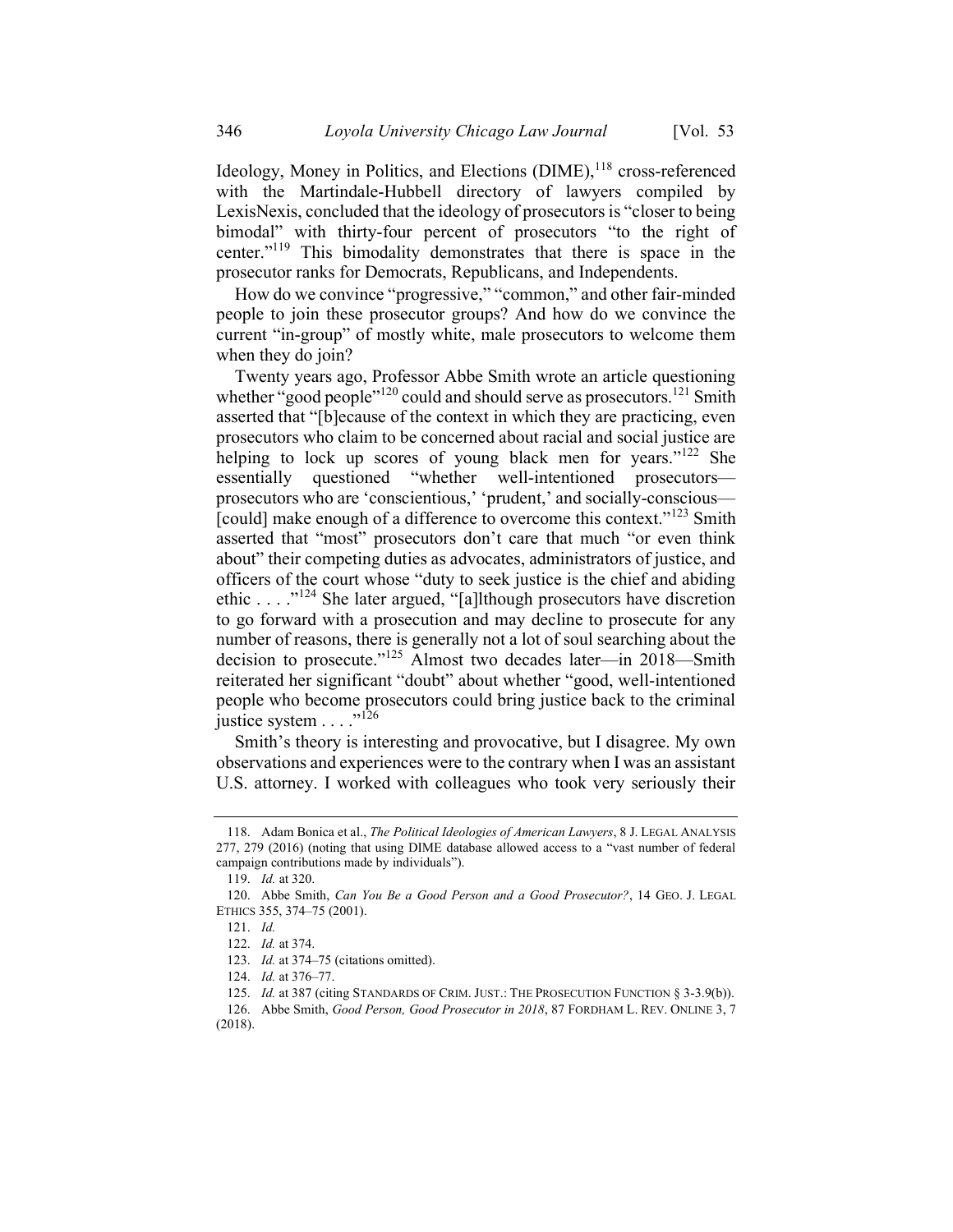ethical responsibilities to only charge crimes for which there was sufficient evidence, to produce all *Brady* evidence sufficiently early, so that an accused could meaningfully evaluate a plea offer, to recommend appropriate sentences, and to hold law enforcement responsible for any constitutional violations and misconduct. But even assuming that I have my own blind spot for prosecutors and that Smith is right—that prosecutors tend "to see things as black and white, right or wrong, guilty or not guilty"<sup>127</sup> and, therefore, care little about their duty of justice—that makes it even more important, indeed, imperative that "good people," diverse people, "common people," take on the role of prosecutors across the United States. For as Smith says, and as many others have argued too, the concept of seeking justice "could not be more ambiguous and subject to multiple interpretations."<sup>128</sup> Smith ended her original essay with a plea "to those who are committed to social and racial justice: Please don't join a prosecutor's office."<sup>129</sup> But surely we don't want those who are not "good people"—those who, in Smith's words, don't engage in much "soul searching about the decision to prosecute"—to take on this powerful role.<sup>130</sup>

Even so, Smith is not alone in discouraging lawyers from becoming prosecutors.<sup>131</sup> In 2000, Kenneth B. Nunn urged "African Americans to refrain from prosecuting crimes and to reject employment opportunities with prosecutors' offices."<sup>132</sup> He claimed that "the harm their presence in prosecutors' offices engenders outweighs any benefit."<sup>133</sup> Nunn reached this conclusion after narrowing the question to: "[A]t this moment in history, given current political realities, the social milieu in which people of African descent exist in the United States, and the limitations in which Black prosecutors must operate, should African Americans prosecute

<sup>127.</sup> Smith, supra note 120, at 380.

<sup>128.</sup> Id. at 377 (citing Bennett L. Gershman, The New Prosecutors, 53 U. PITT. L. REV. 393, 445 (1992)). See Green, supra note 94, at 612-18 (discussing multiple interpretations of seeking justice).

<sup>129.</sup> Smith, supra note 120, at 400.

<sup>130.</sup> Id. at 387. Smith's position on this point is addressed later. She recounted how some of her former students had complained about the "limits on their power, how many people they have to answer to" and how Smith had "seen the role [of prosecutor] consume the person." Id. at 397. For Smith's most recent scholarship related to prosecutorial ethics, see generally Abbe Smith, The Prosecutors I Like: A Very Short Essay, 16 OHIO ST. J. CRIM. L. 411 (2019).

<sup>131.</sup> In his book, LET'S GET FREE: A HIP-HOP THEORY OF JUSTICE, Paul Butler analyzed Smith's original article and detailed a similar view. Butler said, "I would not go so far as to call prosecutors 'bad people.' I know prosecutors who are fair-minded, concerned about economic and racial justice, and even believe that there are too many people in prison. Unfortunately, their bodies and souls are working at cross-purposes." PAUL BUTLER, LET'S GET FREE: A HIP-HOP THEORY OF JUSTICE 103 (2009).

<sup>132.</sup> Kenneth B. Nunn, The "Darden Dilemma": Should African Americans Prosecute Crimes?, 68 FORDHAM L. REV. 1473, 1474–75 (2000).

<sup>133.</sup> Id. at 1475.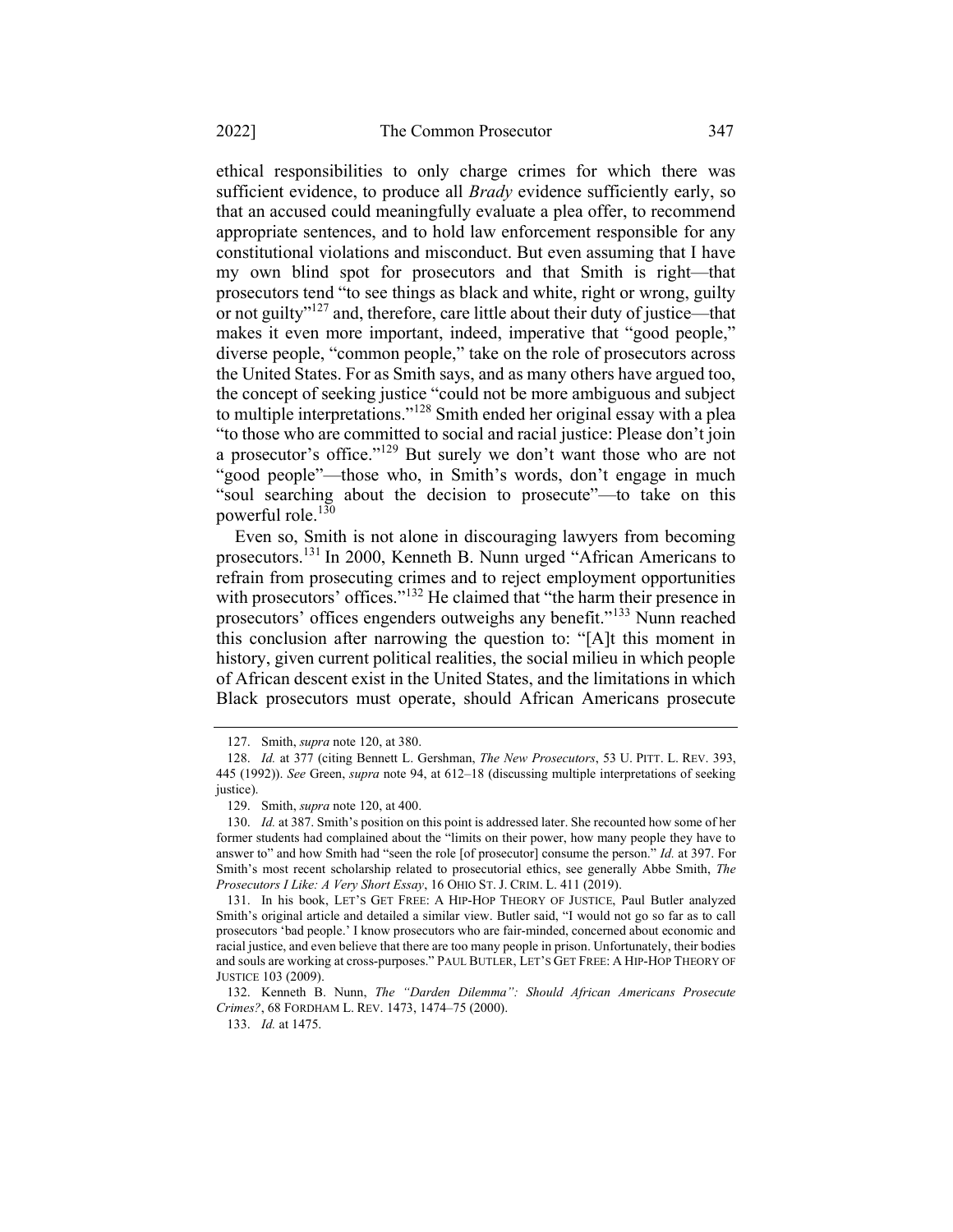crimes?"<sup>134</sup> Nunn sketched out his thinking this way:

(1) [T]he criminal justice system is racist and oppressive to African American people;

(2) prosecutors are a major source of the racism found in the criminal justice system;

(3) African American prosecutors cannot eliminate the racism in the criminal justice system by themselves; and

(4) African Americans should not contribute to the oppression of other African American people.<sup>135</sup>

In further detailing his argument about prosecutors, Nunn emphasized the prosecutor's "significant discretion," contending that, "[a]rguably, the overrepresentation of African Americans in the criminal justice system is due largely to the actions of prosecutors" and that "[p]rosecutorial bias is present at virtually every stage of the criminal justice system."<sup>136</sup> Like Nunn, other notable scholars have focused on prosecutors and their discretion as a source of racism in the criminal justice system. Angela J. Davis, who has written extensively about prosecutorial discretion, has argued for years that "prosecutors play a dominant and commanding role in the criminal justice system through the exercise of broad, unchecked discretion"<sup>137</sup> and that prosecutorial discretion is "a major cause of racial inequality in the criminal justice system."<sup>138</sup> Paul Butler has described feeling "a little bit used" when he was a prosecutor in the District of Columbia because as a Black man and a prosecutor, his presence "promote[d] the appearance that the system [was] fair."<sup>139</sup> Butler wrote, "One reason I was hired was so that people with [concerns about the racial composition of the defendants charged] could see my skin. It was supposed to make them feel better."<sup>140</sup> Taking a different path and focus from Nunn and Butler, Davis has advocated that we use prosecutorial discretion "to construct effective solutions to racial injustice."<sup>141</sup> I agree with Davis and seek to build on this approach.

While Nunn's factual observations are spot on, I take issue with his conclusion, at least now—twenty-one years after his essay was published. Nunn was writing at a time when there were few, if any, prosecutors of color, and if progressive prosecutors existed, no one called them that.

<sup>134.</sup> Id. at 1477.

<sup>135.</sup> Id. at 1478.

<sup>136.</sup> Id. at 1492.

<sup>137.</sup> Angela J. Davis, Prosecution and Race: The Power and Privilege of Discretion, 67 FORDHAM L. REV. 13, 16–17 (1998).

<sup>138.</sup> Id. at 17.

<sup>139.</sup> BUTLER, supra note 131, at 105.

<sup>140.</sup> Id. at 106. Butler ultimately concluded that lawyers concerned with "mass incarceration and expanding police power" should "not be prosecutors . . . ." Id.

<sup>141.</sup> Davis, supra note 137, at 17.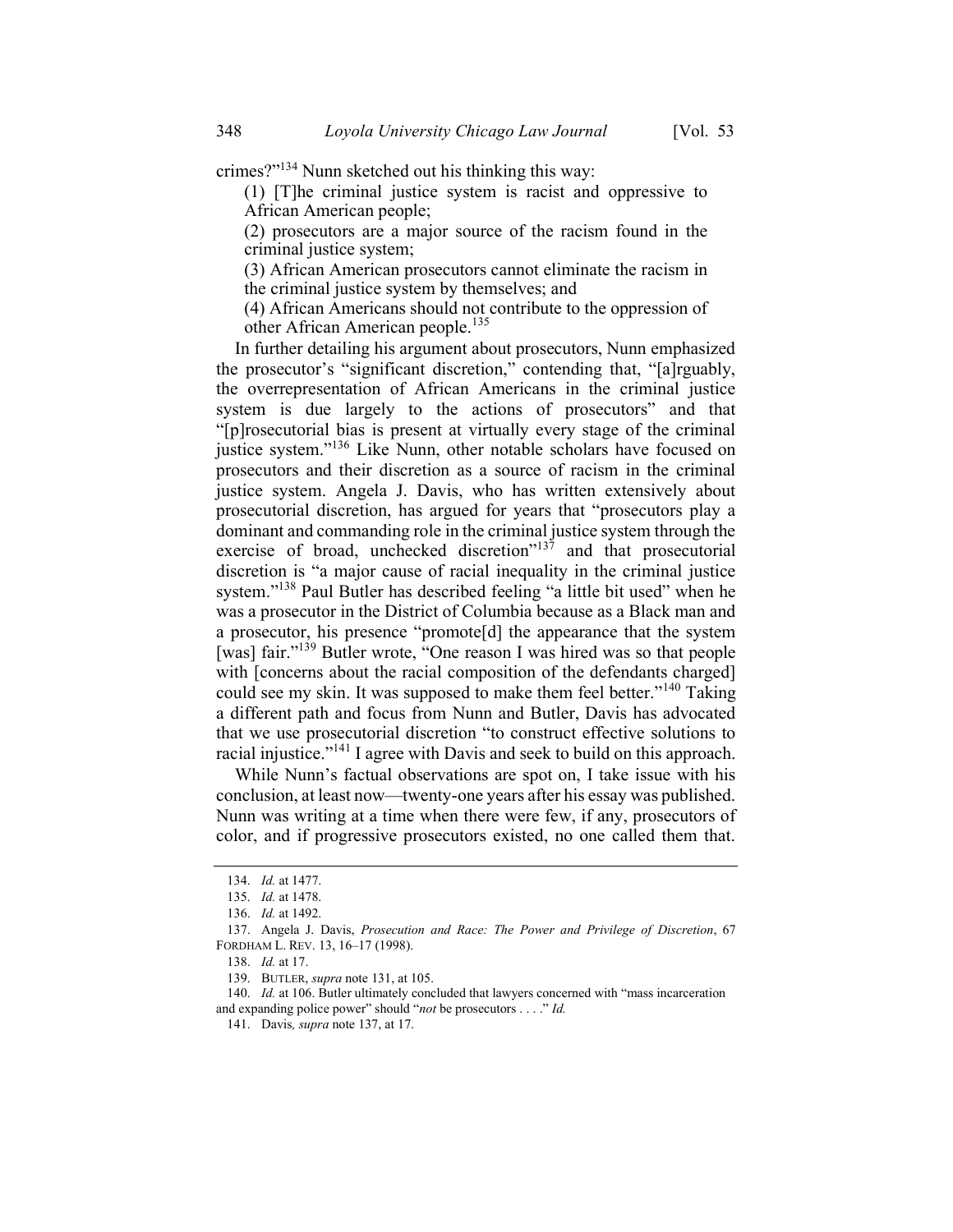They certainly were not an identifiable group. But, the prosecutorial landscape has changed, and at least some prosecutors are using their discretion for reform. As both Nunn's and Davis's essays highlighted, prosecutors exercise extensive discretion and control over so many aspects of a criminal case—from whether to charge a crime and whom and what to charge, to whether to urge release pretrial, offer a favorable plea, accept cooperation, and what sentence to recommend.<sup>142</sup> Given the ability of prosecutors to leverage all of these pressure points in the criminal justice system, we need more, not fewer, prosecutors who understand and appreciate the way bias—express and implicit—impacts these decisions, and we need prosecutors who can counter-balance that system bias.<sup>143</sup> Even Nunn acknowledged at one point that "African American prosecutors could work to change the dynamic in the [prosecutor's] office, so that conscious or unconscious racism would not infect prosecutorial decisions."<sup>144</sup> So, while Nunn's arguments opposing African Americans serving as prosecutors—can be alluring, as America begins to confront and attempt to dismantle its systemic racism, there are even better reasons for Black lawyers—and many others from minoritized and underrepresented groups—to become prosecutors and help transform the system.

Until the chief prosecutors and the "line" (or staff) prosecutors who carry out the majority of the day-to-day prosecutorial work—are representative of the rich diversity in our country, the system will neither be fair nor appear just.<sup>145</sup> The "in-group" of mostly white, male prosecutors and law enforcement officers will continue to exercise disproportionate power influenced by their inherent biases in ways that discriminate against "out-groups," including people of color, poor people, immigrants, LGBTQ individuals, women, people of different religions, and others.

1. Common Prosecutors Are More Likely to Appreciate the Influence of Race, Gender, and Other Irrelevant Characteristics When Exercising Discretion

When prosecutors become a heterogenous group, they will reach

<sup>142.</sup> See Nunn, supra note 132, at 1492 (discussing prosecutorial discretion). See also Davis, supra note 137, at 21–22 (discussing discretionary nature of a prosecutor's charging decisions).

<sup>143.</sup> See Nunn, supra note 132, at 1489–97 (discussing how police and prosecutor bias infiltrates the justice system, resulting in disproportionate numbers of Black Americans being stopped, frisked, arrested, and prosecuted).

<sup>144.</sup> Id. at 1506.

<sup>145.</sup> See Mukamal & Sklansky, supra note 60 ("[T]he vast majority of criminal cases in the United States end in plea bargains, not in trials. So, the discretion exercised in our justice system is mostly not by judges but by prosecutors, and typically not by elected district attorneys but by the legions of far less visible lawyers they employ.").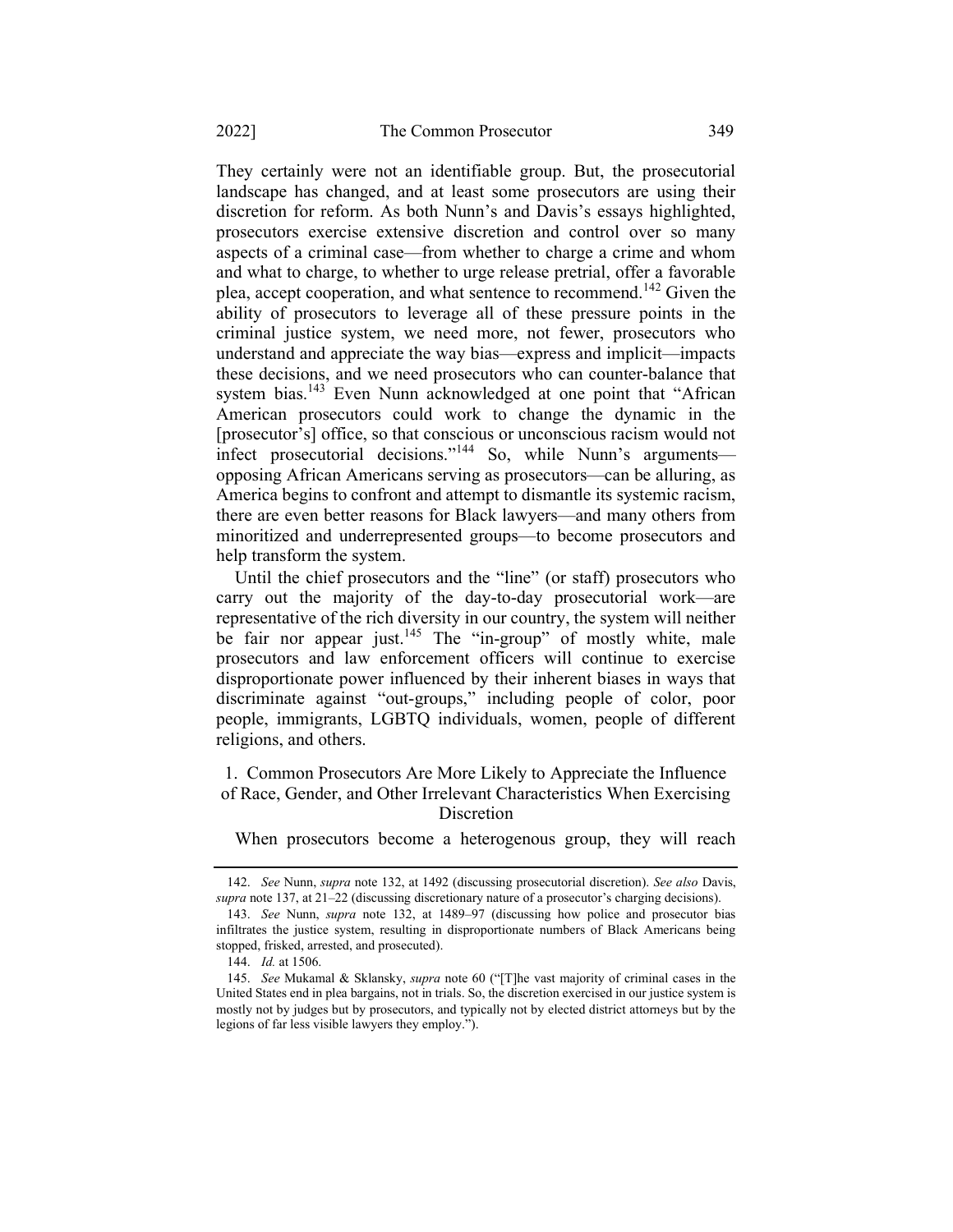better, less biased decisions. In a series of studies in 2000 and 2001, researchers Samuel R. Sommers and Phoebe C. Ellsworth concluded that when race is a blatant issue in a trial, "such as when the crime itself is racially charged or when attorneys inject race-related arguments into the proceedings,"<sup>146</sup> white jurors are more concerned about avoiding prejudice or the appearance of prejudice.<sup>147</sup> But when there is a lack of racially charged trial content, "when [jurors] are presumably less concerned about racism, White jurors are harsher in their judgments of a Black than a White defendant."<sup>148</sup> Sommers concluded based on his own findings combined with those of other researchers that "activating White jurors' concerns about prejudice attenuates the influence of a defendant's race on judgments."<sup>149</sup> Put more plainly—when white people are reminded about the need to check their biases and treat all people fairly, they are more likely to do so.<sup>150</sup> Relatedly, white people are naturally reminded to check their biases when confronted with people of color and the challenges people of color face in the way of bias and prejudice. Drawing on past research, Sommers found that, when whites "[become] members of a diverse group," whites are reminded and motivated to avoid prejudice.<sup>151</sup> Similar research "suggests another related prediction, namely that membership in a diverse group affects Whites' informationprocessing style."<sup>152</sup> According to Sommers, "[s]everal studies have found that Whites' desire to guard against prejudice—or serve as 'watchdogs' for bias—lead[ing] them to process information more systematically when it is about a Black target or conveyed by a Black source."<sup>153</sup>

From this research, one can infer that the presence of more diversity within the prosecutor's office will have the same effect—it will act as a constant reminder that prosecutors, (and judges, juries, probation officers, and others in the criminal justice system), should avoid prejudice and negative bias. Adding more prosecutors who are Black, brown, women, lawyers from different religions, those from socioeconomically challenged backgrounds, from the LGBTQ community, and other members of "out-groups" is likely to diminish bias and prejudice against

<sup>146.</sup> Samuel R. Sommers, On Racial Diversity and Group Decision Making: Identifying Multiple Effects of Racial Composition on Jury Deliberations, 90 J. PERSONALITY & SOC. PSYCH. 597, 599 (2006) (citations omitted).

<sup>147.</sup> Id.

<sup>148.</sup> *Id.* at 599–600 (citations omitted).

<sup>149.</sup> *Id.* at 600 (citing several past studies).

<sup>150.</sup> See id. at 599–600 (explaining that reminding white jurors to be cognizant of their racial biases tends to result in treating defendants more fairly).

<sup>151.</sup> Id. at 606.

<sup>152.</sup> Id. at 601.

<sup>153.</sup> Id. (citations omitted).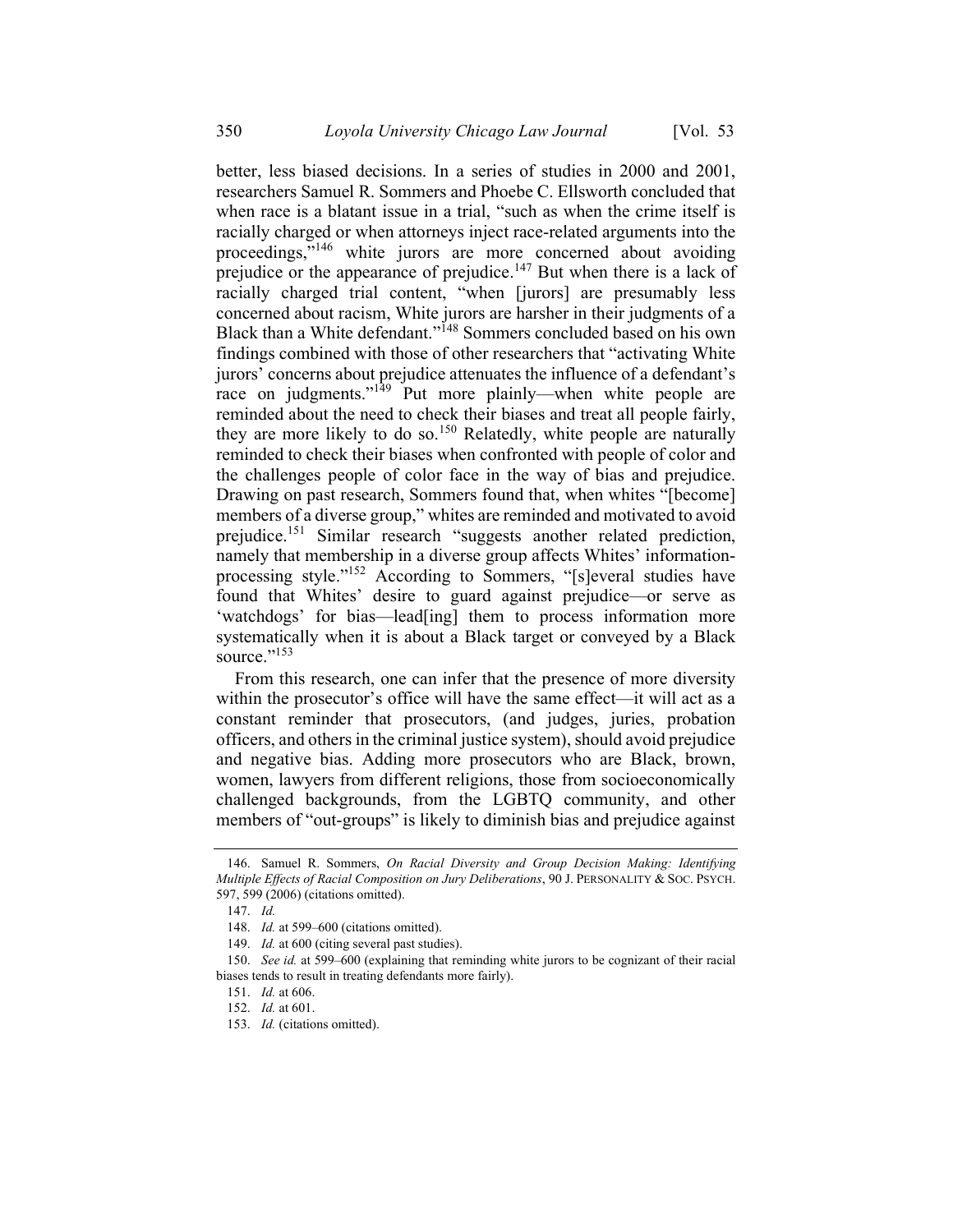these groups. Indeed, Sommers's research suggested that the mere presence of nonwhite participants in the justice system will improve the way majority prosecutors process information and evaluate criminal cases. Sommers explained that experiments revealed that racial diversity in juries changed "participants' private trial judgments" even before they actually deliberated with out-group members, meaning "that membership in a racially diverse group affects not only the information White participants convey during the discussion but also how they think about and privately evaluate the case—specifically, rendering them less punitive toward the defendant and more thorough in their information processing  $\ldots$  ...<sup>154</sup>

This research demonstrates that engaging with diverse people (or even thinking about making decisions in a setting with people of races or other characteristics different from yours) improves your deliberation process and reduces the chance you will act on your prejudices. In the context of prosecutors and the exercise of their extensive discretionary authority, this means prosecutors would be more likely to make decisions in a neutral, egalitarian way, if surrounded by prosecutors with a broad diversity of characteristics and views.

If this analysis is accurate, then majority prosecutors would be less likely to charge Black, brown, and LGBTQ defendants with more serious crimes than they charge against white, heterosexual defendants; less likely to disproportionately charge defendants of color with crimes requiring a mandatory minimum sentence; more likely to agree to bail terms pre-trial for all defendants who commit minor offenses; and less likely to seek sentences harsher for minoritized individuals than they seek for similarly-situated white, straight defendants. Prosecutors might also be more willing to prosecute police officers who inflict unnecessary violence on suspects and pursue more law enforcement officers who engage in other misconduct. Adding diversity to the prosecutor ranks would facilitate greater "motivations to avoid prejudice" and "more systematic and thorough processing of information conveyed by or about [minoritized] individuals."<sup>155</sup> After all, Sommers's research showed that "group racial composition not only affect[s] Whites' informationprocessing style but also le[ads] to a significant shift in how they  $\frac{1}{2}$  interpret<sup>[]</sup> and weigh<sup>[]</sup> the evidence."<sup>156</sup> Arguably, the same would hold true for other biases.

Research of jury decision-making also shows that diverse groups make "fewer . . . errors," after "consider[ing] a wider range of information" and

<sup>154.</sup> Id.

<sup>155.</sup> Id. at 607 (citations omitted).

<sup>156.</sup> Id.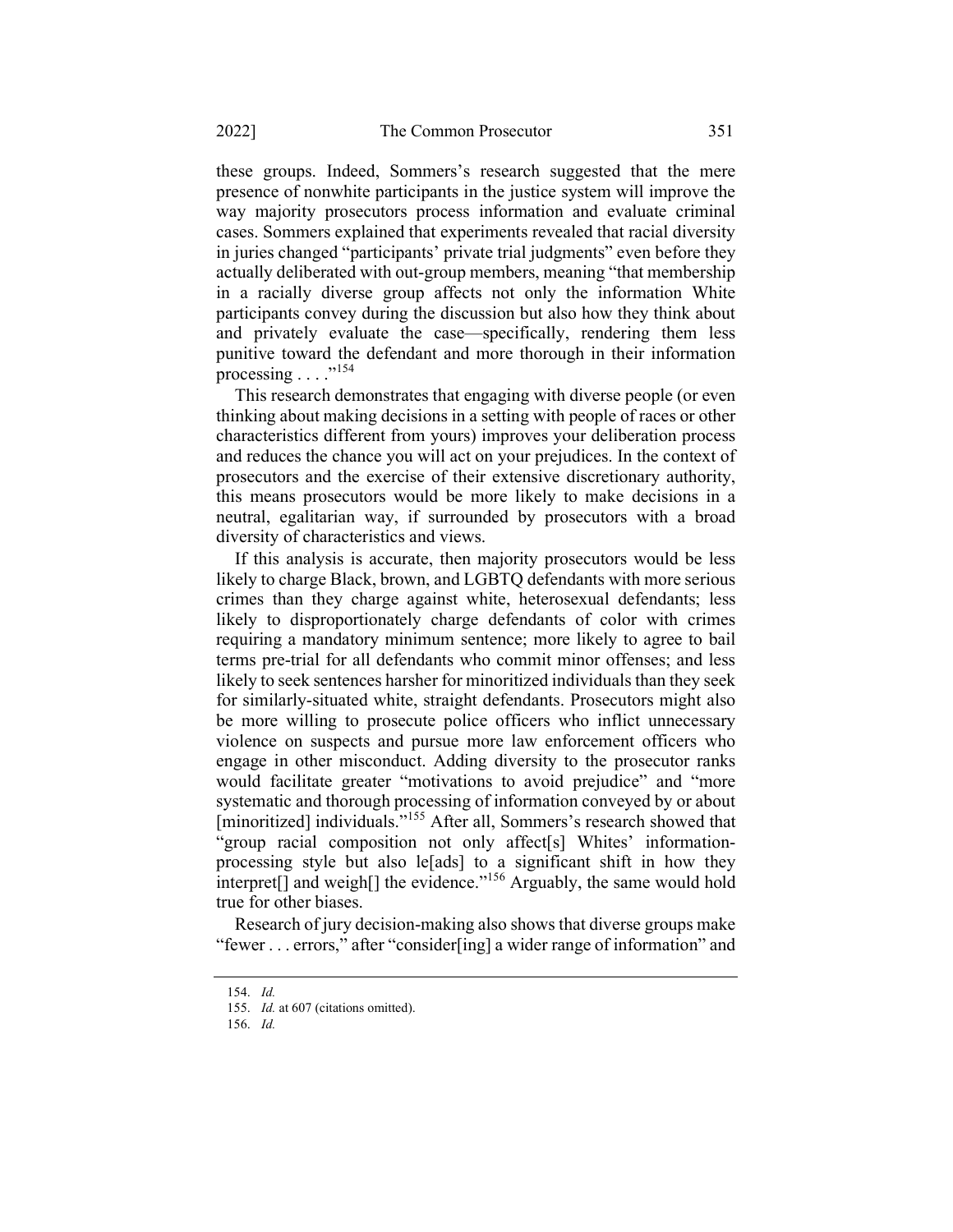are "more amenable to discussion of [racism]" than all-white groups.<sup>157</sup> Additionally, studies suggest that all-white juries are more likely to reach a unanimous verdict of guilt when a defendant is Black.<sup>158</sup> In other words, groups, including juries, composed of less homogeneous people make "better" decisions because they "are more likely to constantly reexamine facts and remain objective. They may also encourage greater scrutiny of each member's actions . . . ."<sup>159</sup> Heterogeneous groups "process information more carefully."<sup>160</sup> And, diverse groups often "dodge the costly pitfalls of conformity, which discourages innovative thinking."<sup>161</sup> Results from the corporate world reinforce this jury research. Business data demonstrates that companies comprised of "ethnic and racial diversity in management" perform significantly better than other companies.<sup>162</sup> The same is true for companies with female board members. They yield "higher return on equity and higher net income growth" than companies without women on their boards.<sup>163</sup>

Prosecutors make decisions that impact people's liberty, privacy, sometimes even whether they live or die. Like everyone else, prosecutors remain susceptible to implicit bias, uniform thinking, and myopic judgment, making it critical that they take steps to improve decisionmaking for key choices, such as whether and whom to charge with crimes. These decisions are at least as important as the judgments businesses make that benefit from diversifying boardrooms. And, while the decisions juries make are also crucial to a justice system that works well and appears fair, juries decide less than ten percent of all criminal cases, making it more vital that the people involved in the other ninety percent are sound decision-makers.<sup>164</sup> The vast majority of criminal cases

161. Id.

163. Id.

<sup>157.</sup> Id. at 606 (discussing influence of racial diversity in group decision-making). Sommers studied group decision-making by juries, some homogeneous and others heterogeneous. *Id.* at 597.

<sup>158.</sup> See id. at 599 (citation omitted) (investigating the relationship between jury racial composition and deliberations).

<sup>159.</sup> David Rock & Heidi Grant, Why Diverse Teams Are Smarter, HARV. BUS. REV. (Nov. 4, 2016), https://hbr.org/2016/11/why-diverse-teams-are-smarter [https://perma.cc/V25L-QQNX]. Heterogenous juries can allow jurors "to become more aware of their own potential biases  $\dots$ "Id. 160. Id.

<sup>162.</sup> See, e.g., id. (noting that "public companies in the top quartile for ethnic and racial diversity in management were 35% more likely to have financial returns above their industry mean, and those in the top quartile for gender diversity were 15% more likely to have returns above the industry mean." (citing Vivian Hunt et al., Why Diversity Matters, MCKINSEY & CO. 1-2 (2015), https://www.mckinsey.com/business-functions/organization/our-insights/why-diversity-matters [https://perma.cc/F2VV-XBUQ])).

<sup>164.</sup> See LINDSEY DEVERS, U.S. DEP'T OF JUST., PLEA AND CHARGE BARGAINING: RESEARCH SUMMARY 1 (2011) ("Plea bargaining is a defining, if not the defining, feature of the federal criminal justice system. . . . [S]cholars estimate that about 90 to 95 percent of both federal and state court cases are resolved through this process." (citations omitted)).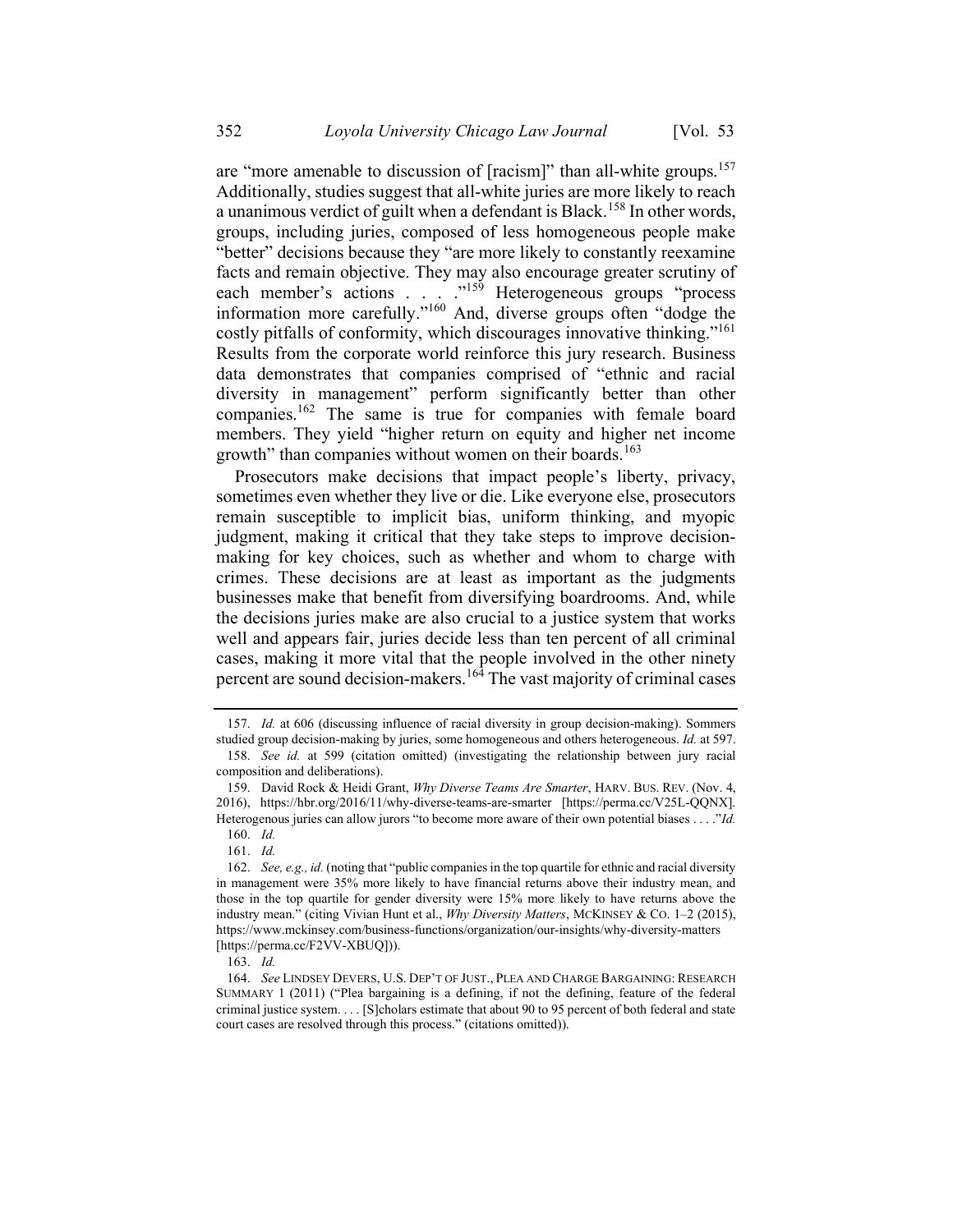resolve pre-trial—with decisions to dismiss, an offer of diversion, or through a plea deal negotiated with the prosecutor. It is also the prosecutor who decides whether to initiate a case at all, especially when police have engaged in misconduct. Thus, it is the prosecutors in our system who are in greatest need of sound and objective fact-gathering and decision-making.<sup>165</sup>

Adding significant diversity to the office of the prosecution—the office with the power to initiate and pursue criminal charges—is likely to improve decision-making, reverberating throughout the criminal justice system. We have seen a hint of this change with the rise of the "progressive prosecutors." Now, we need to build on this trend to include even more "common prosecutors" to add diversity to the justice-reform mix.

### 2. Increasing the Number of "Common Prosecutors" Will Improve Confidence in the System

Eighty-seven percent of Black adults say "the U.S. criminal justice system is more unjust [for] Black people  $\ldots$  ."<sup>166</sup> The facts support that belief. Although white people constitute about sixty percent of the U.S. population, $167$  they are the victims of only forty-one percent of fatal police shootings.<sup>168</sup> In contrast, Black people are killed twenty-two percent of the time during police shootings, although they constitute only 13.4% of the U.S. population.<sup>169</sup> Similarly, only five percent of Black people are illicit drug users, but they "represent 29% of those arrested and 33% of those incarcerated for drug offenses."<sup>170</sup> Black Americans are also disproportionately the victims of wrongful convictions.<sup>171</sup> This result is unsurprising because African Americans "are incarcerated at more than

<sup>165.</sup> This is not to diminish the importance of quality judges and capable defense lawyers. But as many have noted, in our system prosecutors are the most powerful of the three. See,  $e.g.,$ Morrison v. Olson, 487 U.S. 654, 727 (1988) (Scalia, J., dissenting) ("Only someone who has worked in the field of law enforcement can fully appreciate the vast power and the immense discretion that are placed in the hands of a prosecutor with respect to the objects of his investigation.").

<sup>166.</sup> Criminal Justice Fact Sheet, NAACP, https://naacp.org/resources/criminal-justice-factsheet [https://perma.cc/G7JE-3F5B] (last visited June 28, 2021).

<sup>167.</sup> Dudley L. Poston, Jr., 3 Ways That the U.S. Population Will Change Over the Next Decade, PBS NEWSHOUR (Jan. 2, 2020, 12:22 PM), https://www.pbs.org/newshour/nation/3-ways-that-theu-s-population-will-change-over-the-next-decade [https://perma.cc/BV8P-HT97].

<sup>168.</sup> Criminal Justice Fact Sheet, supra note 166.

<sup>169.</sup> Id.

<sup>170.</sup> Id.

<sup>171.</sup> Id. (noting that as of October 2016, 1900 people had been exonerated in the U.S., fortyseven percent of them Black).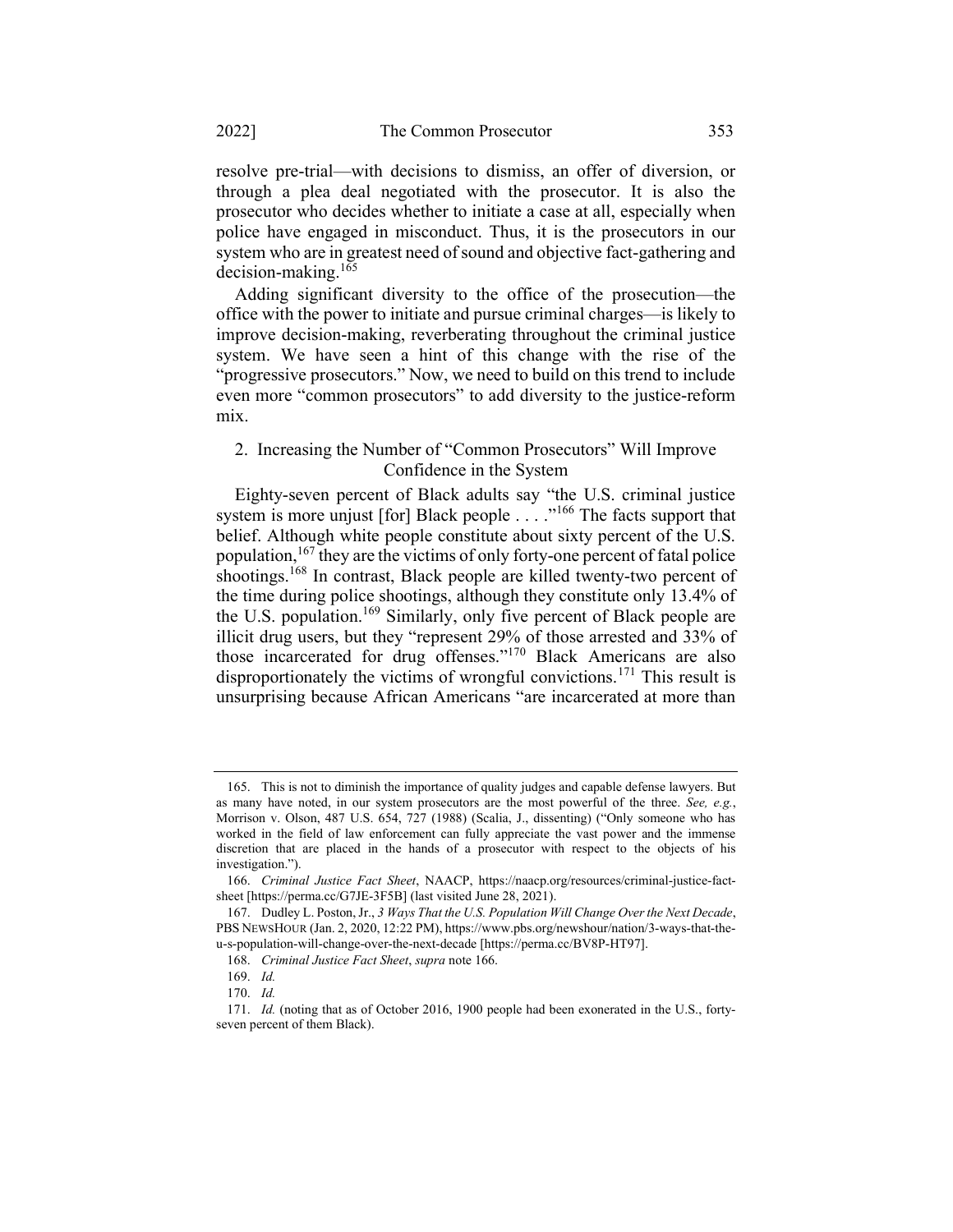5 times the rate of whites."<sup>172</sup> Although "Black people make up just over 13 percent of the United States population, according to census data, [they] made up 34 percent of the correctional population in 2014."<sup>173</sup>

In contrast to the overcriminalization of Black Americans, women are prosecuted at rates far below their proportion of the population, revealing a gender bias in the system.<sup>174</sup> Women comprise about fifty-one percent of the U.S. population,  $175$  but they are the subject of only twenty-seven percent of arrests.<sup>176</sup> Nevertheless, the gender "benefit" does not extend to Black women. Women of color experience significant discrimination based on race. "Black women [are] about 17 percent more likely to be in a police-initiated traffic stop than white women, and 34 percent more likely to be stopped than Latina women."<sup>177</sup> In fact, "Black women [are] at least as likely as white men to be arrested during a [police] stop."<sup>178</sup> And, Black women "experience[] use of force [by police] during a stop about the same rate as white men  $\dots$ ."<sup>179</sup>

The statistics revealing the arrest and incarceration rates for Black women suggest that racism in the criminal justice system runs deep. Statistics regarding the disparate application of the justice system to people of color in rural America adds to that evidence. Maybell Romero

177. Id.

179. Id.

<sup>172.</sup> Id. Black people are also five times more likely to be arrested than white people. See Anagha Srikanth, Black People 5 Times More Likely to be Arrested Than Whites, According to New Analysis, THE HILL (June 11, 2020), https://thehill.com/changing-america/respect/ equality/502277-black-people-5-times-more-likely-to-be-arrested-than-whites [https://perma.cc/ GAV3-QW4P] (noting that according to an ABC analysis of 800 jurisdictions across the U.S., over a three-year timeframe ending in 2018, Black people were five times more likely to be arrested than whites; in 250 other jurisdictions, the number jumped to ten times more likely).

<sup>173.</sup> Srikanth, supra note 172.

<sup>174.</sup> Women do commit fewer criminal offenses, accounting for some of this disparity. See, e.g., Rene Chun, Female Fugitives: Why Is "Pink-Collar Crime" on the Rise?, THE GUARDIAN (Jan. 6, 2020, 1:00 PM), https://www.theguardian.com/us-news/2020/jan/06/female-fugitiveswomen-crime-rates-rise [https://perma.cc/5NX6-JBFT] (noting that "[m]en commit more crimes than women do," and that men "comprise 93% of the prison population" and commit ninety percent of murders).

<sup>175.</sup> QuickFacts: United States, U.S. CENSUS BUREAU, https://www.census.gov/quickfacts/ fact/table/US/SEX255219#SEX255219 [https://perma.cc/Y3HR-XMU9] (last visited Sept. 27, 2021).

<sup>176.</sup> Policing Women: Race and Gender Disparities in Police Stops, Searches, and Use of Force, PRISON POL'Y INITIATIVE (May 14, 2019), https://www.prisonpolicy.org/blog/ 2019/05/14/policingwomen/ [https://perma.cc/NW4B-UZQQ]. Notably, though, the arrests of women are on the rise, as the arrests of men are falling sharply. Id. (indicating that women comprised twenty-one percent of arrests in 1997 and only sixteen percent in 1980, while the number of men arrested has declined by thirty percent in the past two decades).

<sup>178.</sup> Id. ("Black women were arrested in 4.4[%] of police-initiated stops, which was roughly three times as often as white women  $(1.5[%]) \ldots$ ...").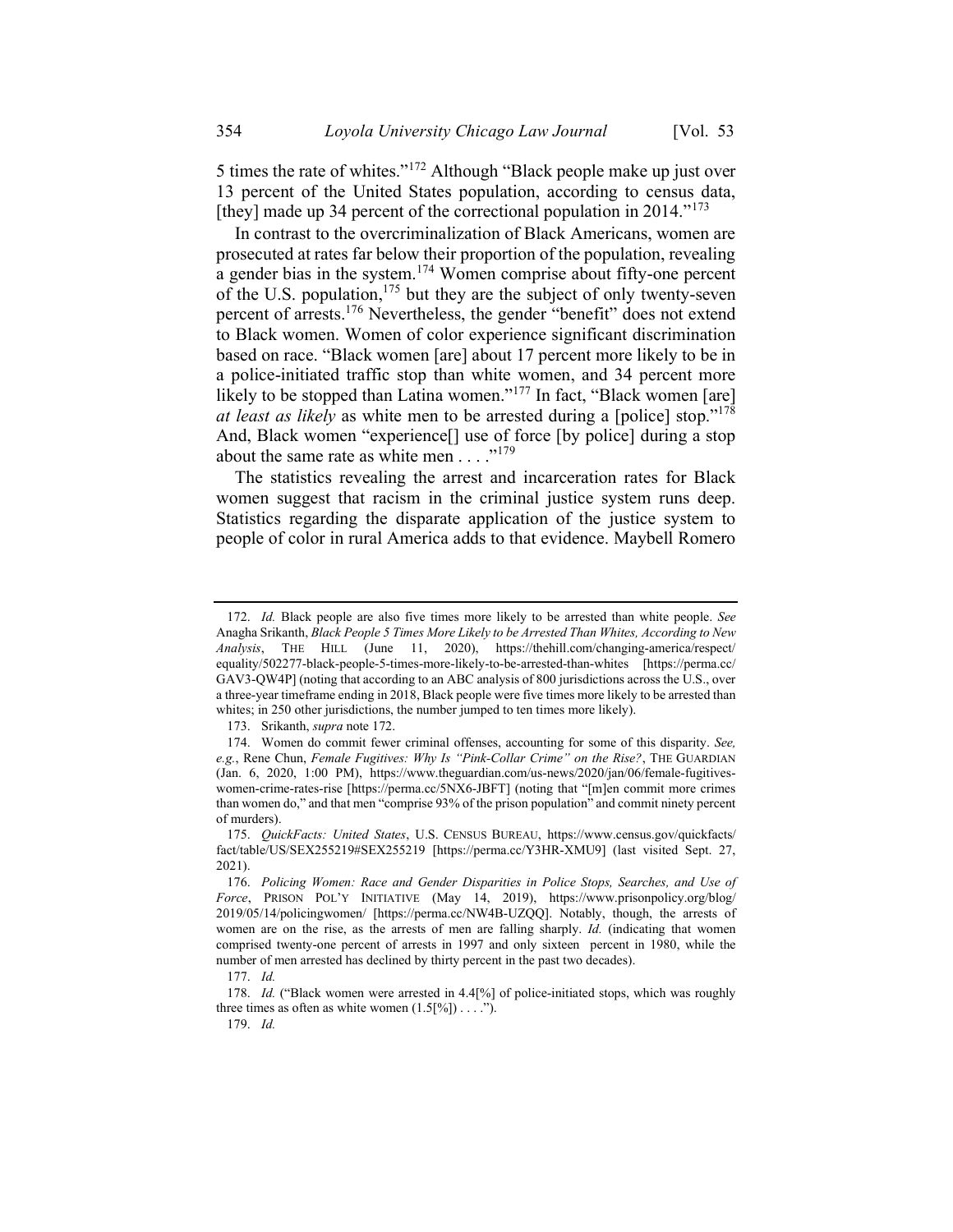discussed this disparity in her essay on access to justice in rural Maine.<sup>180</sup> There, she highlighted that "[a]s of 2010, Black, Indigenous, and Latino people are incarcerated [in Maine] at rates much higher than their White counterparts: 1,553 per 100,000 Blacks are incarcerated, with 747 out of every 100,000 Indigenous peoples, 407 out of every 100,000 Latinos, and only 259 for every 100,000 Whites."<sup>181</sup> These figures are especially troubling because, as Romero noted, "Blacks are particularly overrepresented as they only comprise one percent of the state's population while making up seven percent of the incarcerated."<sup>182</sup>

The LGBTQ community also suffers disproportionately at every pressure point in the criminal justice system. "Researchers estimate that 20% of youth in the juvenile justice system are lesbian, gay, bisexual, questioning, gender nonconforming, or transgender" compared with the 9.5% of LGBTQ youth in the general population.<sup>183</sup> Gay, lesbian, and bisexual people are 2.25 times more likely than heterosexual individuals to be arrested, with "lesbian and bisexual women . . . [four] times as likely to be arrested than straight women  $\dots$ <sup>184</sup> The disparity continues throughout incarceration. "LGB people are incarcerated at a rate over three times that of the total adult population: 1,882 per 100,000 lesbian, gay, and bisexual people are incarcerated, compared with 612 per 100,000 U.S. residents aged [eighteen] and older."<sup>185</sup> Strikingly, 33.3% of women in prison identify as lesbian or bisexual, compared to the general population in which only 3.4% of women identify as gay, lesbian, or bisexual.<sup>186</sup> Relatedly, lesbian and bisexual women are sentenced more harshly than straight women.<sup>187</sup> Though we have even less data for

<sup>180.</sup> Maybell Romero, Viewing Access to Justice for Rural Mainers of Color Through a Prosecution Lens, 71 ME. L. REV. 227, 233 (2019) (noting that "the number of Mainers living in rural areas as defined by the Census Bureau" was 61.3% in 2010 (citing Matt Wickenheiser, Census: Maine Most Rural State in 2010 as Urban Centers Grow Nationwide, BANGOR DAILY NEWS (Mar. 26, 2012), https://bangordailynews.com/2012/03/26/business/census-maine-mostrural-state-in-2010-as-urban-centers-grow-nationwide/ [https://perma.cc/D2C9-HX8U])).

<sup>181.</sup> Romero, supra note 180, at 236 (citing Racial and Ethnic Disparities in Prisons and Jails in Maine, PRISON POL'Y INITIATIVE (2016), https://www.prisonpolicy.org/graphs/ disparities2010/ME\_racial\_disparities\_2010.html [https://perma.cc/G9UD-TKPT]).

<sup>182.</sup> Id.; see also Romero, Rural Spaces, supra note 83, at 820 (citing data from states with large rural populations—including Maine, Vermont, West Virginia, Mississippi, Montana, Arkansas, South Dakota, North Dakota, Kentucky and Alabama—demonstrating "shockingly disproportionate minority contact with the criminal legal system" and "disproportionate rates of minorities being imprisoned").

<sup>183.</sup> Alexi Jones, Visualizing the Unequal Treatment of LGBTQ People in the Criminal Justice System, PRISON POL'Y INITIATIVE (Mar. 2, 2021), https://www.prisonpolicy.org/ blog/2021/03/02/lgbtq/ [https://perma.cc/D9C4-3K26].

<sup>184.</sup> Id.

<sup>185.</sup> Id.

<sup>186.</sup> Id.

<sup>187.</sup> Id.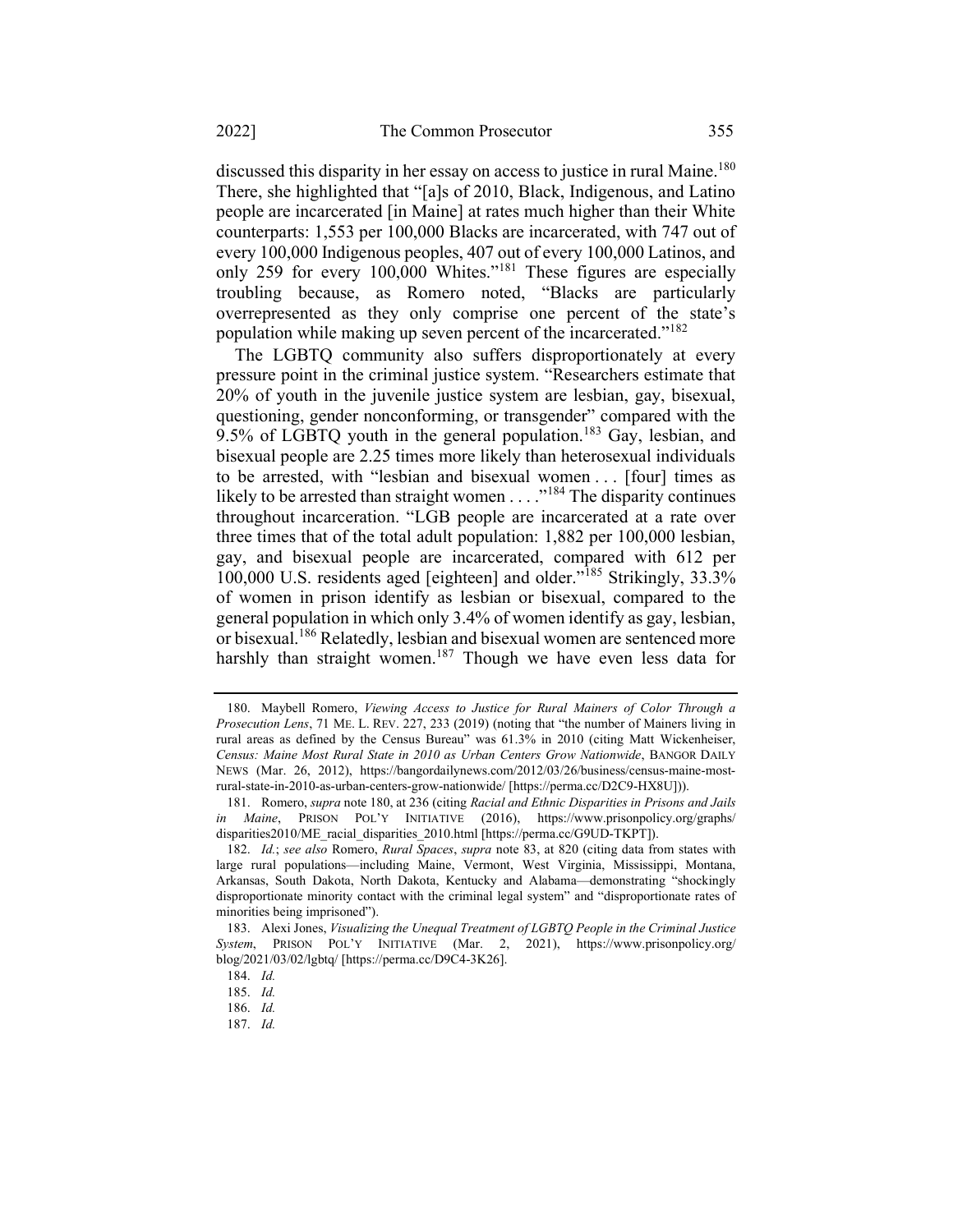transgender people, they seem to suffer significant discrimination too. The limited research suggests that sixteen percent of transgender and gender non-conforming people spend time in jail or prison compared to five percent of the general population.<sup>188</sup>

The disparate impact of the system on the poor, and even the "nearpoor and the average wageearner [sic]," is also well documented and troubling. $189$ 

Especially in a criminal justice system in which prosecutors wield extensive power, control, and influence—not only in the prosecution of cases, but also in the hiring, supervision, and promotion of other prosecutors—the system will not seem (or be) fair until there is more diversity among those who wield that power. We know that everyone experiences implicit bias and that the current system is treating similarlysituated defendants differently, depending on their race, gender, sexual orientation, poverty status, and other characteristics irrelevant to criminal responsibility. Studies also show that adding diversity to decision-making bodies improves outcomes. And, of course, representation matters, too. Thus, if we hope to remedy some of the disparities and inequities in the system, we need more diversity among prosecutors. This means many, many more prosecutors who reflect America—Black and white, rural and urban, gay and straight, and many others. In short, we need more "common prosecutors."

When we add these common prosecutors to the current group of majority white, male prosecutors, we improve procedural justice by adding new cultural perspectives currently absent from the decisionmaking process, and we lend credibility to the process by ensuring

<sup>188.</sup> See German Lopez, 5 Ways LGBTQ People Fall into the Criminal Justice System-and Suffer the Worst Once In, VOX (Feb. 23, 2016, 8:10 AM), https://www. vox.com/2016/2/23/11095980/lgbtq-gay-transgender-prison [https://perma.cc/YUJ9-225M] (identifying ways the criminal legal system disproportionately affects LGBTQ people).

<sup>189.</sup> Equal Justice for the Poor, Too; Far Too Often, Money—or the Lack of it—Can Be the Deciding Factor in the Courtroom, Says Justice Goldberg, Who Calls for a Program to Insure Justice for All Americans, N.Y. TIMES, Mar. 15, 1964 (§ SM), at 24. See also Rebecca Buckwalter-Poza, Making Justice Equal, CTR. FOR AM. PROGRESS (Dec. 8, 2016, 9:03 AM), https://www.americanprogress.org/issues/criminal-justice/reports/2016/12/08/294479/makingjustice-equal/ [https://perma.cc/98WZ-RT7F] ("Other estimates for the percentage of criminal cases involving indigent defendants nationwide put that figure as high as 90 percent." (citing SPANGENBERG ET AL., U.S. DEP'T OF JUST., BUREAU OF JUST. ASSISTANCE, NCJ 181160, CONTRACTING FOR INDIGENT DEFENSE SERVICES: A SPECIAL REPORT 3 n.1 (2000))); Tara O'Neill Hayes & Margaret Barnhorst, Incarceration and Poverty in the United States, AM. ACTION F. (June 30, 2020), https://www.americanactionforum.org/research/incarceration-and-poverty-inthe-united-states/ [https://perma.cc/5ZZ7-RFHS] (noting that of the 2.2 million people incarcerated in U.S., about one-fourth are held pre-trial because they cannot afford bail); Kiren Jahangeer, Fees and Fines: The Criminalization of Poverty, PUB. LAW., Winter 2019, at 14, 14 (recounting numerous examples of people committing minor offenses only to be incarcerated repeatedly for inability to pay court fees and costs).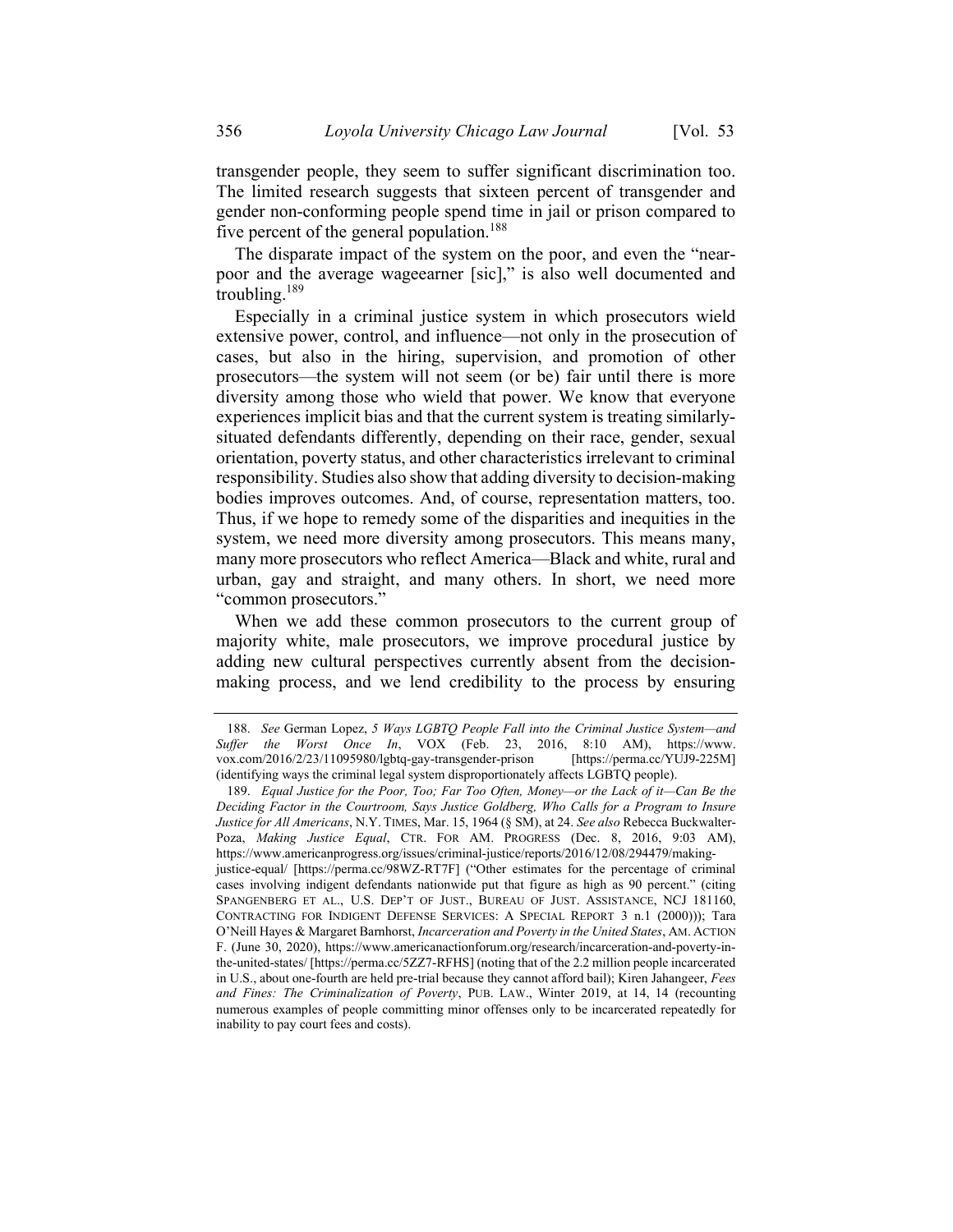representation from a wider array of Americans.

# 3. Common Prosecutors Are Likely to Influence Law Enforcement Officers to Reduce Their Misconduct

# a. Common Prosecutors May Reduce Police Bias

Much has been made of the codependence of law enforcement officers and prosecutors. Many contend that one of the main reasons police continue to use excessive force during investigations and arrests is that police are not held accountable by prosecutors they have close relationships with.<sup>190</sup> The argument asserts that prosecutors feel an unspoken pressure not to prosecute the law enforcement officers on whom they rely for cases and convictions. Not only are prosecutors dependent on law enforcement officers for cases, but because they are on the same prosecution team, officers are also part of the prosecution "ingroup" for whom prosecutors feel a subconscious favoritism.<sup>191</sup> However, diversifying the office of the prosecution can shift this dynamic in a meaningful way.

Even conceding that prosecutors can have large blind spots for their law enforcement "colleagues," when more "common people" are engaged as prosecutors, the connection and relationships between the two that have offered police undue protection in the past may evolve to reduce bias and to encourage prosecutors to pursue "bad cops." Once traditional prosecutors develop that same type of connection, admiration, dependence, and relationship with their fellow "progressive" and "common" prosecutors—who are women, people of color, first-

<sup>190.</sup> See, e.g., Maybell Romero, Prosecutors and Police: An Unholy Union, 54 U. RICH. L. REV. 1097, 1098 (2020) (criticizing the prosecutor-police relationship, including "cooperation between prosecutors and police" that sometimes extends to working together to "influence policy and flummox criminal justice reform"); Capers, *supra* note 24, at 1590 (noting the "symbiotic relationship" between prosecutor and police); ALLYSON COLLINS, HUM. RTS. WATCH, SHIELDED FROM JUSTICE: POLICE BRUTALITY AND ACCOUNTABILITY IN THE UNITED STATES 86 (1998) (proposing the "traditionally close relationship" between prosecutors and police as a reason prosecutors may decline to pursue charges against police for misbehavior); Coolidge v. New Hampshire, 403 U.S. 443, 449–53 (1971) (holding that chief investigator and prosecutor cannot constitutionally issue search warrant for case he or she oversees);  $cf.$  Shadwick v. City of Tampa, 407 U.S. 345, 350–51 (1972) (holding that municipal court clerks tasked with reviewing search warrants in Tampa, Florida, were sufficiently "disengage[d] from activities of law enforcement" to qualify as "neutral and detached").

<sup>191.</sup> See generally Whitbourne, supra note 69. Never has this in-group versus out-group divide been greater. As Romero's article highlighted, in St. Louis, assistant prosecutors and their investigators voted to become members of the police union—the St. Louis Police Officer's Association—a move seen as opposing progressive prosecutor Wesley Bell's reform policies just after he won election as St. Louis County Prosecutor. Romero, supra note 190, at 1099. "Bell took drastically different positions than his predecessor while campaigning for office . . . and 'pledge[d] to hold police officers accountable for wrongful acts.'" Id. (citations omitted).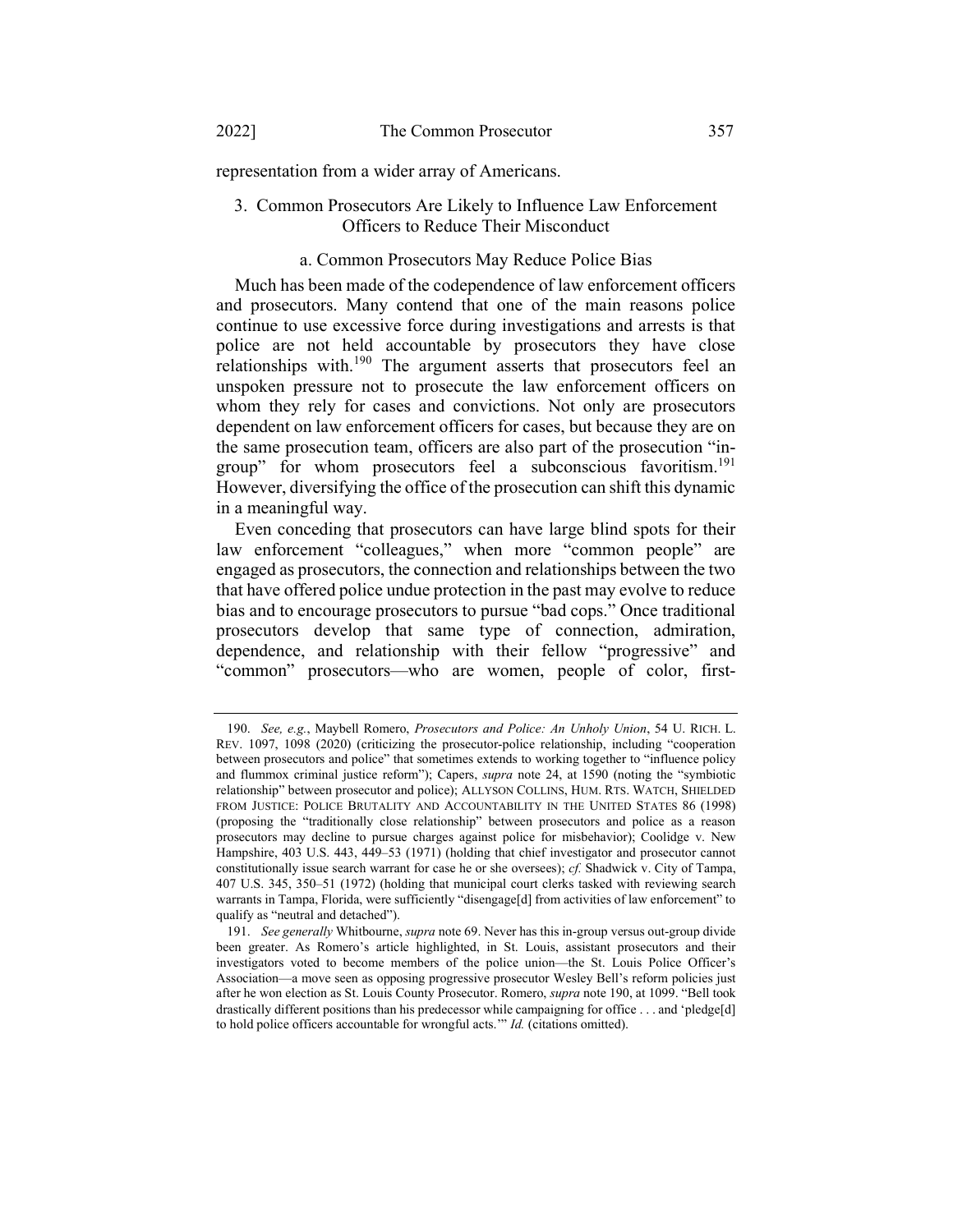generation college and first-generation law school graduates, individuals from small towns, meager means, and other "out-group" individuals prosecutors may be more willing to hold police accountable for misconduct. As more Black and brown people become prosecutors, their colleagues will have more incentive to pursue justice in cases involving unjust, if not tragic, outcomes during which people of color are shot, injured, or even killed, as a result of excessive police violence. "[M]uch present discrimination is a result of favoritism toward an in-group rather than hostility toward an out-group  $\ldots$  ."<sup>192</sup> And, "exposing people to counter-stereotypes can decrease implicit bias."<sup>193</sup> In contrast, "segregated work places, schools, and neighborhoods deeply affect the incidence of implicit bias and in-group preference."<sup>194</sup>

Once lawyers with diverse backgrounds, experiences, cultures, and races become commonplace in prosecutors' offices across the country, the "in-group" of prosecutors will be redefined, reimagined, and expanded. The new in-group will naturally and consistently constitute a diversified group of prosecutors with mixed experiences and characteristics, making it uncomfortable—consciously unconsciously—for other, colleague prosecutors to refuse to charge a law enforcement officer who engages in misconduct. At some point, the "bad cop" moves to the out-group.

The extensive research demonstrating the positive impact that diversity has on decision-making also suggests that "common prosecutors" would reduce bias. As Sommers and Ellsworth's research in the jury setting shows, diversity within the decision-making group increases the sensitivity to race of the individuals in that group and the manner in which they make decisions.<sup>195</sup> As explained in Section II.C.1, even before jury deliberations began, white study participants who anticipated deliberating in a diverse pool of jurors about the guilt or innocence of a Black defendant were less likely (about thirty-four percent versus fifty percent) to say that they thought the defendant was guilty.<sup>196</sup> This finding "suggest[s] that white jurors' knowledge that they would debate the case

<sup>192.</sup> PERCEPTION INST., TRANSFORMING PERCEPTION: BLACK MEN AND BOYS: EXECUTIVE SUMMARY 8 (2013), http://perception.org/wp-content/uploads/2014/11/Transforming-Perception. pdf [https://perma.cc/ML6L-T9Q4] (citation omitted).

<sup>193.</sup> Id. at 11. See also Section II.C.1 supra (discussing research on impact of racial diversity in reducing racial bias in jury decisions).

<sup>194.</sup> PERCEPTION INST., supra note 192, at 12.

<sup>195.</sup> See Press Release, Am. Psych. Ass'n, Racially Diverse Mock Juries Have Wider Ranging and More Accurate Deliberation Discussions, Says Study (2006), https://www.apa.org/ news/press/releases/2006/04/diverse-jury [https://perma.cc/K6ME-8BKF] [hereinafter Racially Diverse Mock Juries] (discussing Sommers's study).

<sup>196.</sup> See discussion *supra* Section II.C.1 (discussing research results on jury deliberations); Sommers, supra note 146, at 603.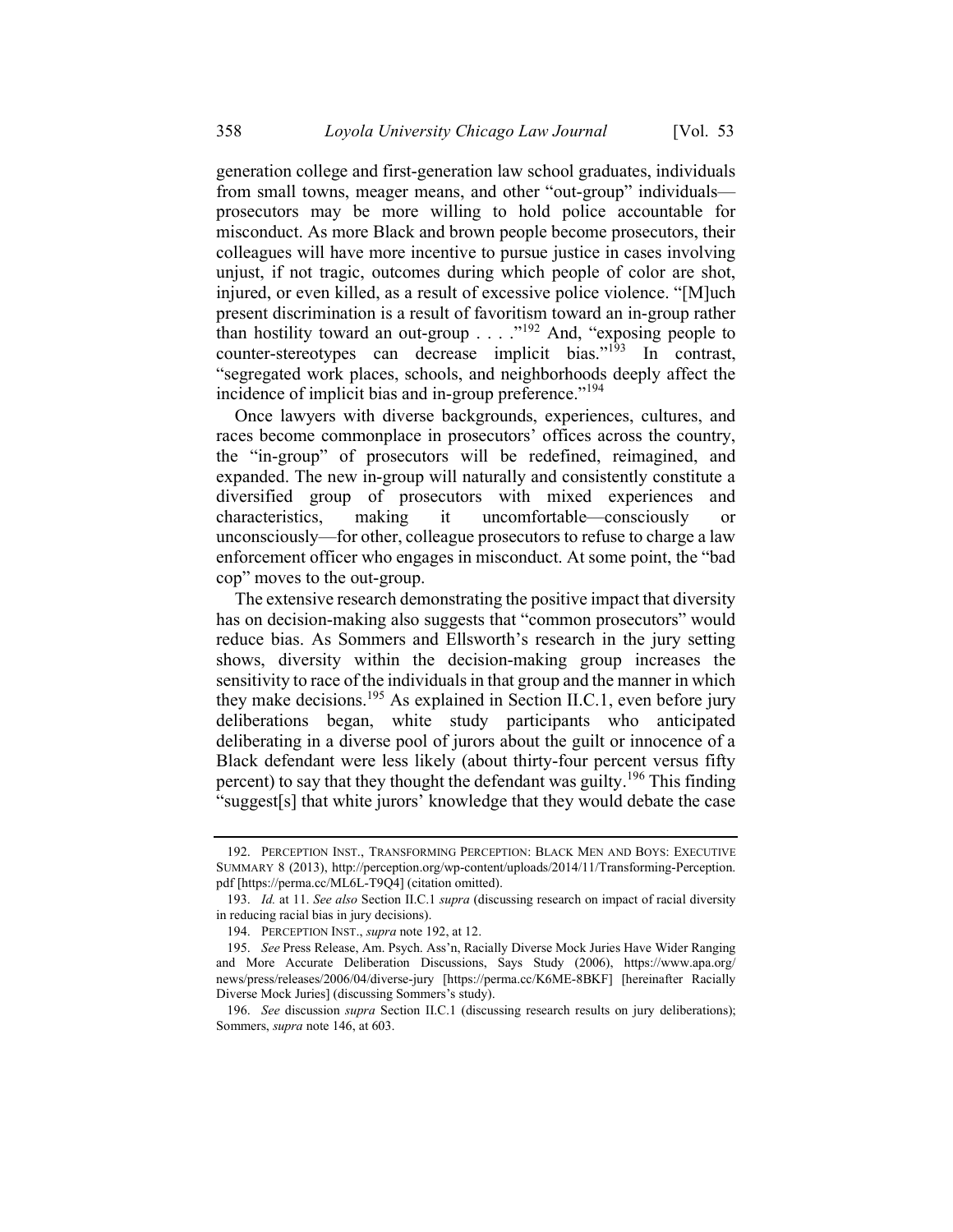in a diverse group affected their opinions even before deliberation began."<sup>197</sup> The study also indicated that diversity on the jury "remind[ed] them to keep their judgments free from prejudice."<sup>198</sup> I would expect the same reminders for law enforcement when they know that they will be reporting their investigative work and describing their conduct to a diverse set of prosecutors. They will be more mindful of their own biases and more concerned about appearing racist, sexist, homophobic, xenophobic, classist, or otherwise unfair. Prosecutors are also likely to feel the influence of common prosecutors helping to check their propolice biases.

### b. Common Prosecutors May Prosecute More "Bad Cops"

One of the marks of "progressive prosecutors" is their willingness to hold police accountable for misconduct. For example, progressive prosecutor Marilyn J. Mosby, the state's attorney in Baltimore, charged six police officers involved in the arrest of suspect Freddie Gray, who was abused at the scene of the arrest and rendered unconscious during a subsequent van ride to the police station.<sup>199</sup> In San Francisco, District Attorney Chesa Boudin investigated police after a homeless man attacked them with a vodka bottle, and police responded by shooting the man three times, resulting in the amputation of his leg.<sup>200</sup> In Suffolk County, District Attorney Rachael Rollins, "the first woman of color to serve as district attorney in Massachusetts," declared: "District attorneys have been complicit and co-conspirators in this lack of oversight [of police]. And we deserve to be called out about it."<sup>201</sup> As noted earlier, Philadelphia District Attorney Krasner "brought charges against more than 50 officers

<sup>197.</sup> Racially Diverse Mock Juries, supra note 195. See also Sommers, supra note 146, at 607 ("[T]he mere expectation of deliberating with a racially heterogeneous group is sufficient to influence judgments.").

<sup>198.</sup> Racially Diverse Mock Juries, supra note 195. See also Sommers, supra note 146, at 607 ("These predeliberation findings . . . are consistent with the hypothesis that membership in a racially diverse group can activate Whites' concerns about avoiding prejudice.").

<sup>199.</sup> See generally Comment, The Paradox of "Progressive Prosecution", 132 HARV. L. REV. 748 (2018) (explaining details of Mr. Gray's arrest, trauma he suffered following arrest, and his eventual death, as well as Prosecutor Mosby's attempt to hold officers involved accountable).

<sup>200.</sup> Marco della Cava, New, More Progressive Prosecutors Are Angering Police, Who Warn Approach Will Lead to Chaos, USA TODAY (Feb. 10, 2020, 11:50 AM), https://www.usatoday.com/story/news/nation/2020/02/08/criminal-justice-police-progressiveprosecutors-battle-over-reform/4660796002/ [https://perma.cc/3HKX-UE3A] (explaining that police officers demanded swift prosecution against a homeless man, Jamaica Hampton, but San Francisco's reform-minded district attorney held off, saying he would not immediately press

charges against Hampton as officers were also under investigation).

<sup>201.</sup> Alanna Durkin Richer & Michael Tarm, *Prosecutors Charge Police, Push Reforms Amid Floyd Protests*, U.S. NEWS & WORLD REP. (June 18, 2020), Floyd Protests, U.S. NEWS & WORLD REP. (June 18, 2020), https://www.usnews.com/news/politics/articles/2020-06-18/prosecutors-charge-police-pushreforms-amid-floyd-protests [https://perma.cc/VRC7-GY5R].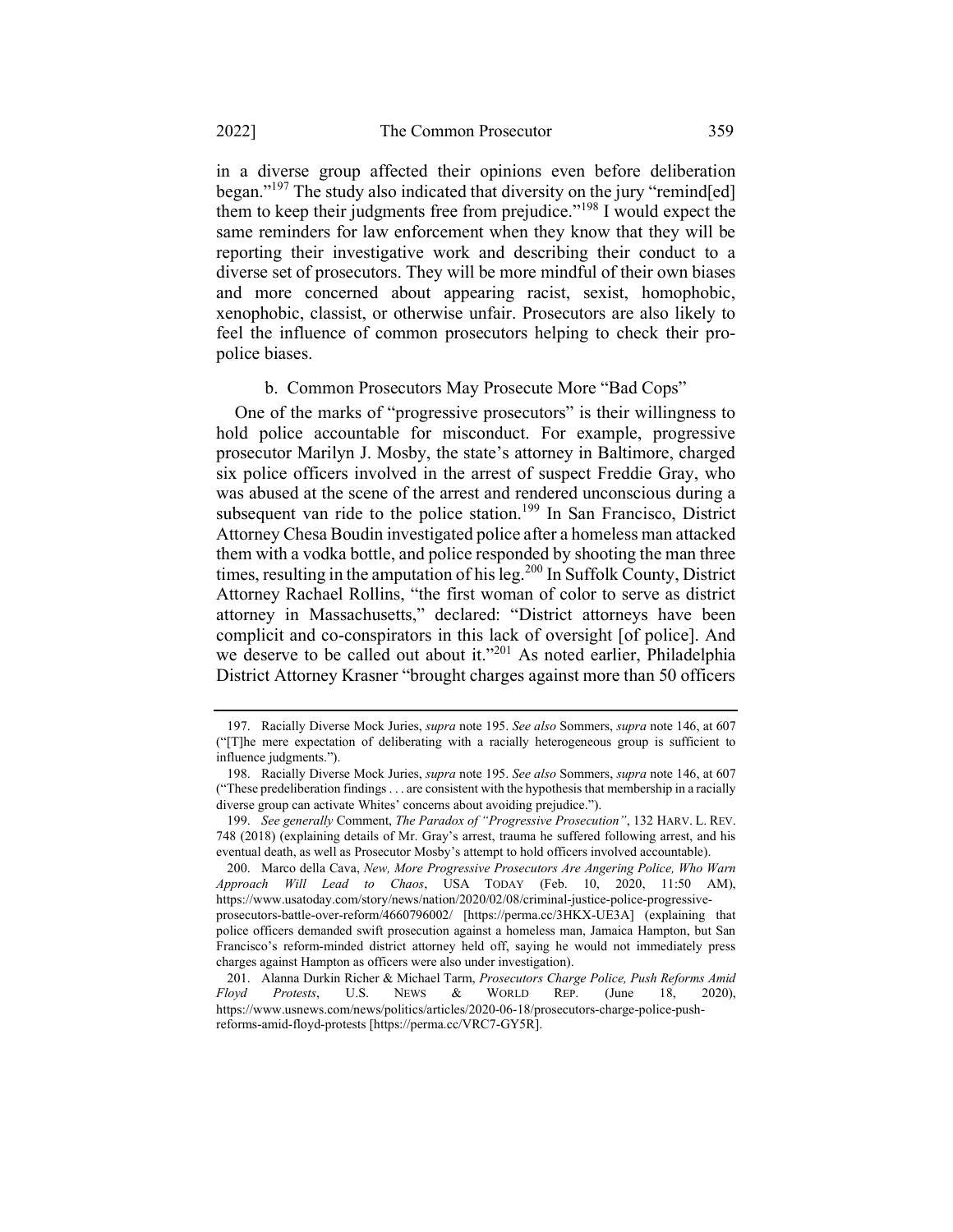accused of misconduct, and instituted a 'do not call' list of officers with a history of misconduct and dishonesty . . . ."<sup>202</sup> And Minnesota Attorney General Keith Ellison, who is Muslim and "the first Black person elected to statewide office," $203$  decided within days of becoming the state's chief prosecutor to charge Derek Chauvin for killing George Floyd and later obtained a conviction on three counts, including murder.<sup>204</sup>

Notwithstanding these examples, relatively few prosecutors are "progressive," $205$  and other prosecutors from out-groups—women, LGBTQ people, religious minorities, etc.—are scarce, too. Therefore, these efforts to prosecute police are seen as outliers from the norm, and these attempts are often met with substantial resistance.<sup>206</sup> Even when pursued, the efforts commonly fail altogether. In Mosby's prosecution of the police in Mr. Gray's arrest, for example, three of the six officers were acquitted, and Mosby dropped the charges against the other three.<sup>207</sup> One of the most notoriously unsuccessful cases is the attempted prosecution of Ferguson, Missouri, police officer Darren Wilson, whom the grand jury refused to indict after Wilson shot and killed Michael Brown, an

<sup>202.</sup> Lacy & Speri, supra note 104.

<sup>203.</sup> Tim Arango, "Gentle Steering of the Ship": How Keith Ellison Led the Prosecution of Chauvin, N.Y. TIMES (Apr. 21, 2021), https://www.nytimes.com/2021/04/21/us/keith-ellisonchauvin-trial.html [https://perma.cc/P88X-VGBJ]. Ellison became the first Muslim elected to Congress in 2006 and served for twelve years before returning to Minnesota to successfully run for attorney general in 2018. Id.

<sup>204.</sup> Deanna Paul et al., The Derek Chauvin Prosecutors and Their Big Gamble, WALL ST. J. (Apr. 22, 2021, 10:12 AM), https://www.wsj.com/articles/derek-chauvin-trial-prosecution-team-11619062349 [https://perma.cc/6MZD-JJK9] (explaining that charging Derek Chauvin with second-degree murder in George Floyd's death was Ellison's first major decision as attorney general); Joe Barrett & Jacob Gershman, Derek Chauvin Guilty of Murder in Death of George Floyd, WALL ST. J. (Apr. 20, 2021, 11:14 PM), https://www.wsj.com/articles/derek-chauvinconvicted-of-murder-in-killing-of-george-floyd-11618952910 [https://perma.cc/TK6Q-AWNW] (reporting Derek Chauvin was found guilty of all counts: second-degree murder, third-degree murder, and manslaughter).

<sup>205.</sup> See Romero, *supra* note 83, at 804–05 (noting examples of prosecutors trying to dismantle inequities in criminal legal system). As Romero noted, all progressive prosecutors so far are in large, urban areas. Id. at 804. But much police abuse occurs in rural areas as well. See id. at 805– 06, 811–18 (describing problems with failing to account for rural population within rise of urban "progressive prosecutors," leading to further inequities in rural-urban divide).

<sup>206.</sup> See, e.g., Max Hauptman, Entire Portland Police Crowd-Control Unit Quits over Fellow Officer's Assault Charge, WASH. POST (June 18, 2021, 9:45 PM), https://www.washingtonpost.com/nation/2021/06/18/portland-protest-team-resign/

<sup>[</sup>https://perma.cc/7JSS-2U6W] ("All of the approximately 50 members of a Portland, [Oregon], police crowd-control unit resigned from their assignment . . . one day after a grand jury charged Officer Corey Budworth with one count of assault in the fourth degree . . . for his actions during an Aug[ust] 18[th] protest in downtown Portland.").

<sup>207.</sup> See Comment, supra note 199, at 749 (stating that State's Attorney Mosby announced she was compelled to drop charges against remaining officers despite apparent injustice).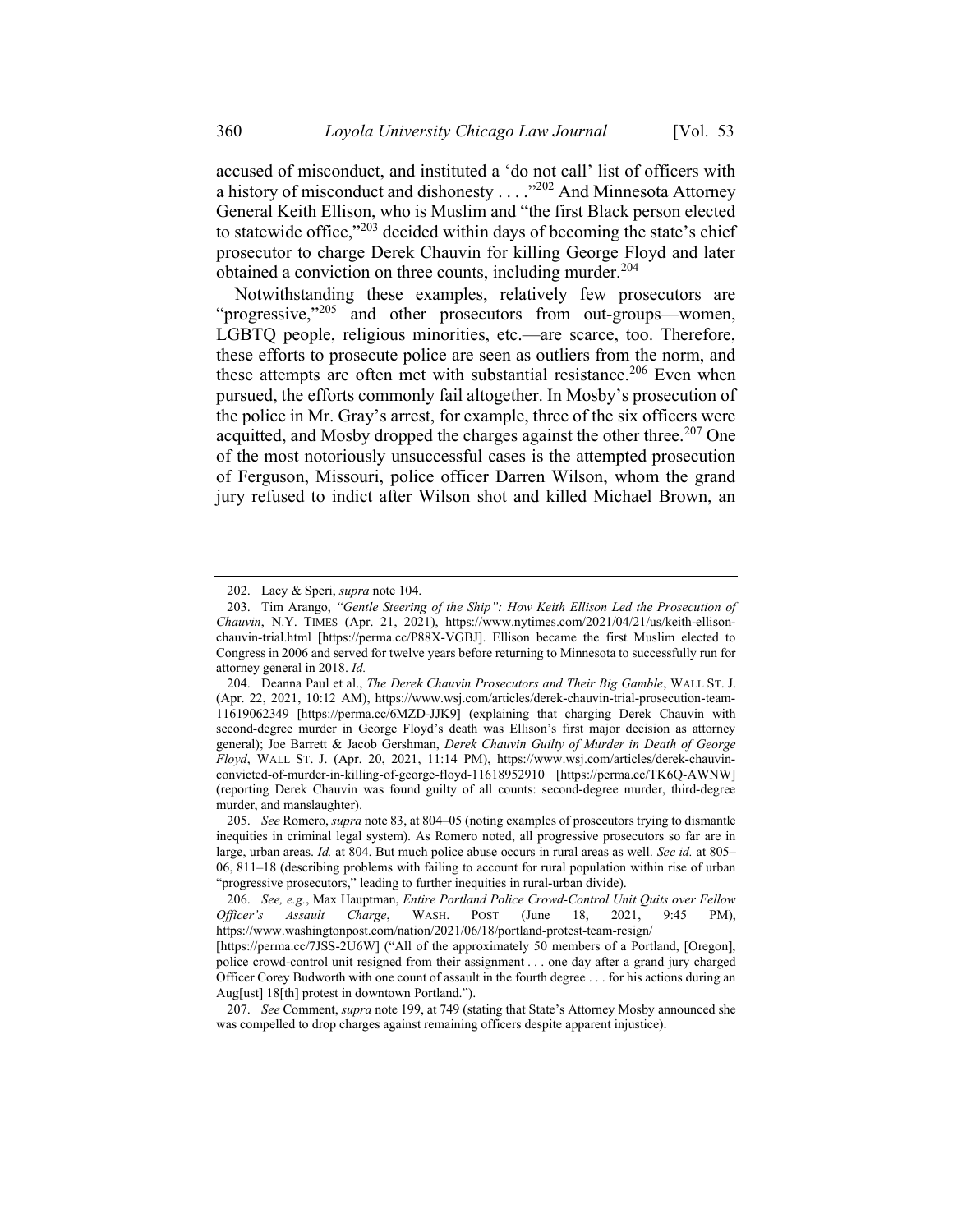unarmed Black teenager.<sup>208</sup> More recently in September 2020, a grand jury refused to indict Louisville, Kentucky, police after they shot and killed Breonna Taylor while executing a warrant in her home after midnight.<sup>209</sup>

Although there does not appear to be a statistical analysis of how many of these new "progressive" prosecutors are willing to file charges against police, the anecdotal evidence is building that all prosecutors are beginning to take police brutality more seriously and that the progressives are leading the way. Nevertheless, prosecutions of police are still exceedingly rare.<sup>210</sup> As a result, if more prosecutors were not only "progressive," but also people of color, young people, first-generation lawyers, lawyers from rural backgrounds and from low-income families, among others, then we would likely see even more prosecutors willing to prosecute police when appropriate. After all, it is people with these backgrounds who are disproportionately targeted by police. At a minimum, we are likely to see these diverse prosecutors take a closer look at police misconduct involving minoritized people.

In sum, intuition suggests and research shows that all prosecutors would make more informed decisions resting more soundly on a strong factual base if they worked in offices with a mix of people from various

<sup>208.</sup> See Anya van Wagtendonk, Grand Jury Won't Indict Officer in Michael Brown Death, PBS NEWSHOUR (Nov. 24, 2014, 10:06 PM), https://www.pbs.org/newshour/nation/grand-jurydecides-not-to-indict-darren-wilson-in-shooting-death-of-michael-brown

<sup>[</sup>https://perma.cc/UGX5-A5CD] (noting that Prosecuting Attorney Robert McCulloch announced that a grand jury would not indict Missouri police officer in killing of Michael Brown); Alana Wise, Latest Probe Ends in No Charges for Former Ferguson Officer Who Killed Michael Brown, NPR (July 30, 2020, 8:35 PM), https://www.npr.org/2020/07/30/897475866/latest-probe-ends-in-nocharges-for-former-ferguson-officer-who-killed-michael-b [https://perma.cc/F9NZ-75HG] (explaining that a different prosecutor reinvestigated case in 2020 and concluded that the state could not prove charges against Darren Wilson beyond a reasonable doubt under Missouri law).

<sup>209.</sup> See Amelia Thomson-DeVeaux et al., Why It's So Rare for Police Officers to Face Legal Consequences, FIVETHIRTYEIGHT (Sept. 23, 2020, 4:53 PM), https://fivethirtyeight.com/ features/why-its-still-so-rare-for-police-officers-to-face-legal-consequences-for-misconduct/

<sup>[</sup>https://perma.cc/U8CQ-CW58] (explaining that while a grand jury refused to charge any Louisville police officers with killing Breonna Taylor, one former officer was indicted for recklessly endangering Taylor's neighbors); see also Richard A. Oppel Jr. et al., What to Know About Breonna Taylor's Death, N.Y. TIMES (Apr. 26, 2021), https://www.nytimes .com/article/breonna-taylor-police.html [https://perma.cc/BS4N-EQMZ] (noting details of police raid and that one officer was eventually indicted for "wanton endangerment of neighbors," but not for killing Taylor).

<sup>210.</sup> See Thomson-DeVeaux et al., supra note 209 (noting that no national system for reporting police misconduct exists, so researchers, journalists, and activists must collect their own data–– which can be exceedingly difficult (citing Police Integrity Research for the Public Good, HENRY A. WALLACE POLICE CRIME DATABASE, https://policecrime.bgsu.edu/ [https://perma.cc/6USN-FVST] (last visited June 29, 2021))). The Henry A. Wallace Police Crime Database, maintained by Professor Philip M. Stinson of Bowling Green State University, reported that—as of Mar. 22, 2020—only 110 law enforcement officers had been charged with murder or manslaughter in an onduty shooting, and only forty-two officers had been convicted. Id.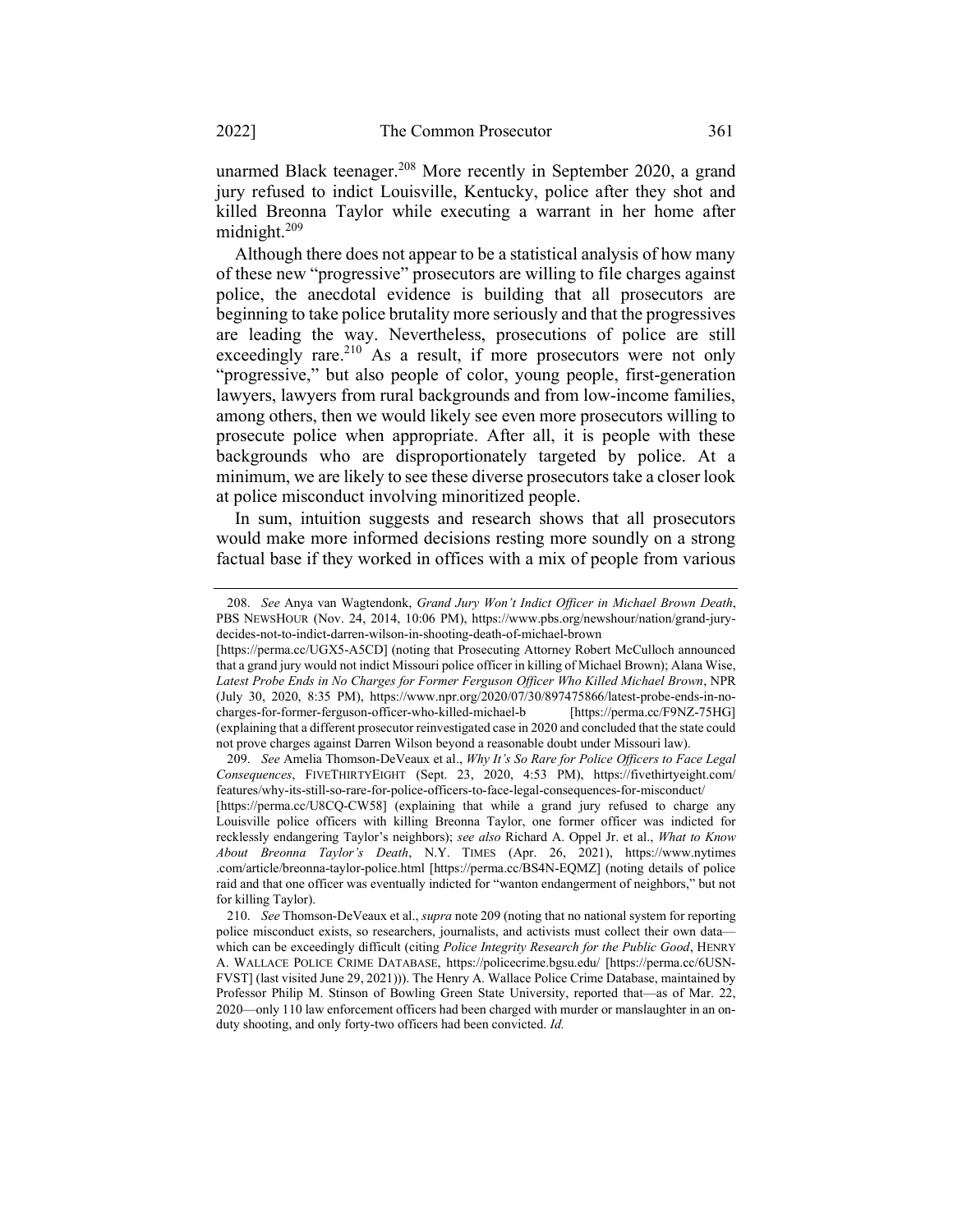backgrounds, cultures, and experiences, and that such diversity in the prosecution's office would result in better decisions about whom to prosecute and how to handle cases.

#### III. SOLUTIONS: ATTRACTING AND RETAINING COMMON PROSECUTORS

Assuming you are convinced, as I am, that increasing diversity in the office of prosecutors across the country is desirable and that we do want more "good people" and "common people" to become prosecutors, how do we accomplish that goal? Given the dearth of diversity in these offices currently, how can we meaningfully shift that reality? No doubt, we will need a multi-pronged, assertive approach that includes changing the narrative about prosecutors; improving how well we prepare law students to become prosecutors; using incentives to attract more lawyers and law students from all backgrounds, races, cultures, genders, sexual identities, religions, and abilities; and holding prosecutors' offices accountable for proactive hiring efforts.

#### A. Changing the Narratives About Prosecutors

As a first, essential step, we must change the narratives about prosecutors. As long as the dominant narrative remains that good people should not become prosecutors and that people of color and other minoritized people become part of the problem if they serve, we will not change the system any time soon or in much-needed ways. On the other hand, we know from the improvements that progressive prosecutors have accomplished that the prosecutor wields significant influence in how the system works and which goals are prioritized. Therefore, we need both organizations with diverse membership and individuals with influence to help change the public's perception of prosecutors. We need organizations, such as the National Black Prosecutors Association<sup>211</sup> and the LGBTQ Bar, to support and encourage lawyers from underrepresented backgrounds to become part of the reform movement.<sup>212</sup> We need more prosecutors like Baltimore State's Attorney

<sup>211.</sup> The National Black Prosecutors Association (NSPA) is "dedicated to the advancement of Blacks as prosecutors. Founded in 1983, the Association's membership is comprised of both chief and line prosecutors nationwide." See The National Black Prosecutor's Association, NBPA, https://www.blackprosecutors.org/ [https://perma.cc/Q4WN-PSD5] (last visited June 29, 2021). Among other activities, the organization conducts a yearly job fair "to promote diversity in prosecutors' offices by providing a forum in which law students, recent law graduates, and experienced attorneys can meet and interview with prospective prosecutorial employers at the local, state, and federal levels." 38th Annual Virtual Job Fair, NBPA, https://www. blackprosecutors.org/annual-conference#job-fair [https://perma.cc/A4UT-Z2R4] (last visited Oct. 18, 2021).

<sup>212.</sup> See also Melba V. Pearson, Data as a Tool for Racial Justice, CRIM. JUST., Spring 2021,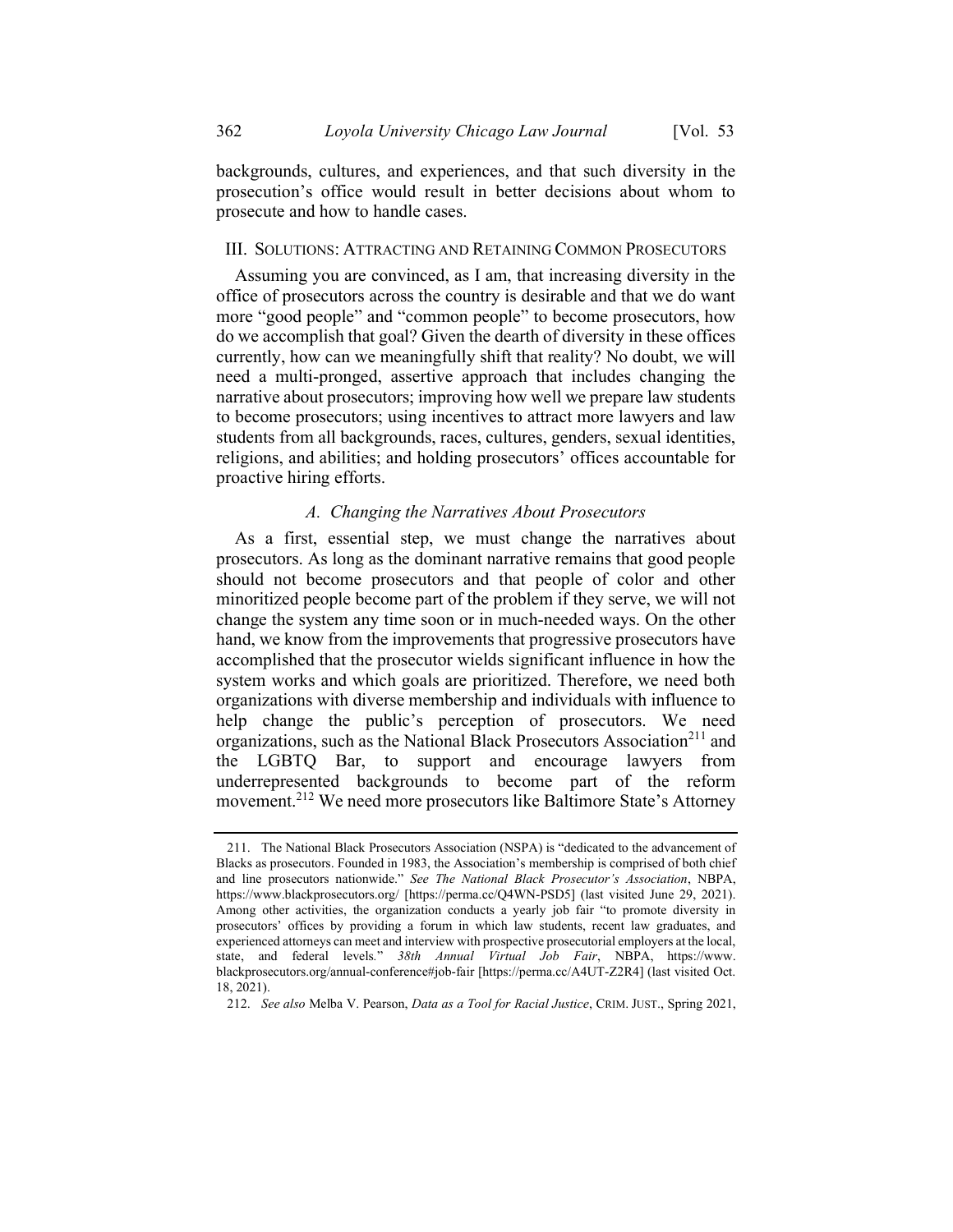Marilyn Mosby who, in January 2020, traveled to Saint Louis to stand in solidarity with other "[B]lack, female prosecutors to speak out against a political and law enforcement establishment that she says has attacked her" and others like her.<sup>213</sup> We need more prosecutors, such as Larry Krasner, who can credibly encourage those with a penchant for criminal defense to consider prosecution instead. We need more prosecutors from underrepresented backgrounds to encourage law students and recent graduates to become prosecutors. Adding this diversity will help transform the current, broken system.

We also need law professors (all of whom enjoy extensive access to, and influence over, law students) to help change the narrative. This means both those who have been criminal defense counsel and those who are former prosecutors. Professors should talk in the classroom, in their office hours, and at other opportunities about the importance to the system that fair-minded, ethical, "good people" become prosecutors. In my experience, law schools are full of professors (tenured, tenure-track, and adjunct) who are former criminal defense lawyers, but former prosecutors are much rarer in the professoriate. As a result, there are few role models and fewer advocates for students to choose prosecution when they express interest in practicing criminal law. Many students have recounted how their professors discouraged them from prosecution and encouraged them to become public defenders. Hopefully, the new progressiveprosecutor movement will influence more law faculty with both types of experience to encourage law students to explore a career in either defense or prosecution.

Relatedly, the deans of students at law schools and their career development teams should be trained and knowledgeable about the value of prosecutors and related job opportunities, so that they do not simply steer students with a public-interest bent or an interest in access-to-justice issues to the criminal-defense side. Many law students are given limited information about (and encouragement to pursue) becoming a prosecutor.<sup>214</sup> Without complete information, students and law graduates cannot make quality decisions, and the bulk will continue to choose

at 4, 5 (arguing for prosecuting offices to engage with National Black Law Students Association and National Black Prosecutors Association to increase racial diversity among prosecutors).

<sup>213.</sup> Tim Prudente, Baltimore State's Attorney Mosby Stands with Progressive Prosecutors, Also Airs Dispute with Gov. Hogan at St. Louis Rally, BALT. SUN (Jan. 15, 2020, 6:32 PM), https://www.baltimoresun.com/politics/bs-md-ci--20200115-r6j3hfsllbh3vcdpxjoaq36gqustory.html [https://perma.cc/NVK6-FJ8H].

<sup>214.</sup> I teach investigative and adjudicative criminal procedure. By the time students reach my course in either their fourth semester (2L year) or sixth semester (3L year), many have already concluded that working on the defense side is the only role that will help reform the system. I do my best to present another view and convince them otherwise. But often the die is cast.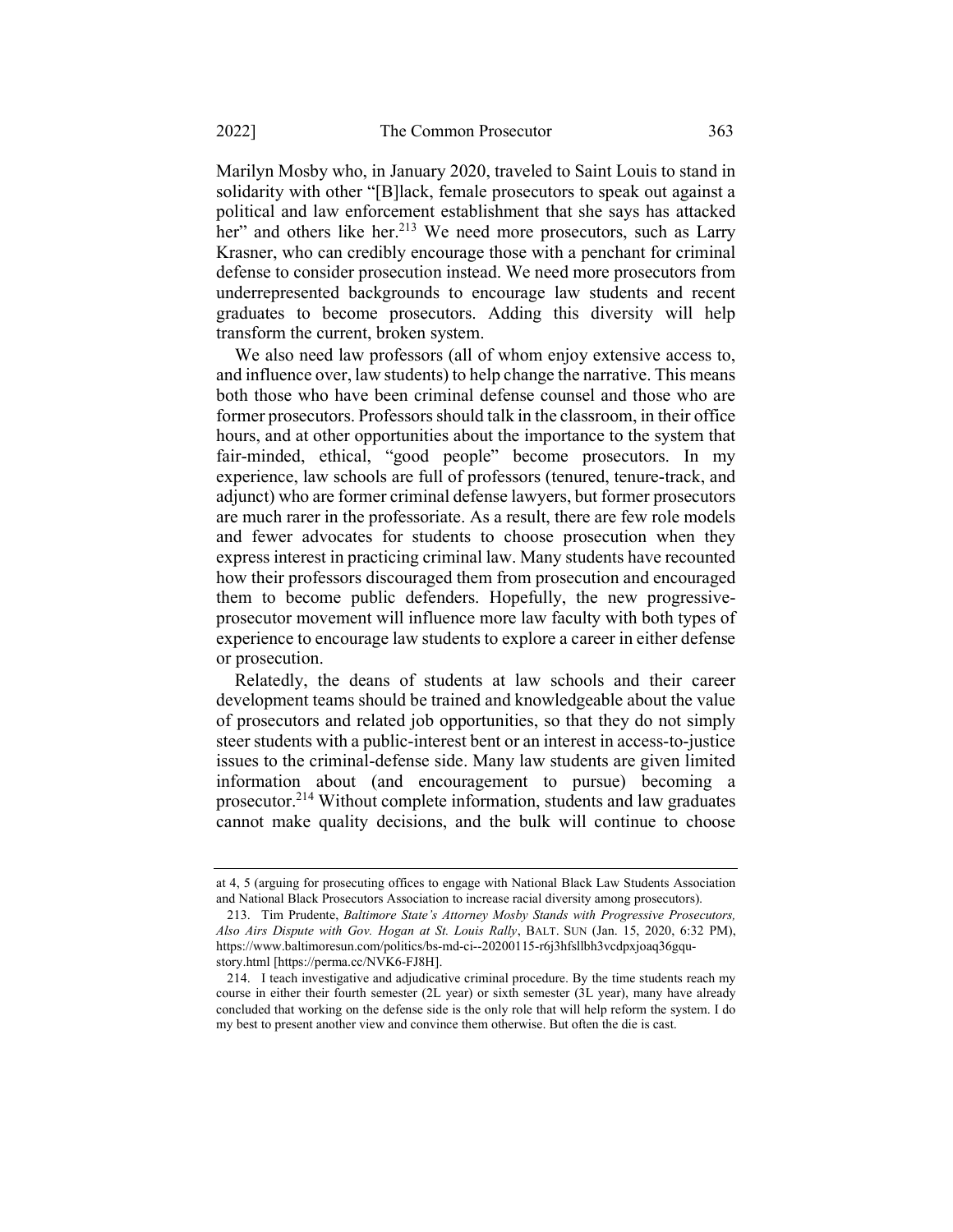criminal defense when interested in "changing the system."

# B. Preparing and Encouraging Every Student to Become a Competent Prosecutor

At least some law schools already do a good job training and encouraging their students to become prosecutors. But until all law schools prepare every student with the necessary skills to serve as a capable and ethical prosecutor, law schools as a group will contribute to the injustice in the system.

### 1. Preparation to Become a Prosecutor

After the murder of George Floyd, law schools across the country vowed to adopt anti-racist agendas. Law schools serious about that commitment must prepare all of their students to become ethical and able prosecutors. According to a study by the National Registry of Exonerations, "54% of false convictions that later resulted in exonerations" resulted from police and prosecutor misconduct "that distorted evidence or undercut innocence . . . . .<sup>215</sup> The study only evaluated cases in which someone was convicted and later "declared factually innocent by a government official or agency, based at least in part on evidence of innocence."<sup>216</sup> In other words, this was a tiny sliver of criminal cases, but strikingly (and sadly), in thirty percent of the cases, prosecutors committed misconduct, $^{217}$  including lying during the trial and concealing exculpatory evidence.<sup>218</sup> "The most common type of misconduct was concealing exculpatory evidence, which occurred in 44% of exonerations."<sup>219</sup> And, as discussed in Section II.A, wrongful convictions—due to police and prosecutor misconduct disproportionately impact people of color.

It is uncertain what role a lack of education or understanding played in the prosecutors' misconduct, but because prosecutors have responsibilities and obligations unlike other lawyers, it is critical that law schools properly prepare them for these unique responsibilities, or missteps are sure to occur. As Bruce Green has explained, "Prosecutors'

<sup>215.</sup> Debra Cassens Weiss, Police and Prosecutor Misconduct Contributed to Over Half of False-Conviction Cases, New Study Finds, A.B.A. J. (Sept. 16, 2020, 1:32 PM), https://www.abajournal.com/news/article/police-and-prosecutor-misconduct-contributed-to-overhalf-of-false-conviction-cases-study-finds [https://perma.cc/CT2M-PFLU].

<sup>216.</sup> Id.

<sup>217.</sup> Id.

<sup>218.</sup> Id.

<sup>219.</sup> Id. "Prosecutors and police officers committed misconduct at about the same rate in state court cases that resulted in exonerations. But prosecutors in federal exonerations committed misconduct more than twice as often as police and committed misconduct seven times as often as police in exonerations for white-collar crimes." Id.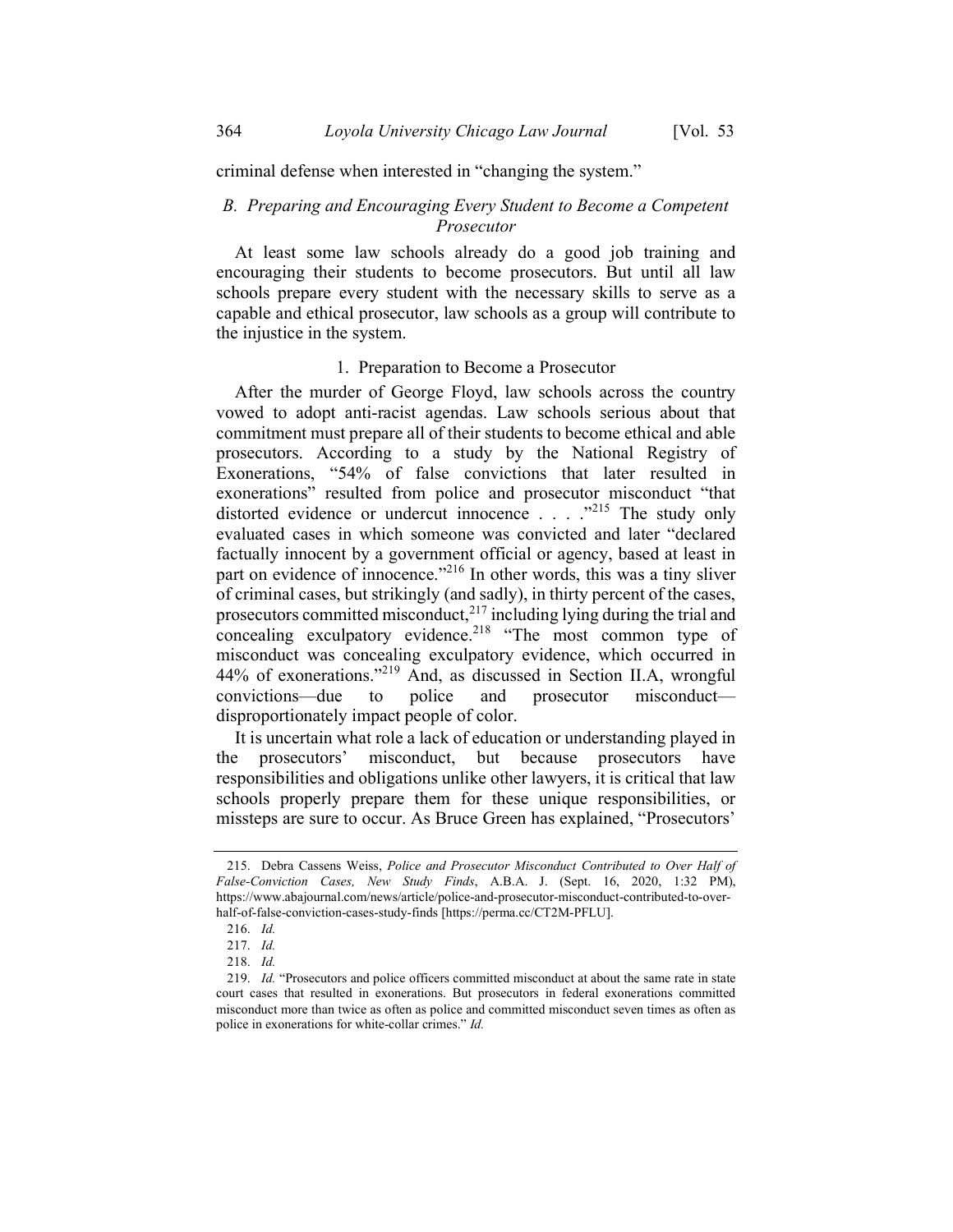work is different from that of other lawyers."<sup>220</sup> Green explained that the legal profession—a traditionally self-regulating profession—may address the uniqueness of the prosecutorial role in either of two ways: "First, prosecutors might be exempted from disciplinary restrictions that apply to lawyers generally  $\dots$  [Or], [s]econd, prosecutors might be subjected to additional restrictions  $\ldots$   $\ldots$ <sup>221</sup> Because the vast majority of law graduates pursue private practice and take non-prosecution positions,<sup>222</sup> many law schools do not require students to take criminal law and procedure courses beyond the three-credit-hour, first-year basic, substantive criminal law course. But that course covers neither a prosecutor's ethical obligations nor her obligations to produce exculpatory evidence to the defense. If a student only took this one criminal law course before becoming a prosecutor, she would be illequipped for the many weighty decisions every prosecutor makes daily in her work. And, traditionally, professional responsibility courses are heavily weighted to readings and discussions applicable to civil matters and representation of non-government clients. They tend to spend little time covering the ethical and professional duties of the prosecutor.<sup>223</sup> So, a law graduate who did not take elective courses in criminal procedure and criminal law would need significant post-graduation training and experience to become a capable prosecutor. A law student could not possibly graduate from an ABA-accredited law school without a significant understanding of civil cases—having taken numerous courses describing, explaining, and modeling civil disputes and matters, but she might graduate with little to no comprehension of how to prosecute a criminal matter.

In addition, the Supreme Court decisions governing a prosecutor's Brady obligations, which require the government to produce exculpatory

<sup>220.</sup> Bruce A. Green, Prosecutorial Ethics as Usual, 2003 U. ILL. L. REV. 1573, 1573.

<sup>221.</sup> Id. at 1573–74 (citations omitted).

<sup>222.</sup> See, e.g., NAT'L ASS'N FOR L. PLACEMENT, JOBS & JDS: EMPLOYMENT FOR THE CLASS OF 2019: SELECTED FINDINGS 4 (2020) (reporting that 55.2% of the law graduates who found employment by March 2020 took positions in private practice, that 11.3% took jobs in business, 11.5% became judicial clerks, and only 19.4% took public interest positions or positions in other government offices).

<sup>223.</sup> Some professional responsibility professors do spend time on the important ethical duties required of prosecutors. See, e.g., Sung Hui Kim, Professional Responsibility 312 Syllabus, Fall 2020, UCLA School of Law, at 8 (July 19, 2020), https://contemporary professionalresponsibility.files.wordpress.com/2020/07/2020-fall-kim-pr-syllabus-7-19-

<sup>2020.</sup>docx [https://perma.cc/AVY8-PH7Y] (devoting two classes to "Prosecutorial Ethics" in syllabus for Fall 2020 semester). On the other hand, it is more common for law professors to skip prosecutorial ethics in traditional professional responsibility courses. See, e.g., Robin Morris Collin, Professional Responsibility Syllabus, Fall 2018, Willamette Univ. Coll. of L., https://web1.willamette.edu/law/pdf/morriscollin-pr-syllabus-fa18.pdf [https://perma.cc/828U-ZVWV] (devoting no class time to prosecutorial ethics during Fall 2018 semester).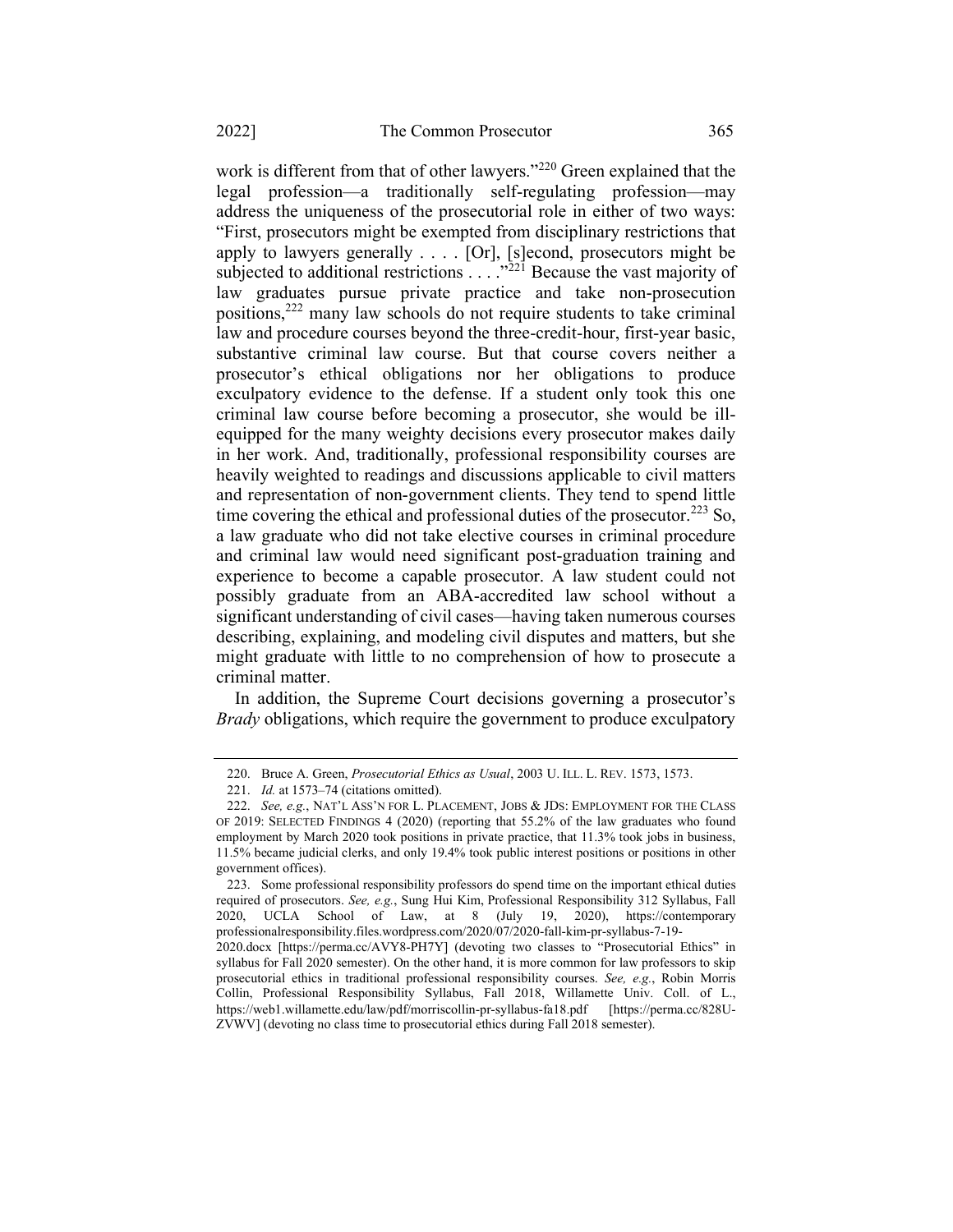evidence to the defense, leave significant room for interpretation regarding what information must be disclosed. As a result, prosecutors not well educated on both *Brady* (and its progeny) and their ethical duties may struggle to "[do] justice" as required.<sup>224</sup> Although in *Brady v. Maryland*,<sup>225</sup> the Supreme Court clearly declared that "suppression by the prosecution of evidence favorable to an accused" violates the Due Process Clause "where the evidence is material" to either the guilt or punishment of the accused,<sup>226</sup> subsequent Supreme Court cases muddied the issue of materiality, making it less obvious what evidence the prosecutor is obligated to provide to the defense. In United States v. Bagley,<sup>227</sup> the Court explained that Brady requires only the disclosure of evidence "that is both favorable to the accused and 'material either to guilt or to punishment.'"<sup>228</sup> In other words, prosecutors must determine whether or not evidence is material to the accused's defense when conducting their analysis of whether failing to disclose will violate their legal (and ethical) duty. But, of course, prosecutors are rarely privy to the defense's strategy. Therefore, the materiality of a given piece of evidence may not be obvious. If inadequately prepared and educated on this important—but ambiguous—issue, prosecutors are more likely to breach their duty and withhold evidence that, in hindsight, was material. On the other hand, if every law student is well educated and trained on how to properly assess these issues and the ramifications of failing to disclose relevant and material *Brady* evidence, we are likely to experience better, more just outcomes and, thus, less prosecutorial misconduct.

The same concept applies to lawyers who become prosecutors without taking courses in constitutional criminal procedure. Without a full understanding of the Fourth, Fifth, Sixth, and Fourteenth Amendments, it would be challenging for prosecutors to hold law enforcement accountable for breaches of suspects' rights. Prosecutors, too, would be more likely to violate the accused's constitutional rights during trial and

<sup>224.</sup> See MODEL RULES OF PRO. CONDUCT r. 3.8 cmt. 1 (AM. BAR ASS'N 2021) ("A prosecutor has the responsibility of a minister of justice and not simply that of an advocate."); CRIM. JUST. STANDARDS FOR THE PROSECUTION FUNCTION, STANDARD 3-1.2(b) (AM. BAR ASS'N 4th ed. 2017) ("The primary duty of the prosecutor is to seek justice within the bounds of the law, not merely to convict.").

<sup>225.</sup> Brady v. Maryland, 373 U.S. 83, 87 (1963) (holding that due process requires prosecution turn over evidence favorable to defense upon request if it relates to defendant's guilt or innocence or to sentencing).

<sup>226.</sup> Id.

<sup>227.</sup> United States v. Bagley, 473 U.S. 667, 678 (1985) (holding that consistent with U.S. Supreme Court's "overriding concern with the justice of the finding of guilt," in a case involving Brady materials, reversible error occurs only if evidence is material when its suppression undermines confidence in trial outcome (quoting United States v. Agurs, 427 U.S. 97, 112 (1976))).

<sup>228.</sup> Id. at 674 (quoting Brady, 373 U.S. at 87).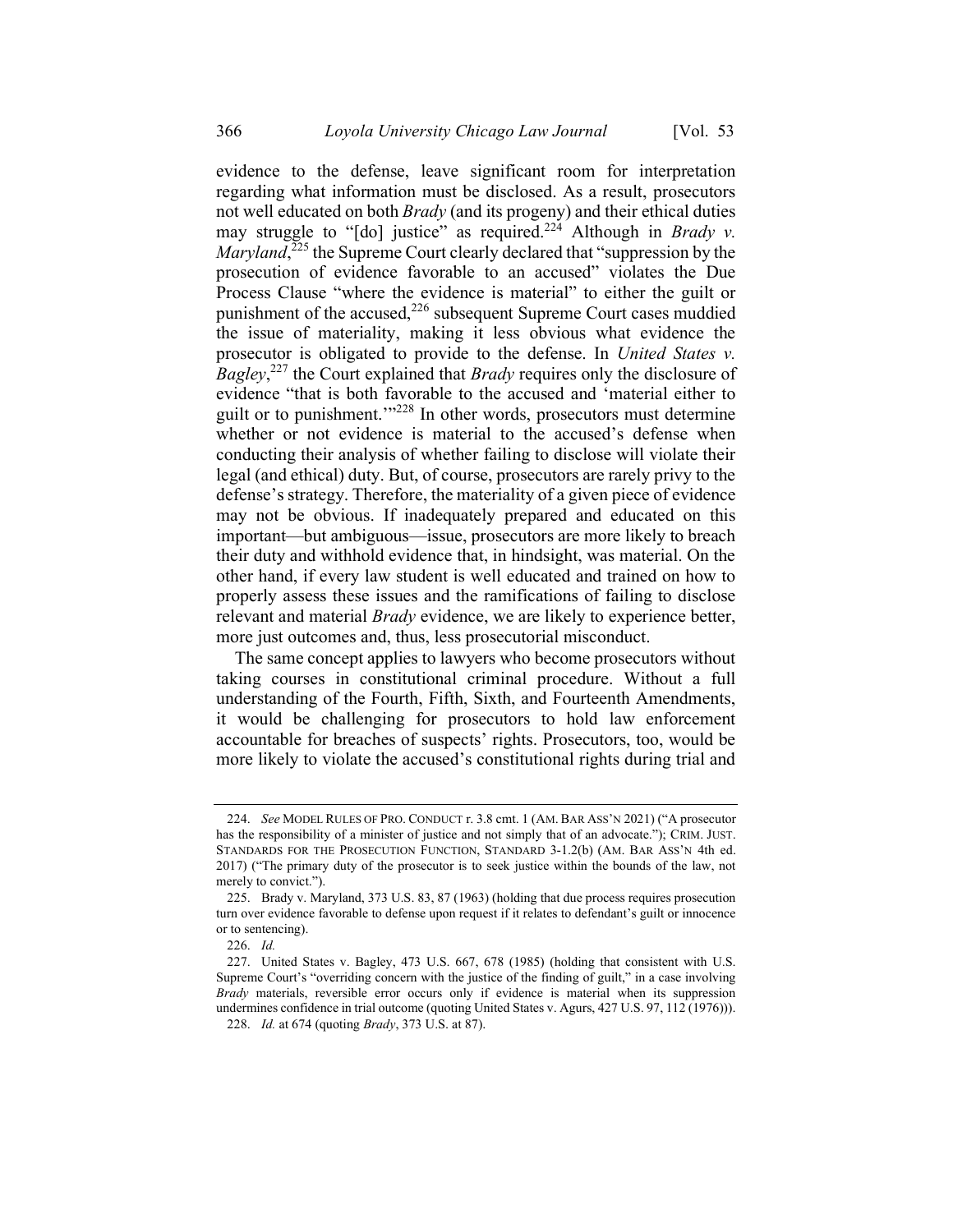plea bargaining.

Furthermore, few law school courses adequately discuss the immense discretion prosecutors exercise and how they should calibrate that power. When, for example, is it appropriate and warranted for a prosecutor to decline to prosecute? When should a prosecutor allow for nonprosecution alternatives, such as diversion or mediation? How should prosecutors respond when a majority of the public they serve oppose the prosecution of minor crimes, such as marijuana possession for personal use, or the prosecution of what is effectively punishing poverty or other "status" crimes?

### 2. Encouragement to Become a Prosecutor

In addition to adequate education, we need more and better incentives to encourage law graduates—of all backgrounds and characteristics—to become prosecutors. To this end, among their other fundraising priorities, law schools should prioritize scholarships and debt-forgiveness programs for graduates who finish law school and serve for a designated period perhaps two to six years. They could implement a sliding scale, reducing debt by a certain sum once a graduate reaches the two-year service mark, and provide additional relief for every twelve to eighteen months a graduate serves beyond two years, capping it at a fixed point. The scale might adjust for service in areas that are underserved, for example, rural areas.

These programs could be modeled on similar programs that encourage health professional students to seek positions in rural and other underserved areas or modeled on successful law school loan repayment programs, such as the one at Yale Law School.<sup>229</sup> These debt-relief programs will be especially important for "common prosecutors," because statistically they are the most likely to carry significant studentloan debt.<sup>230</sup> Adopting these programs are also likely to benefit law schools by attracting more students. The programs might be particularly attractive to first-generation lawyers and people from low-income and rural areas, many of whom may have an affinity for public interest and

<sup>229.</sup> See About the Career Options Assistance Program, YALE L. SCH., https:// law.yale.edu/admissions/cost-financial-aid/post-graduate-loan-repayment/about-coap

<sup>[</sup>https://perma.cc/4TVS-VWJB] (last visited Oct. 12, 2021) (describing Career Options Assistance Program and its goal to help alleviate law graduates' debt burdens for pursuing public-sector careers).

<sup>230.</sup> See Adam Looney, The Student Debt Burden and Its Impact on Racial Justice, Borrowers, and the Economy, BROOKINGS INST. (Apr. 13, 2021), https://www.brookings.edu/testimonies/thestudent-debt-burden-and-its-impact-on-racial-justice-borrowers-and-the-economy/

<sup>[</sup>https://perma.cc/6234-CVLX] ("Federal student loans impose a crushing burden on many borrowers . . . . The borrowers who struggle are disproportionately from lower-income families, first-generation students, and students of color.").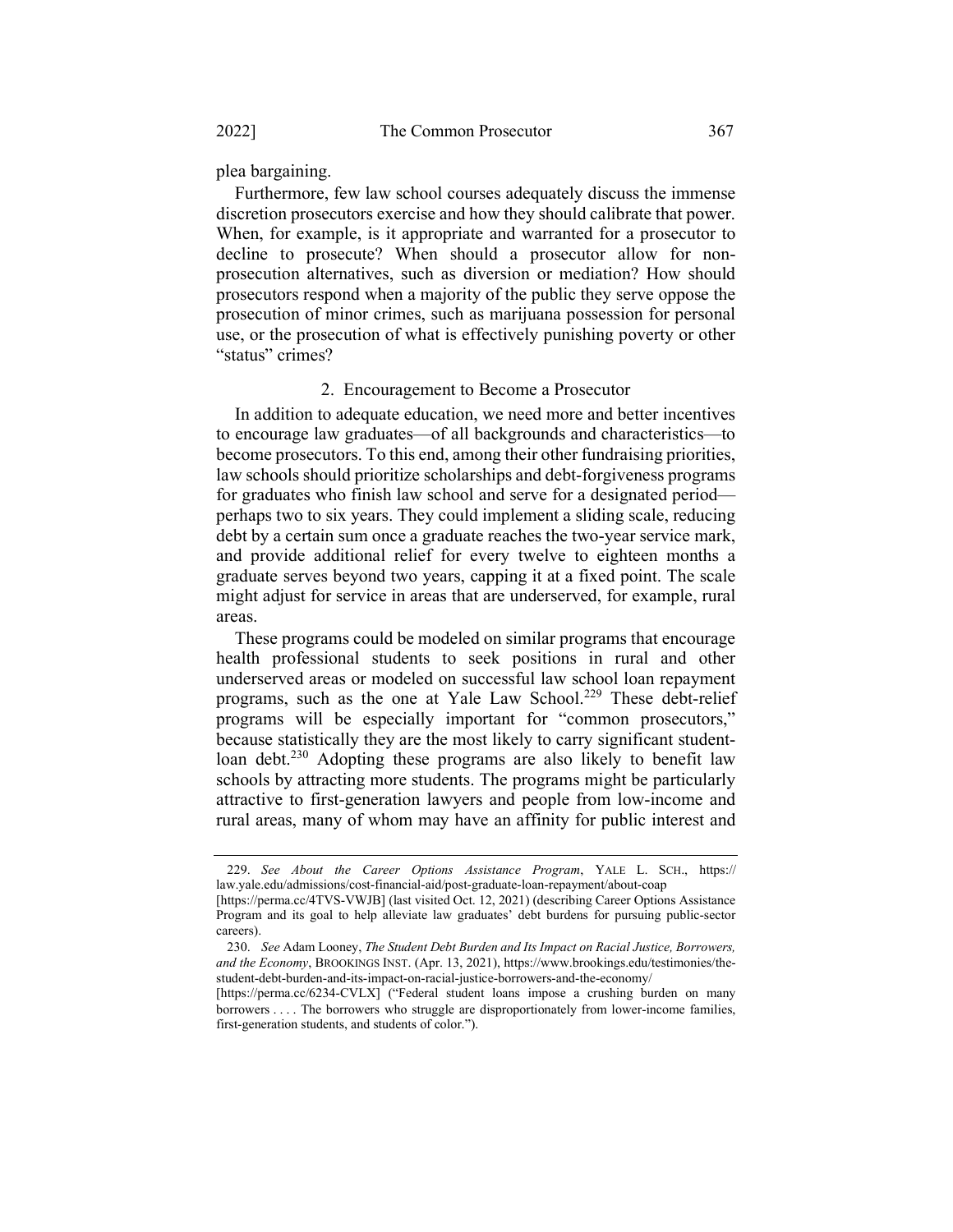service.

After George Floyd's death at the hands of police, law schools across the country declared their intent to act proactively to defeat racism. If schools are serious about taking steps to reduce the racism in the criminal justice system, and if we want true reform, we need to help build a pipeline of well-prepared prosecutors who will commit to justice as well as to anti-racism.

#### C. Holding Chief Prosecutors Accountable for the Lack of Diversity

Prosecutors' offices must take concrete steps to increase diversity from within. They should be held to account by maintaining and publishing statistics on their composition and hiring, should actively seek to diversify their hiring pools, and should collaborate with law schools to provide incentives to encourage more interest in prosecution.

Prosecutors should be required to publish information about the composition of their prosecutors similar to the statistics the American Bar Association's Section of Legal Education requires law schools to publicize.<sup>231</sup> For example, as part of each law school's enrollment data disclosures, they report how many of their law students identify as Asian, Hispanic, Black, two or more races, etc. The ninety-three United States attorneys (in the federal system) and every district attorney (in the state systems) should be required to post prominently on their web pages the race, gender, sexual orientation, and other similar attributes of the attorneys in their offices. And these statistics should be divided into "line prosecutors" and the leadership in the office.

Prosecutors, like other businesses and organizations, should also take active steps to ensure that hiring pools are diverse. Only then can they make a genuine effort to hire the best and brightest and ensure that the office of the prosecution begins to reflect the broad diversity within the country. To attract this type of diversity in hiring pools, prosecutors' offices should join with law schools in collaborating to inform students and graduates of opportunities to become prosecutors and in creating incentives to encourage more people to apply. These incentive programs may involve debt forgiveness or hiring bonuses for new hires. The prosecutors' offices should also work collaboratively with organizations such as the National Black Prosecutors Association, the Lavender Law Conference and Career Fair, and similar organizations to increase their chances of hiring more prosecutors who are currently underrepresented in the system. As of 2015, "95 percent of [America's] elected prosecutors

<sup>231.</sup> See ABA STANDARDS & RULES OF PROC. FOR APPROVAL OF L. SCHS., STANDARD 509(b) (2020–21) (requiring "public[] disclos[ure] on its website" of various information, including "admissions data" and "enrollment data").